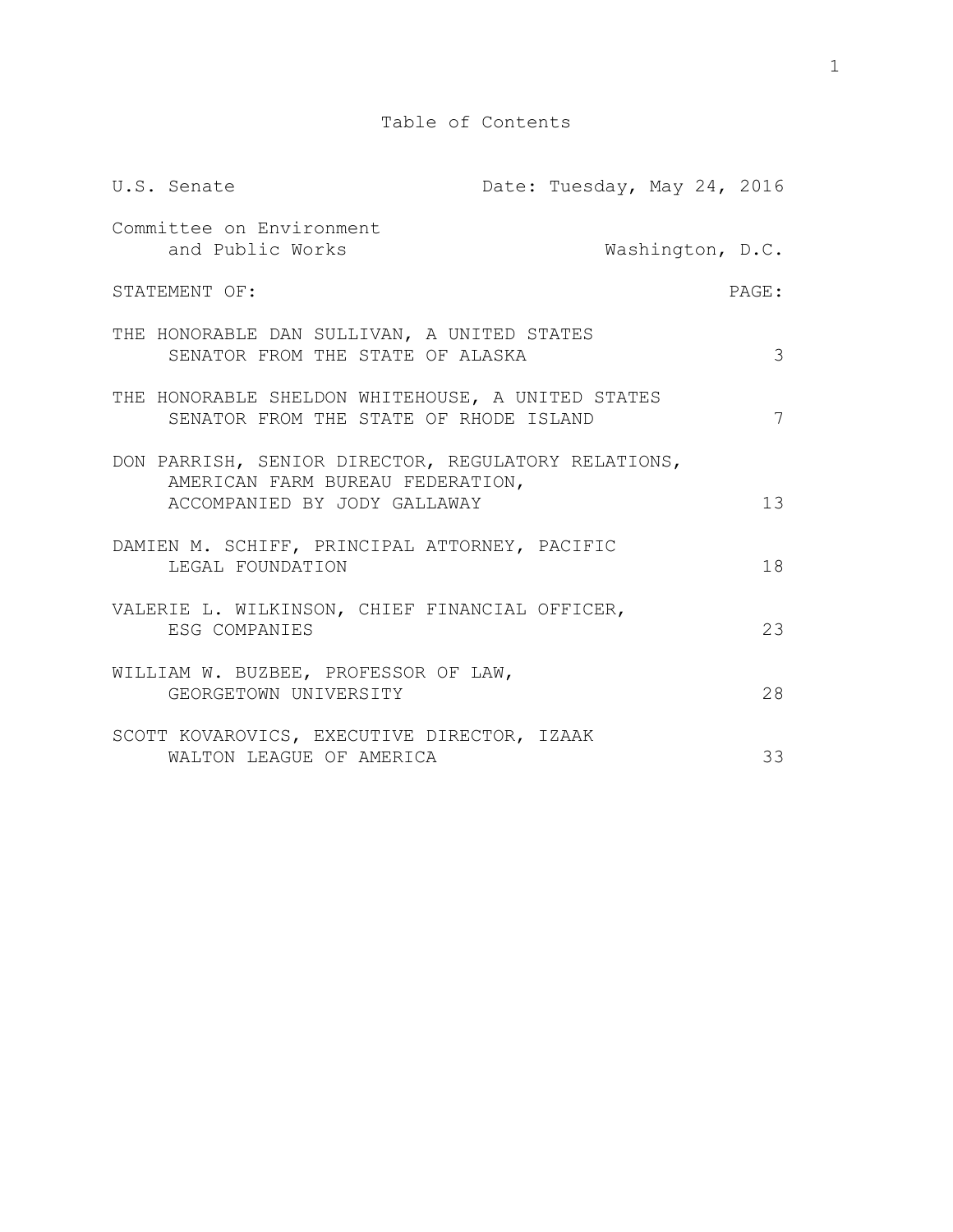HEARING ON EROSION OF EXEMPTIONS AND EXPANSION OF FEDERAL CONTROL - IMPLEMENTATION OF THE DEFINITION OF WATERS OF THE UNITED STATES

Tuesday, May 24, 2016

United States Senate Committee on Environment and Public Works Subcommittee on Fisheries, Water, and Wildlife Washington, D.C.

The committee met, pursuant to notice, at 2:30 p.m. in room 406, Dirksen Senate Office Building, the Honorable Dan Sullivan [chairman of the subcommittee] presiding.

Present: Senators Sullivan, Whitehouse, Barrasso, Capito, Boozman, Fischer, Rounds, Inhofe, Cardin and Markey.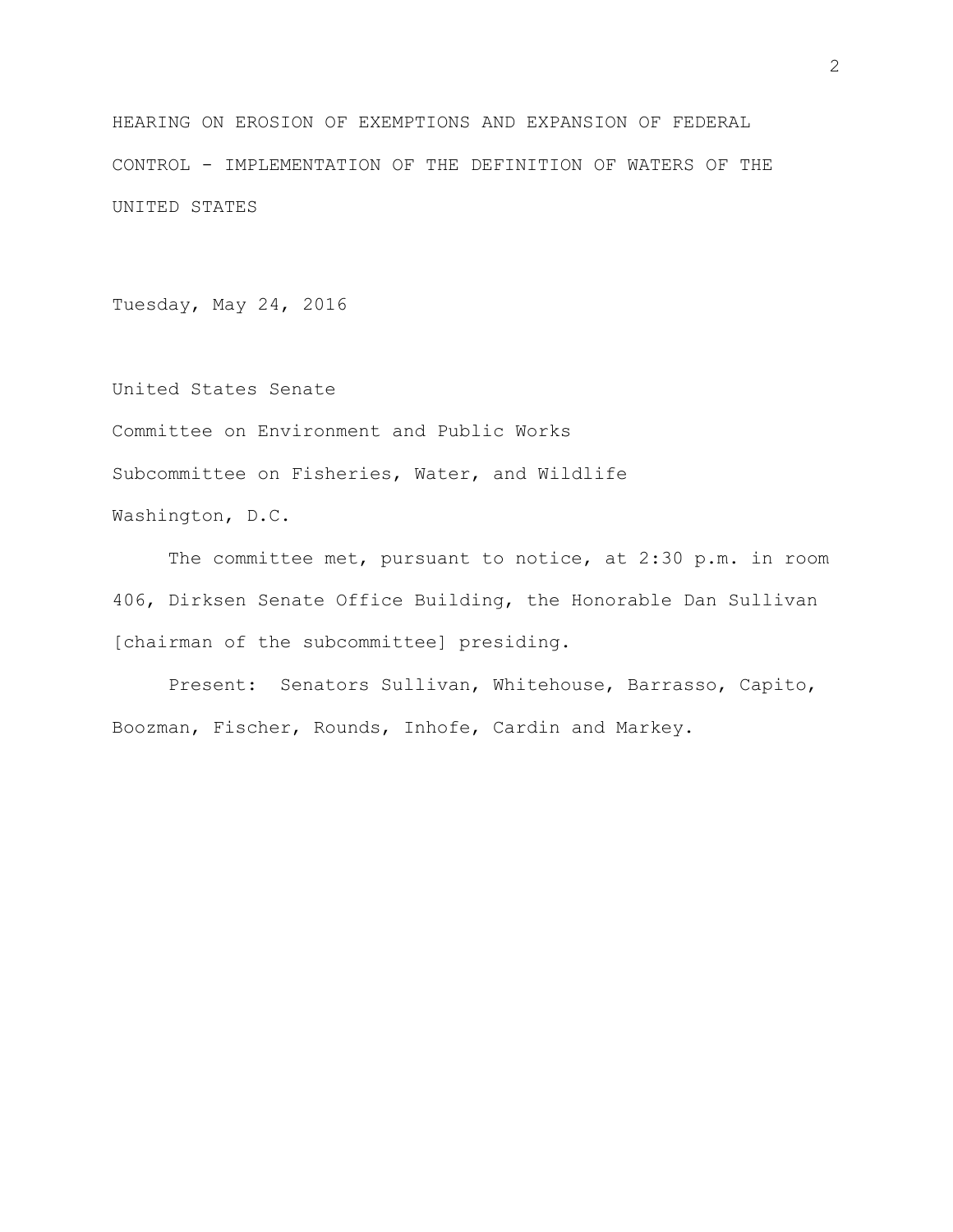STATEMENT OF THE HONORABLE DAN SULLIVAN, A UNITED STATES SENATOR FROM THE STATE OF ALASKA

Senator Sullivan. The Subcommittee on Fisheries, Water, and Wildlife will now come to order.

Good afternoon. I want to thank all the witnesses for being here. I want to thank the members for coming out to this important hearing.

The purpose of the hearing is to discuss the implementation of the waters of the United States and the expansion of Federal control that has come with it. Again, I would like to thank all the witnesses for their testimony. We have a distinguished panel of witnesses today, and it is very important for this Subcommittee and for all of Congress to hear what is really happening on the ground when our constituents try to develop projects on their private property or build homes or expand economic opportunity in their States.

Erosion of property rights, that I think we are going to hear about today, has been happening for years, not just this Administration. But it has been happening without any change in the Federal Clean Water Act and without any change in the regulatory definition of waters of the U.S. In fact, based on testimony we will hear today, it is clear that the purpose of the Obama Administration's WOTUS rule was to paper over the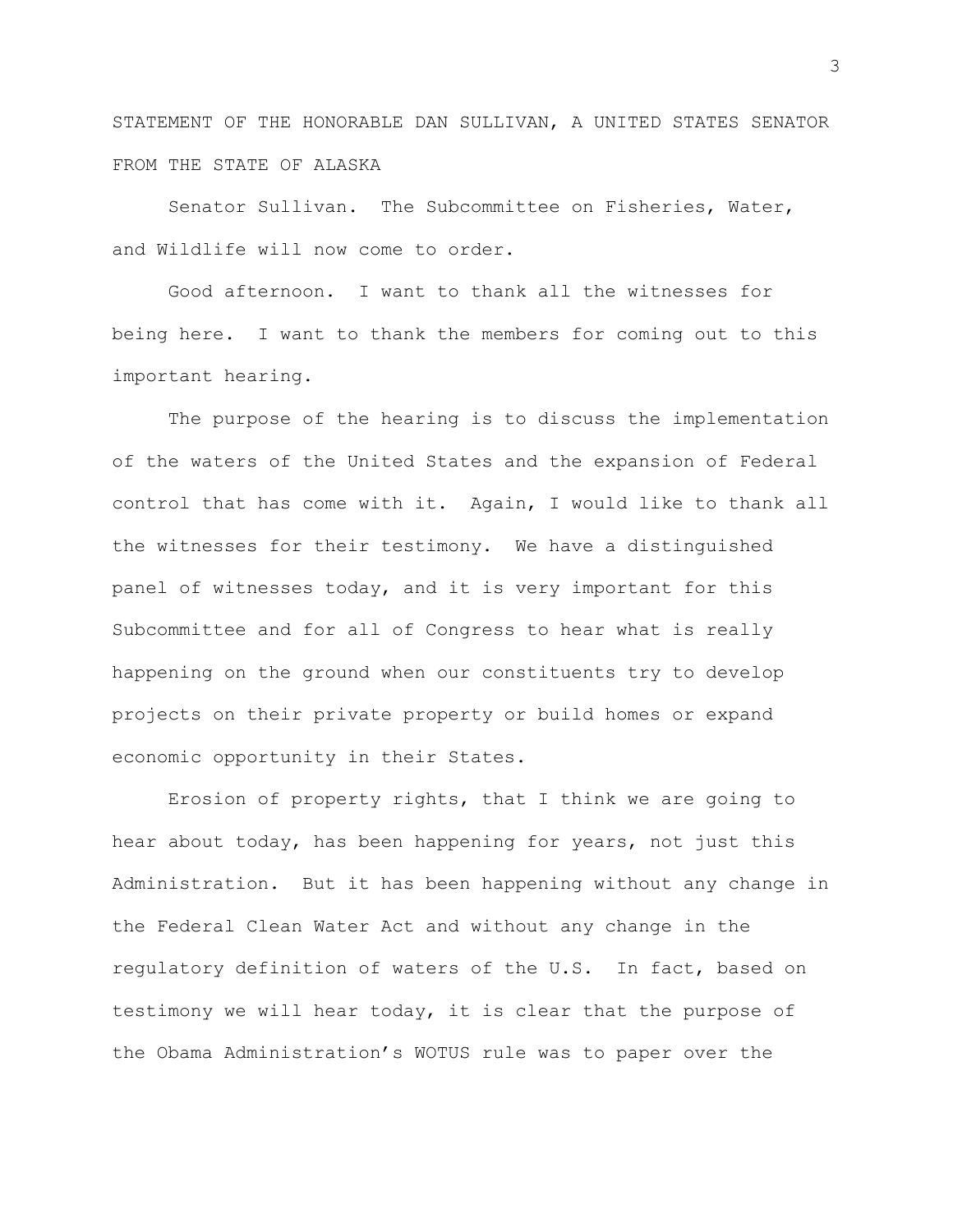gross expansion of Federal control that the Corps and the EPA have been trying and focusing on expanding for years.

I want to take a minute to talk about what has been happening in my State, in Alaska. These are really important issues for Alaskans.

Already a huge percentage of Alaska falls under the Federal Clean Water Act jurisdiction. Alaska has 43,000 miles of coastline, millions of lakes, and more than 43 percent of our State's surface area is composed to wetlands, which accounts for 65 percent of all the wetlands in the United States. Let me say that again. Sixty-five percent of all wetlands in the United States of America are in one State. This is why this is such an important issue for us.

Now the Corps and the EPA are trying to expand their reach in terms of what constitutes a wetland by claiming that land with permafrost, a layer of frozen soil, is also within their jurisdiction, although there is no statutory or regulatory authority to grant them that jurisdictional expansion.

Permafrost can be found beneath 80 percent of the State of Alaska. Alaska is 663,300 square miles. That means over 530,000 square miles of Alaska overlays permafrost. That area, in case you are wondering, is twice the size of Texas and larger than three times the size of California.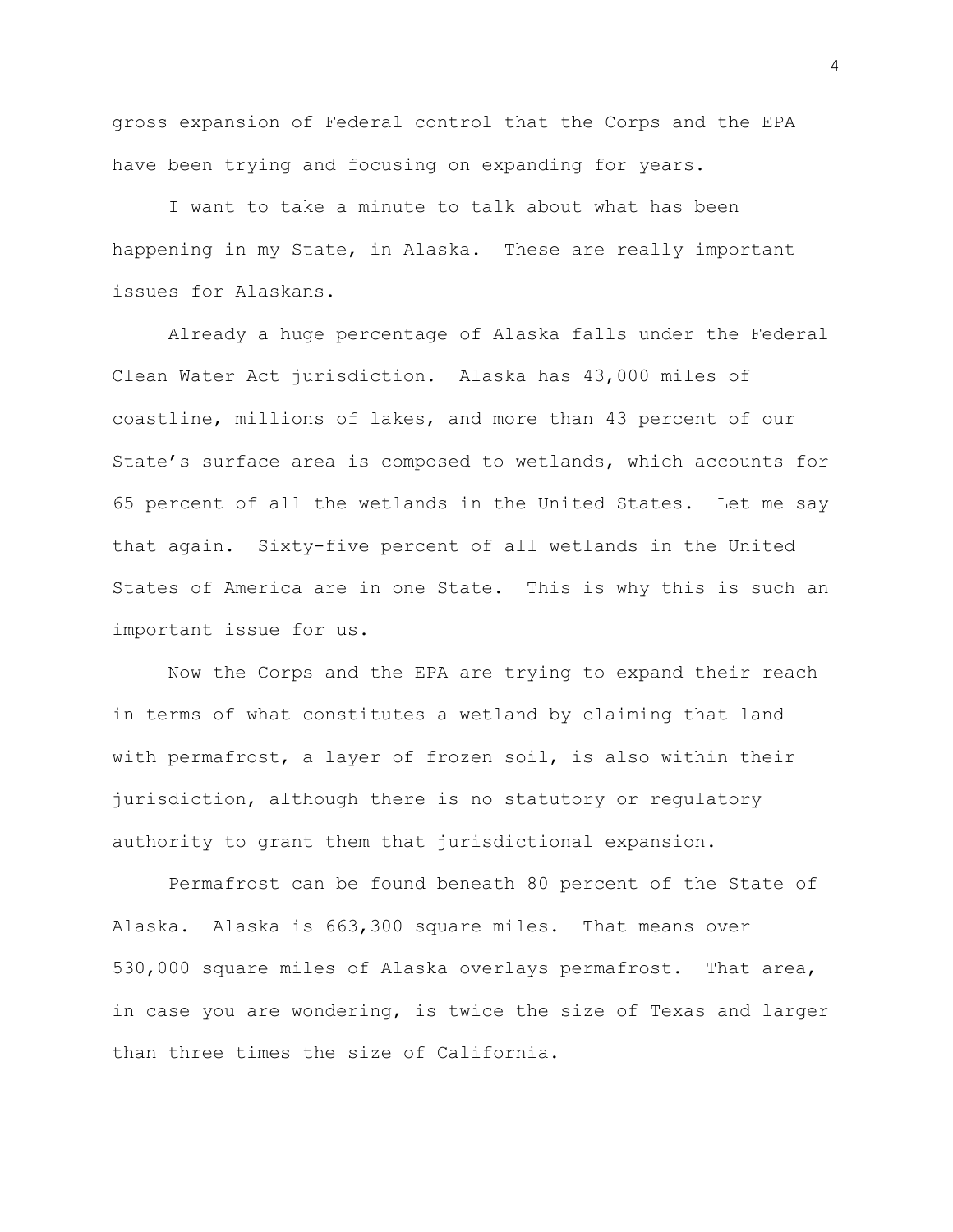Currently, permafrost does not meet the regulatory definition of a wetland, which has not changed in decades. To change the definition to include permafrost, the Corps would have to revise their 1987 manual, following notice and comment and rulemaking, which they have not done. But they have expanded the definition anyways.

For example, the Corps is now telling constituents of mine, like the Schok family of North Pole, Alaska, that they cannot build on their land because of frozen soil. I want to thank the Pacific Legal Foundation for fighting for the Schoks and Damien Schiff for being here today to share their stories and other stories of landowners around the Country who are experiencing similar Federal overreach.

The stories in the written testimony of today's witnesses are incredible, and in many ways shocking. Not only does the EPA and the Corps think frozen ground in Alaska is waters of the United States, but Federal agencies are asserting authority over even more features, such as previously converted crop land, stock ponds, water and soil far beneath the surface, puddles in dirt roads, tire ruts, and depressions in gravel parking lots, and on activities in adjacent lands such as plowing and changing crops.

Now, one of the things that I have tried to emphasize and seen in this Committee is we all believe in the need for clean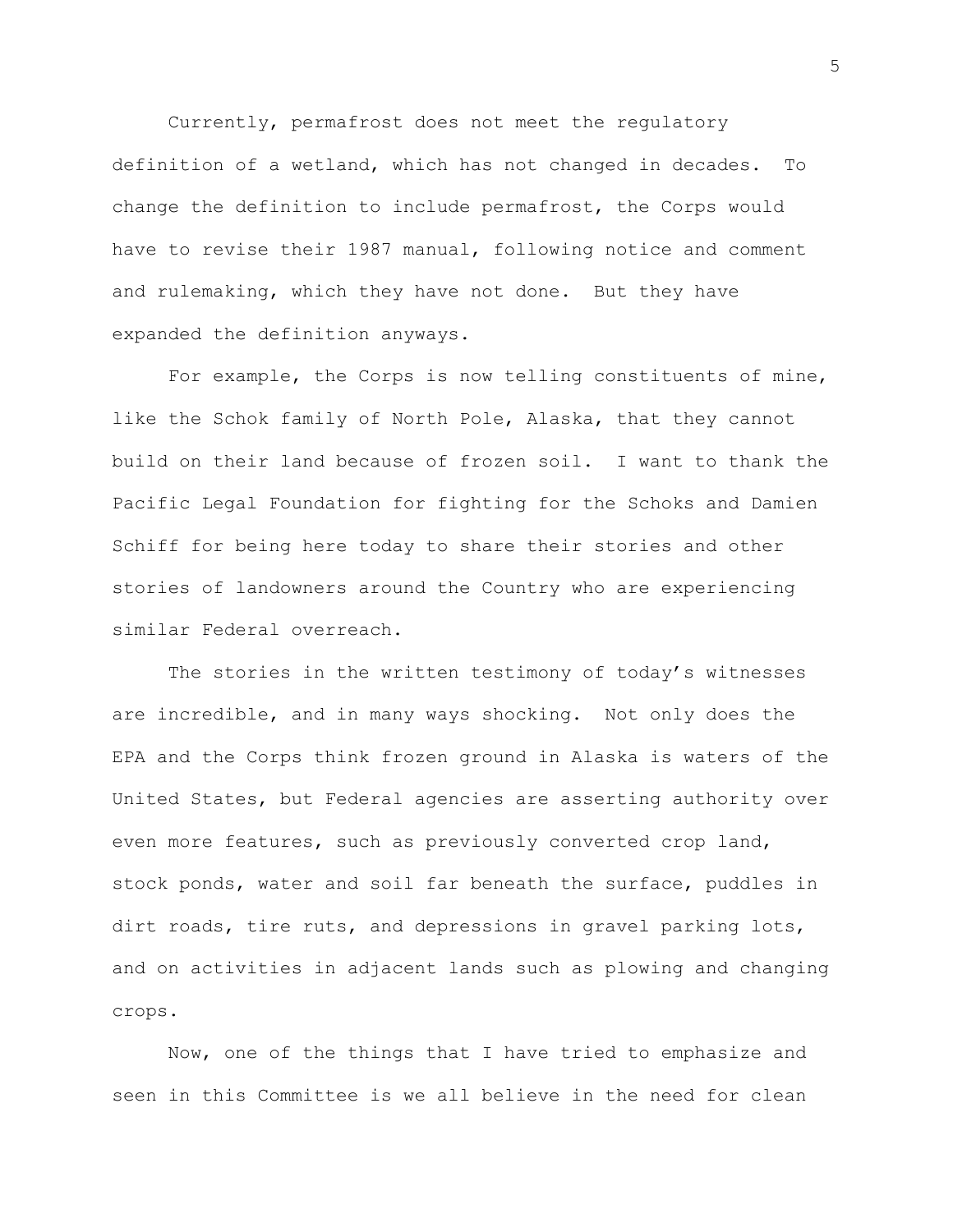water and we all believe in the need for clean air. And certainly there is no monopoly on the truth of that issue. Sometimes my colleagues on one side want to say it is only Democrats who believe in these things. We all believe in it.

But we also all believe, I hope, that agencies have to abide by Federal regulations and by statutes, and they cannot expand their jurisdiction on their own. The expansion of the jurisdiction of the Clean Water Act and the Clean Air Act belong in one realm in our Federal Government, and that is the Congress of the United States.

One of my biggest surprises on this Committee is how often we are not conducting oversight for this kind of Federal overreach. The EPA and the Corps are bypassing Congress and ducking Supreme Court rulings to get to their jurisdictional conclusions, and this is happening all over the United States, and even though the WOTUS rule has been stayed by a Federal Court of Appeals.

I want to thank the witnesses for being here this morning. I look forward to hearing the testimony of our witnesses.

Now I would like to provide the Ranking Member, Senator Whitehouse, with his opportunity for opening comments.

Senator Whitehouse.

[The prepared statement of Senator Sullivan follows:]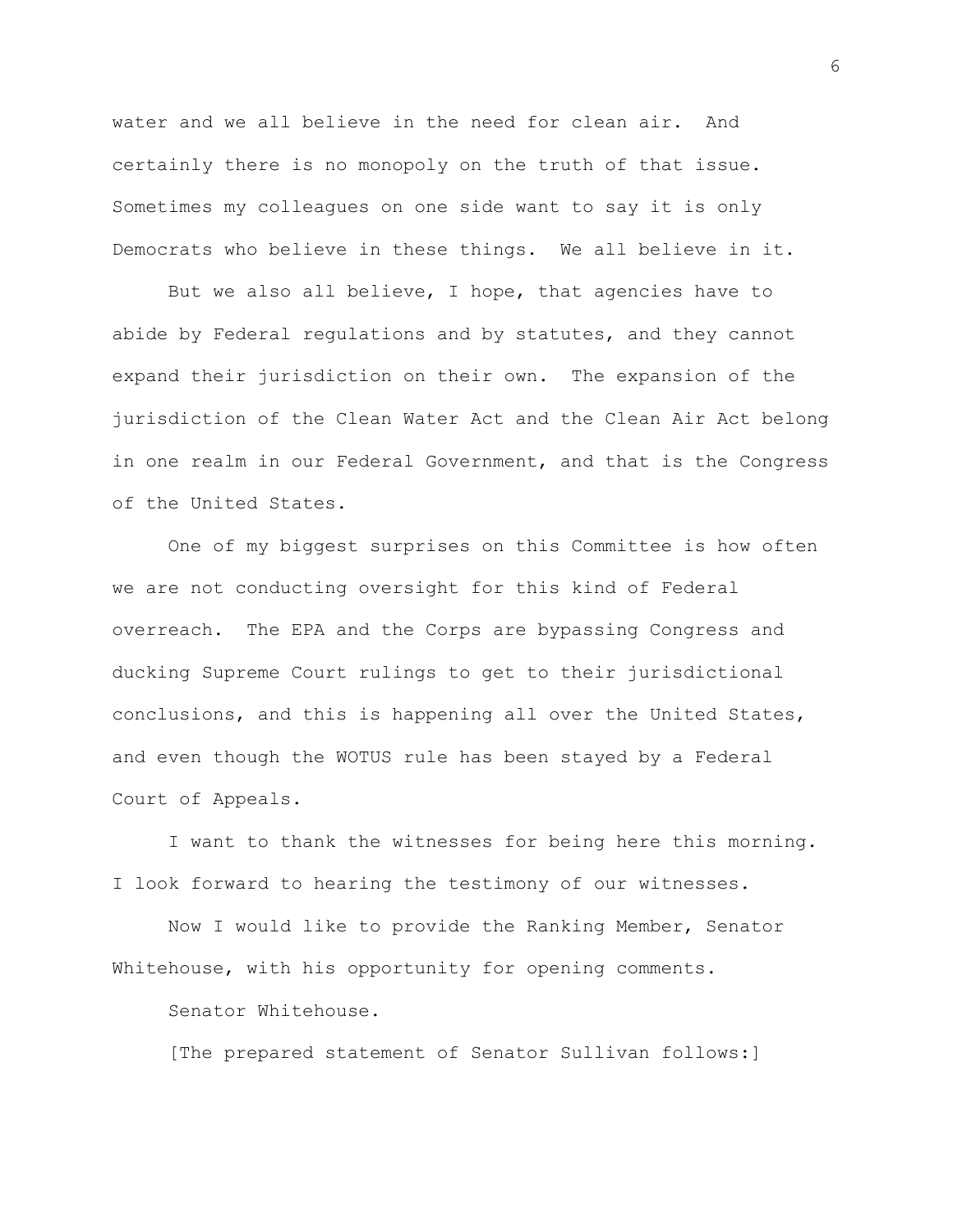STATEMENT OF THE HONORABLE SHELDON WHITEHOUSE, A UNITED STATES SENATOR FROM THE STATE OF RHODE ISLAND

Senator Whitehouse. Thank you, Mr. Chairman. Before I get to my opening comments for this particular hearing, let me thank you again for the, I thought, terrific bipartisan hearing that you led on marine debris. It was a terrific opportunity, I think, for both sides of the aisle to come together on an issue where we have significant common cause in your very large ocean State and my much smaller ocean State.

Today, however, we have a rather different agenda. The Subcommittee meets again to paint the Environmental Protection Agency and Army Corps of Engineers' implementation of the Clean Water Act as an overreach of Government authority and a minefield of regulations aimed at taking down the little guy.

In reality, for over 40 years the Clean Water Act, passed in a bipartisan manner, has strengthened the health of our waterways. Rivers and wetlands that were once unusable due to pollution are again swimmable and fishable.

Just last week the Providence Journal ran a column from its nature columnist, Scott Turner, called Savoring the Smell of Salt Water. He wrote, "When we moved to Providence in 1996, the smell of oil and sewage or rotting algae and shellfish signified the arrival of warm air. That was because the first southern air of the spring season showed up after passing over polluted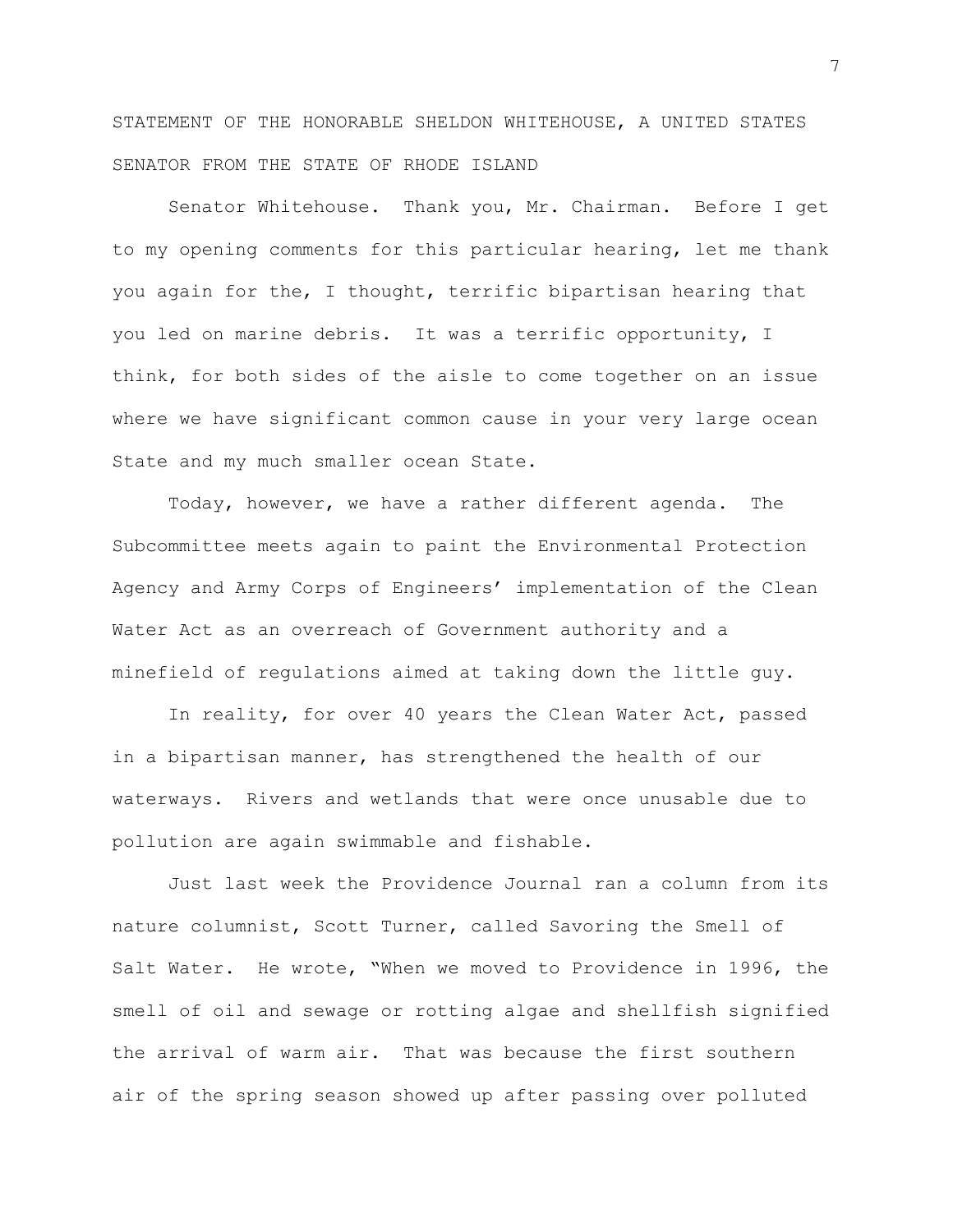Narraganset Bay. My, how things have changed," he continued. "On May 11th this year, for example, the first sustained southern winds of the season puffed into Providence. That warm welcomed air did not stink. Instead, those breezes conveyed the salty smell of the sea from the reaches of upper Narraganset Bay. Hallelujah!"

That's Rhode Island's story.

Last October I traveled to Ohio, and there I went out fishing with charter boat captains on Lake Erie. Significant rains last summer washed fertilizer and manure into Lake Erie, turning the lake thick as soup with algae and bacteria, requiring a drinking water advisory and ruining fishing grounds.

I would like to submit for the record the September 2015 article from The New York Times that highlights one of the most toxic blooms in recent history, as well as the piece from the Providence Journal.

Senator Sullivan. Without objection.

[The referenced information follows:]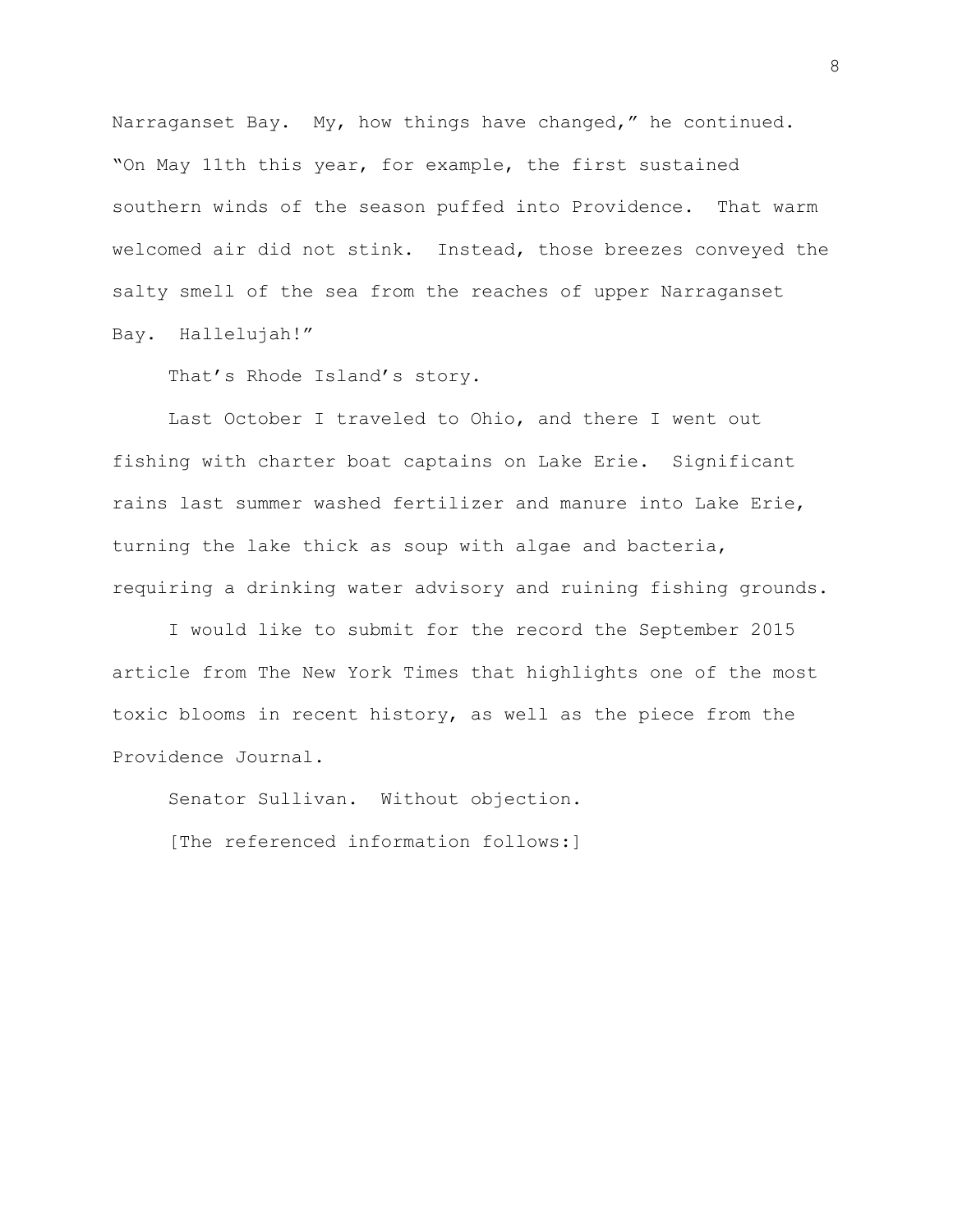Senator Whitehouse. Thank you, Chairman.

Lake Erie has seen similar events over and over again in recent years. Large rain bursts, expected more often due to climate change, pour agricultural runoff through the Clean Water Act's blanket loophole for agriculture.

If you are an upstream State, you may say the Clean Water Act is too strong. Downstream States may have a different view.

As a downstream State, Rhode Island understands the importance of headwaters and the influence of upstream pollution. Our streams and wetlands are vital for fish and wildlife and for Rhode Island vibrant recreational industry. What enters waters upstream affects our Narraganset Bay, our ocean, our beachgoers, and our fishermen. Rhode Islanders love fishing. People come from everywhere to fish our waters. It is an important business.

Strong enforcement of the Clean Water Act is our best defense against the upstream pollution that is marring our streams, rivers, lakes, and oceans. The jurisdictional confusion left in the wake of the Supreme Court's decisions in this area weakened the efficacy of the Clean Water Act and created uncertainty for both regulators and the regulated, which is why, in 2014, the EPA and Army Corps promulgated the new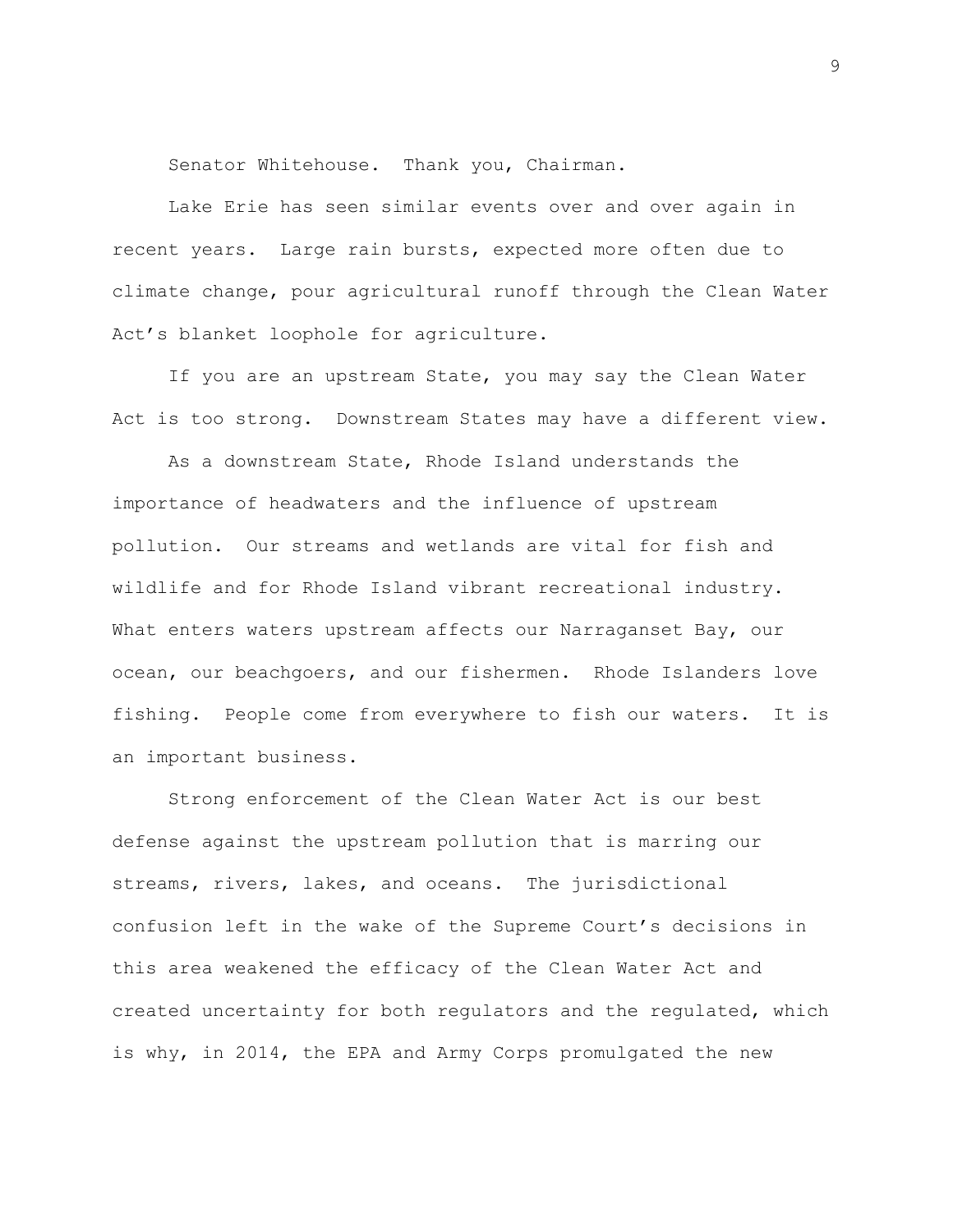Clean Water rule, to provide brighter line rules for jurisdiction and add clarity to a blurred world.

The Sixth Circuit Court of Appeals has temporarily stayed the rule nationwide, forcing the EPA and Army Corps to continue to rely on the guidance they developed before the Supreme Court decisions.

Whether my colleagues are willing to accept it or not, the reality is that the Clean Water Rule is an important regulation. It will clear up years of uncertainty about protecting water resources. It has broad support from businesses and sportsmen alike, and it should have the support of my colleagues on the Subcommittee. Attacks on this rule have been often based more on government conspiracy theories than on the actual rule itself.

For the record, let me emphasize first that the rule has substantive legal support, which was well documented by EPA and the Army Corps. The agencies included an entire chapter in their response to public comments on the legal grounding of the rule and published a technical support document entitled, Statute, Regulations, and Case Law Legal Issues.

Second, EPA and the Army Corps did not develop this rule in some secret lair in the base of a volcano. In promulgating the rule, the Corps and EPA compiled over 1,200 peer-reviewed scientific publications, held over 400 public meetings with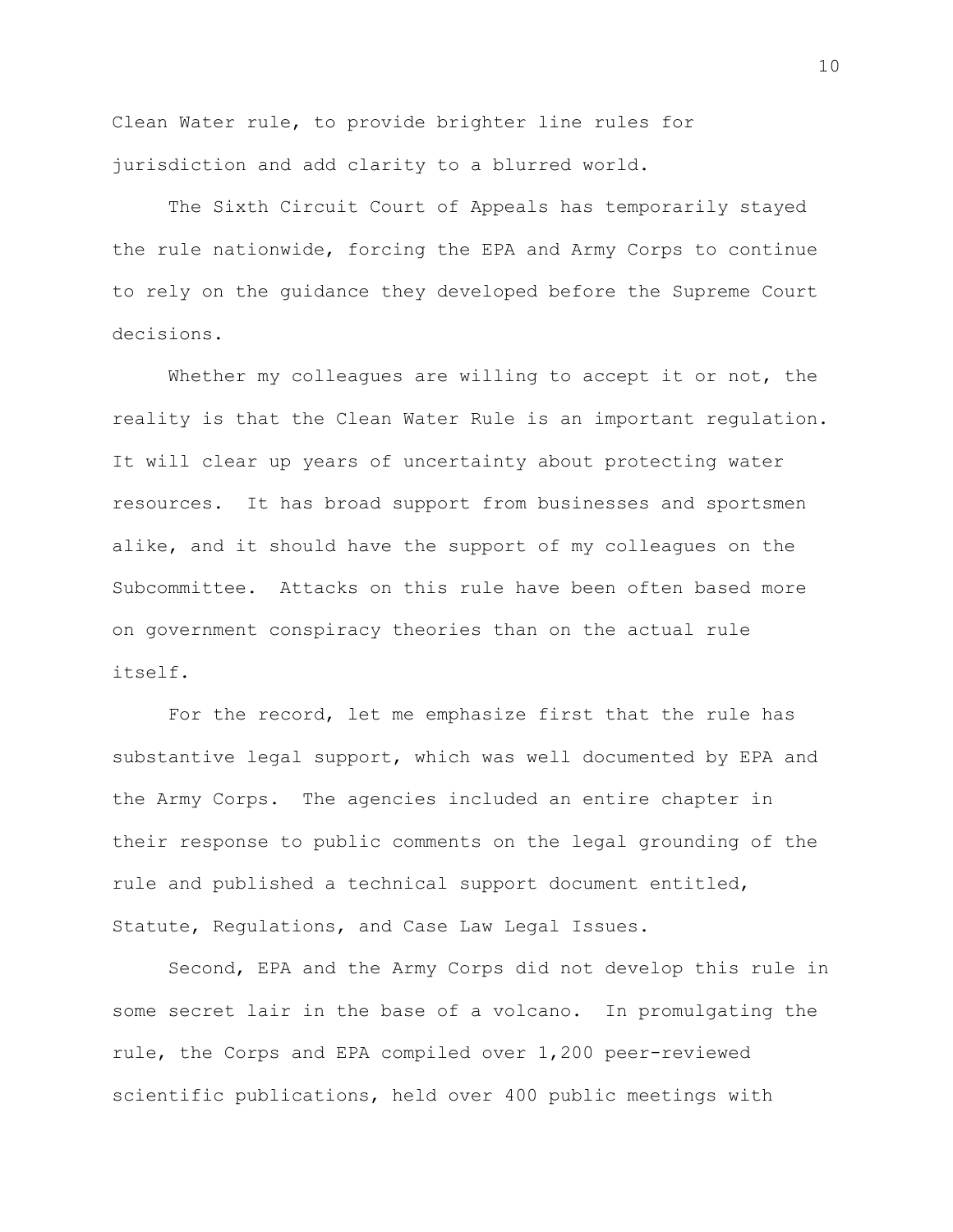stakeholders around the Country, and considered over 1 million public comments, nearly 90 percent of which were in support of the rule.

Third, and most important for this hearing, the rule does not represent an expansive power grab by the Federal Government, nor does it eliminate exemptions under the Clean Water Act. It simply aims to restore what was protected before Supreme Court decisions in 2001 and 2006.

All previous exemptions and exclusions were maintained, and the rule went so far as to explicitly label some specific waters as non-jurisdictional for the first time. The rule actually reduces coverage of total waters protected by the Clean Water Act and, according to the Corps and EPA, would only lead to around 3 to 5 percent more assertions of jurisdiction over U.S. waters as compared to before the rule.

And for those of us downstream, we like, Mr. Chairman, this protection. Thank you.

[The prepared statement of Senator Whitehouse follows:]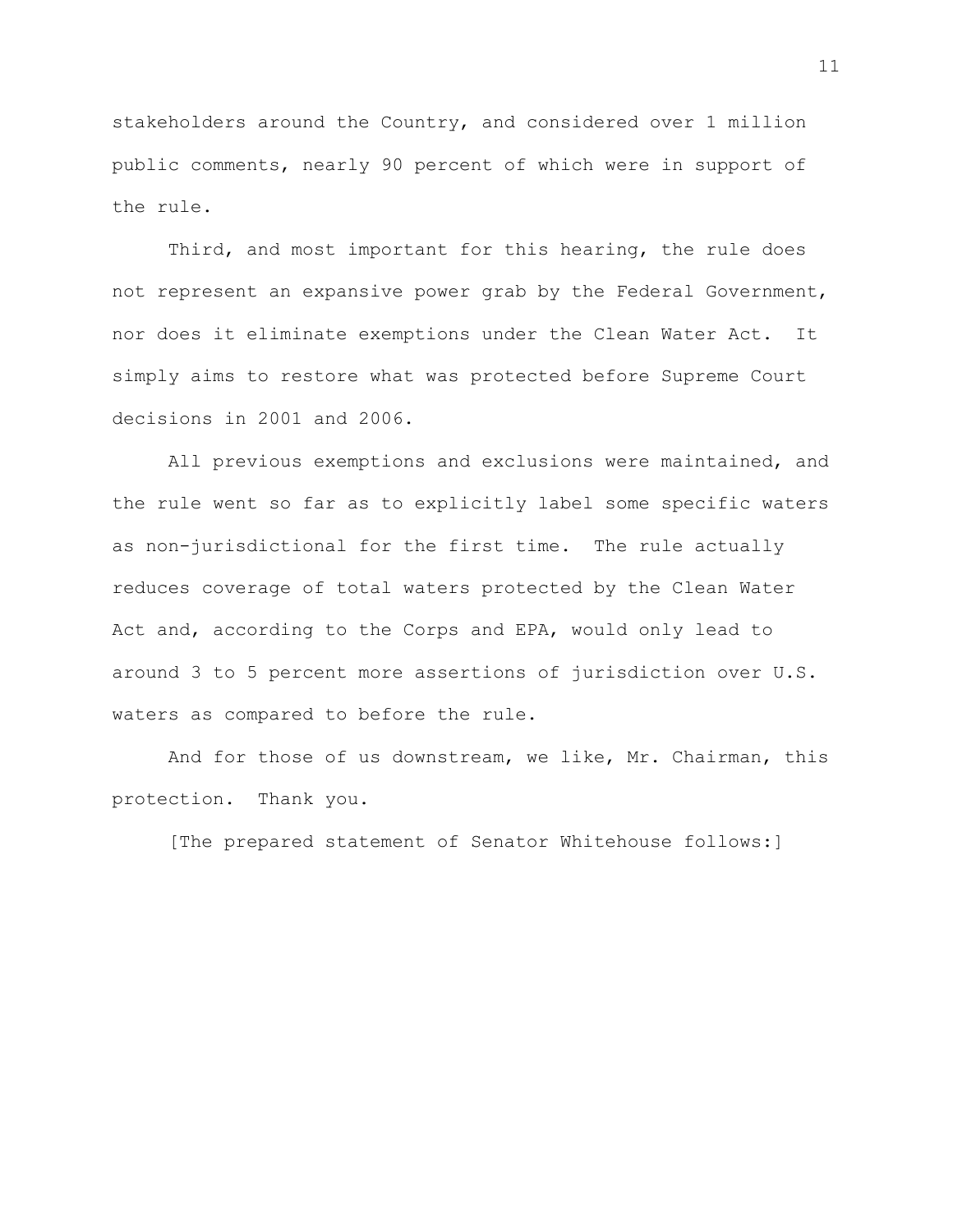Senator Sullivan. Thank you, Senator Whitehouse.

I do want to comment on our hearing from last week. I agree fully with you, I think there is a lot of opportunity for bipartisan support to move forward on the issue of ocean debris, and I look forward to working with you on that.

I will also mention, with regard to broad support, there are 34 States that have now sued to stop the waters of the U.S., so, in my view, there is not that much broad support.

But what I want to do right now is turn to the witnesses. Each witness will have five minutes for their opening statements, and we will provide any other additional written material for the record as you wish.

We will begin with Mr. Don Parrish, the Senior Director of Regulatory Relations for the American Farm Bureau Federation.

Mr. Parrish, you are recognized for five minutes.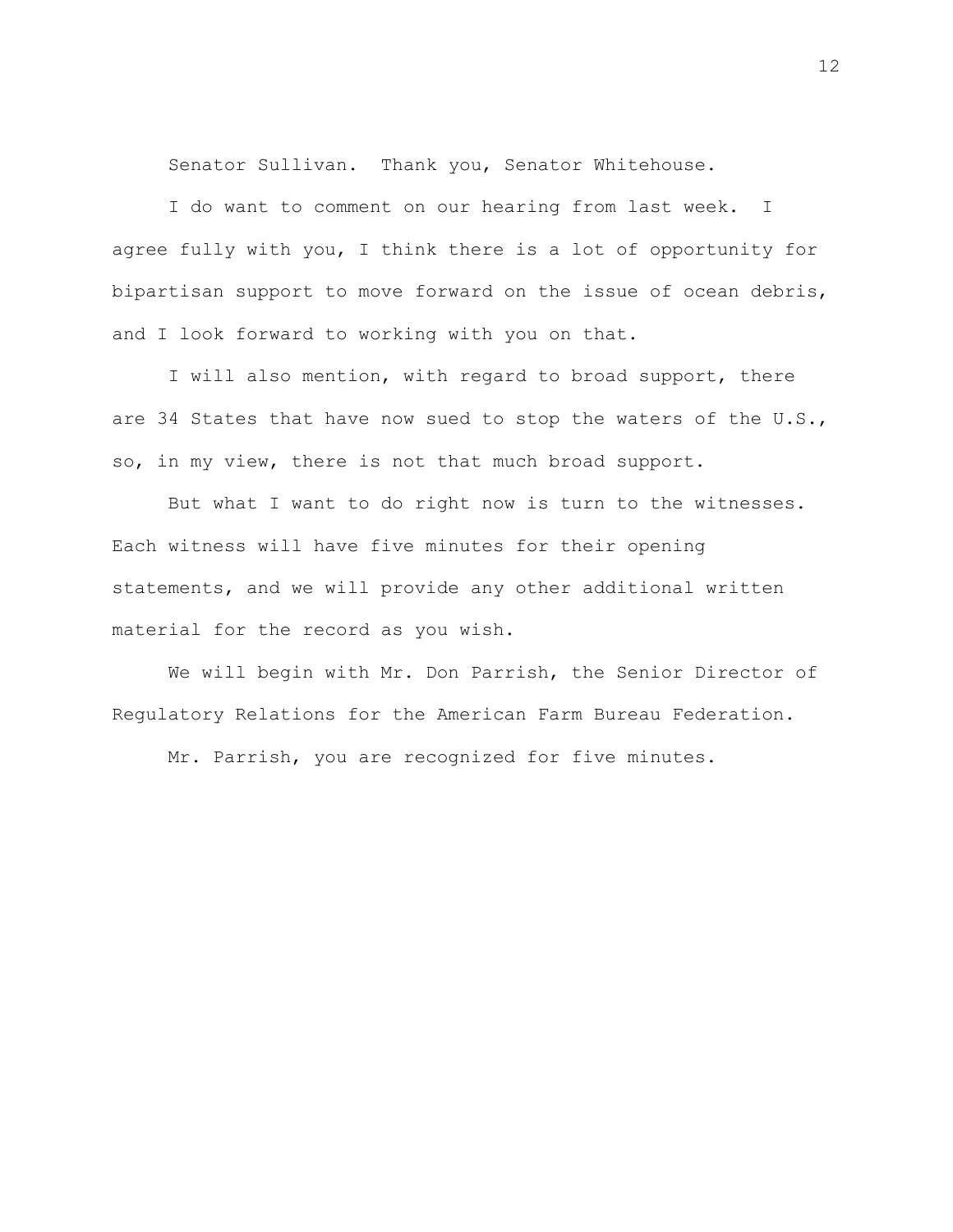STATEMENT OF DON PARRISH, SENIOR DIRECTOR, REGULATORY RELATIONS, AMERICAN FARM BUREAU FEDERATION, ACCOMPANIED BY JODY GALLAWAY

Mr. Parrish. Thank you, Mr. Chairman. Thank you, Ranking Member.

My name is Don Parrish, and I appreciate the opportunity to share with you what our members are already experiencing with the regulation of low spots and ephemeral drains. What I will describe are real on-the-ground experiences for farmers who are facing the consequences of this regulation. We are going to draw from information provided by a Farm Bureau member, a farmer, a biologist, a senior consultant in Northern California, Ms. Jody Gallaway. Ms. Gallaway is sitting behind me here today. Her experiences are provided for the Committee in more detail in the attachment to my testimony.

But I want to be clear. This regulation is a growing disaster for farmers and ranchers. Farm Bureau and others have testified before this Committee and other committees regarding what we believe is the real scope of the WOTUS rule. The reality, despite testimony from top Corps and EPA officials, contrary to what they are saying, normal farming exemptions will not protect commonplace farming and ranching practices from burdensome Federal regulation.

Before the rule was finalized, and despite a nationwide stay by the Sixth Circuit Court of Appeals, we began hearing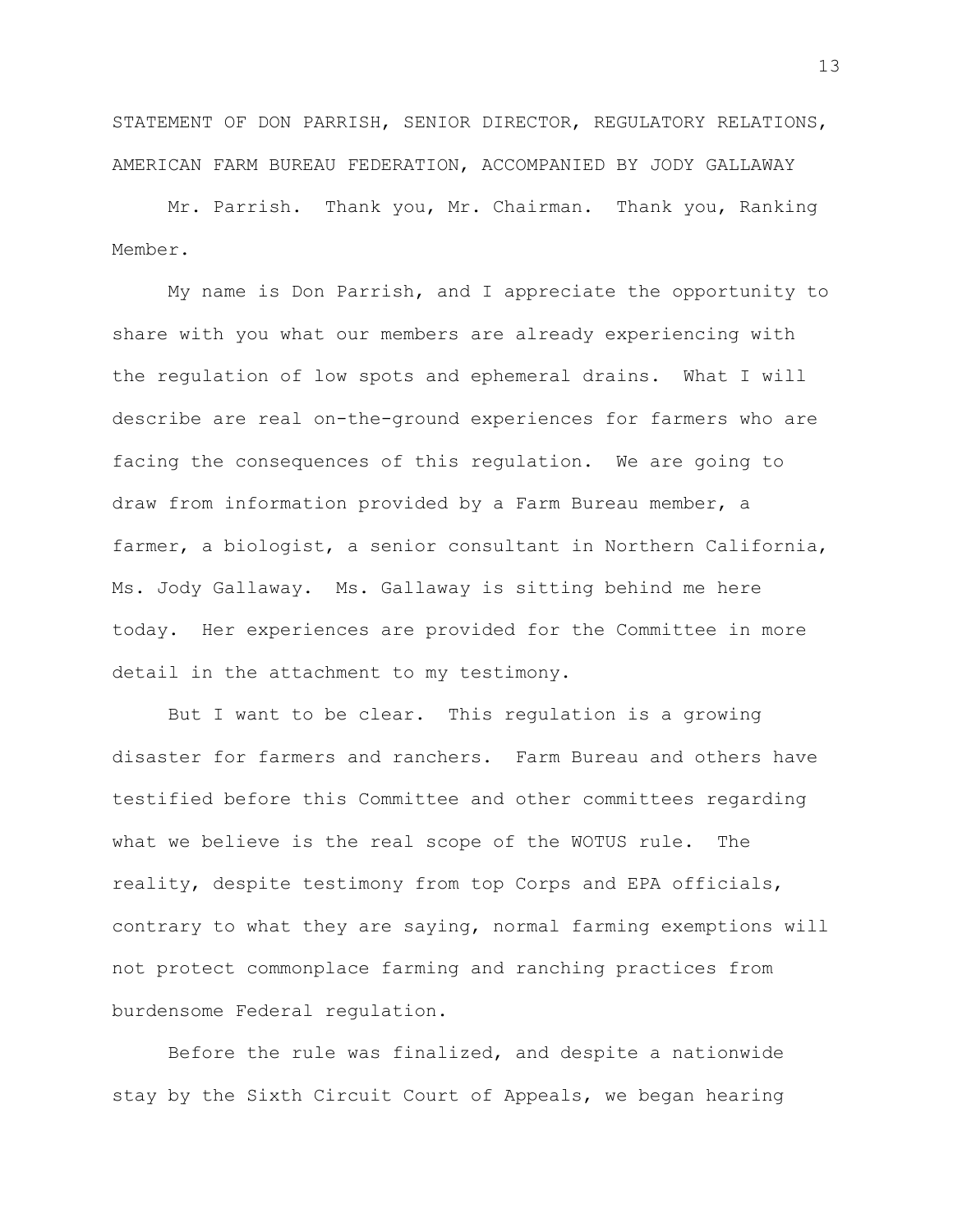from our members that California Corps districts were already implementing some of the rule's most controversial provisions, such as asserting jurisdiction based on features that are not visible to the human eye. The Corps is making jurisdictional determinations and tracking farming activities based solely on imagery that is not publicly available, such as classified or proprietary aerial photography and LIDAR imagery.

The Corps has used historical aerial photographs dating back to unknown periods of time to determine historical landscape conditions and evaluate changes in agricultural activities and farming practices. For example, two farmers invested tens of thousands of dollars to proactively map their private property to ensure that their farming activities would avoid WOTUS and any impacts to WOTUS, only to have the Corps threaten enforcement proceedings for activities related to road building and the construction of stock ponds, both, both exempt activities conducted years before these landowners actually owned the property.

EPA Administrator McCarthy assured Congress that farmers would not be impacted because of the agricultural exemptions. Farm Bureau has been telling Congress that is not true. In practice, the Corps routinely narrows the farming exemptions and interprets the recapture provision too broadly. For example, in California, any plowing, any plowing, no matter how shallow, in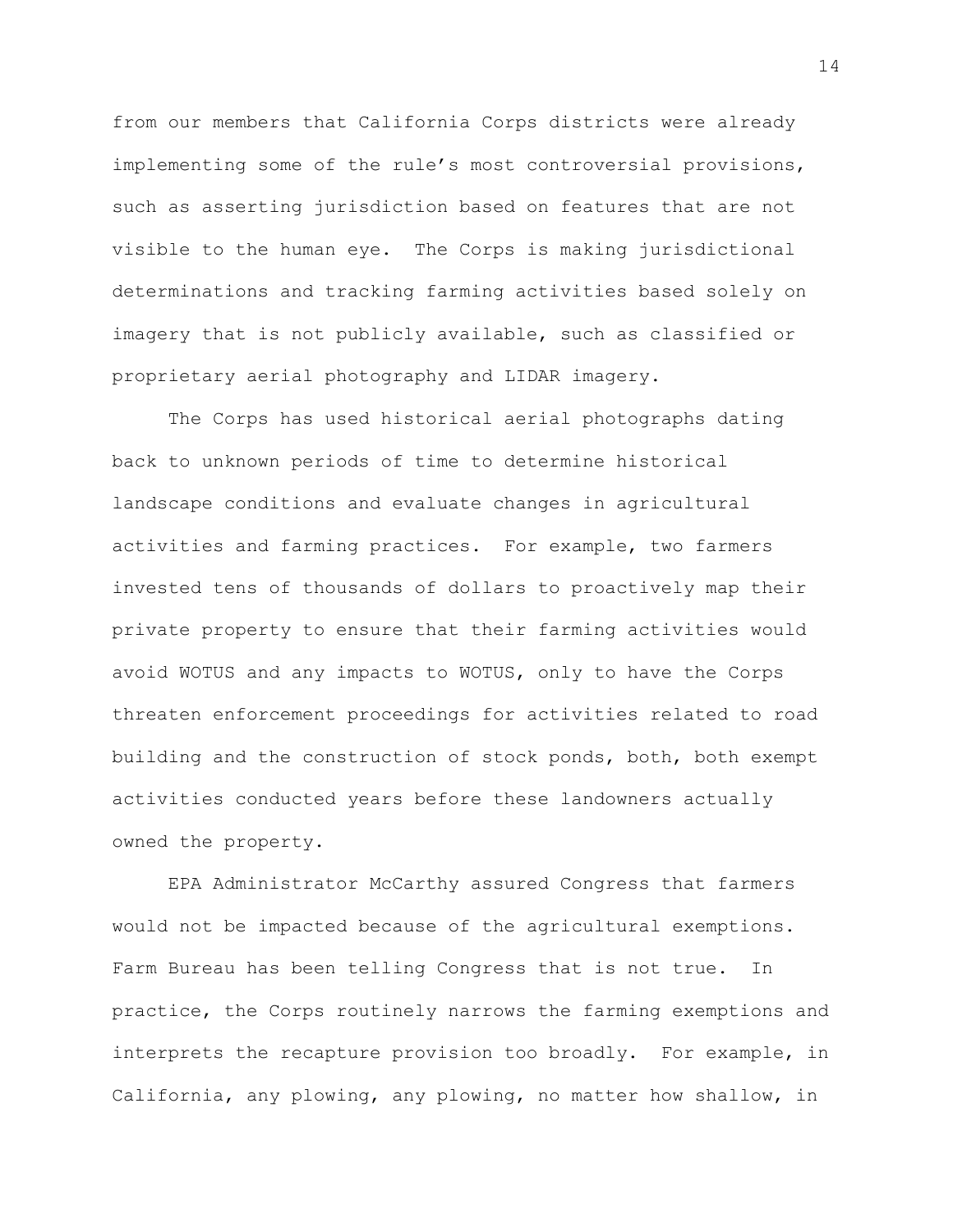or near a WOTUS draws threats or permit requirements. The Corps routinely sends threatening letters to farmers if they plow their fields, if they change from growing alfalfa hay to cattle grazing and then back to alfalfa hay growing. The California districts routinely require wetland delineations to include puddles in dirt roads, puddles in tire racks, and depressions, depressions in parking lots, gravel parking lots, claiming they provide habitat for endangered species.

The new rule allows the Corps to broadly assert jurisdiction based on indicators, not actual ordinary high water mark. Ms. Gallaway, who sits behind me, has seen the Corps regulators make ordinary high water mark determinations that differ by as much as 50 feet. That has huge implications for on-the-ground projects.

I will conclude with this example. A farmer requested an official jurisdictional determination, but the Corps ignored it, ignored it. After the farmer expressed frustration, the Corps assigned a new regulator. He promptly rejected Ms. Gallaway's delineation and requested more information.

Ms. Gallaway completed an ordinary high water mark datasheet at significant cost to the landowner. The regulator, without collecting any field data, any field data, rejected the field data; instead, identified the ordinary high water mark based on an interpretation of an aerial photograph. When Ms.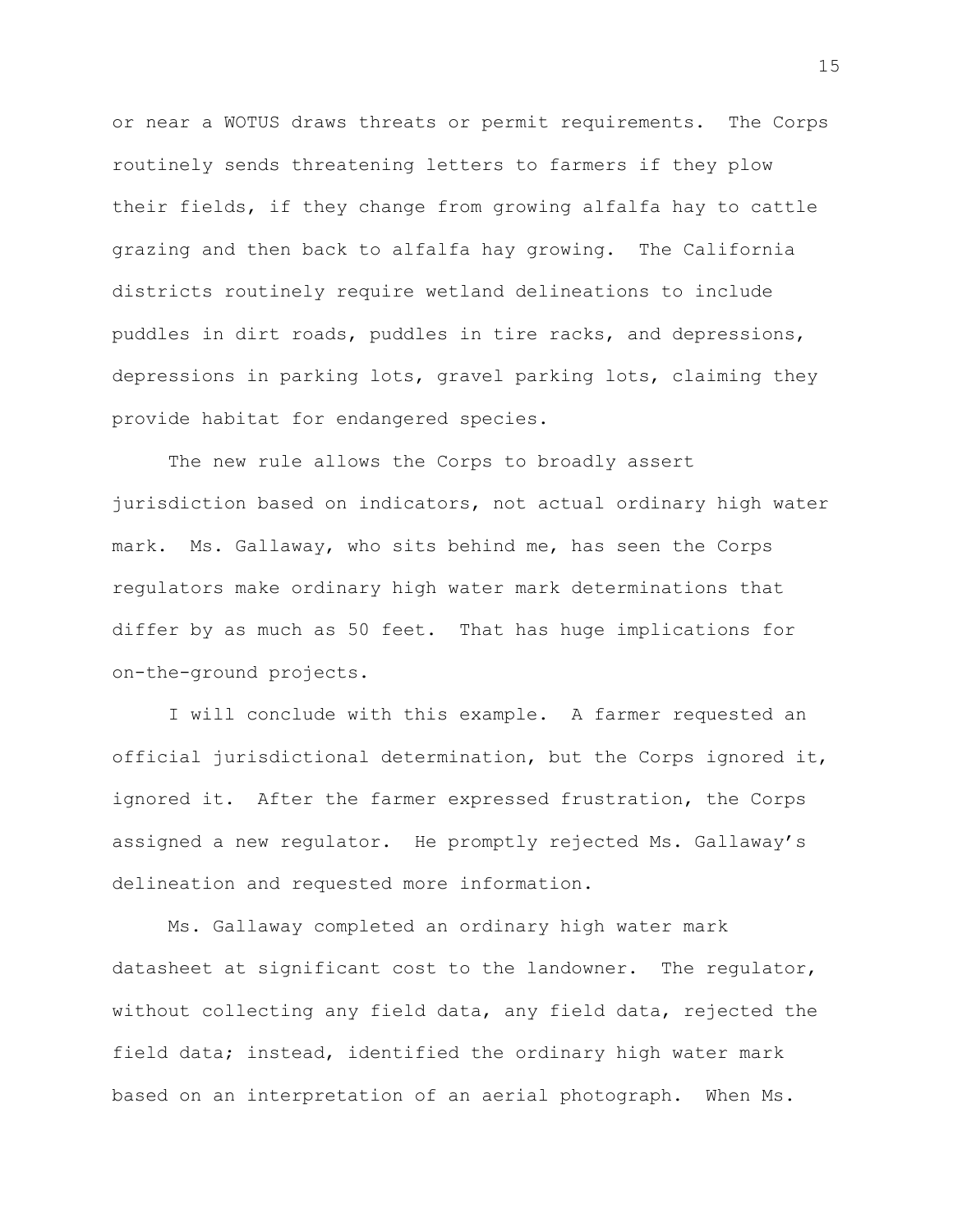Gallaway asked to see the aerial photograph, she was denied. The Corps district said it was a proprietary information.

Based on what we see in California, red tape, the use of secret information, and delays are going to be enormous problems for farmers and ranchers, and they are only going to get worse. Importantly, normal farming exemptions are going to be further narrowed and we are going to see more and more permit requirements for normal farming practices. Congress has to step in.

I will be happy to answer any questions.

[The prepared statement of Mr. Parrish follows:]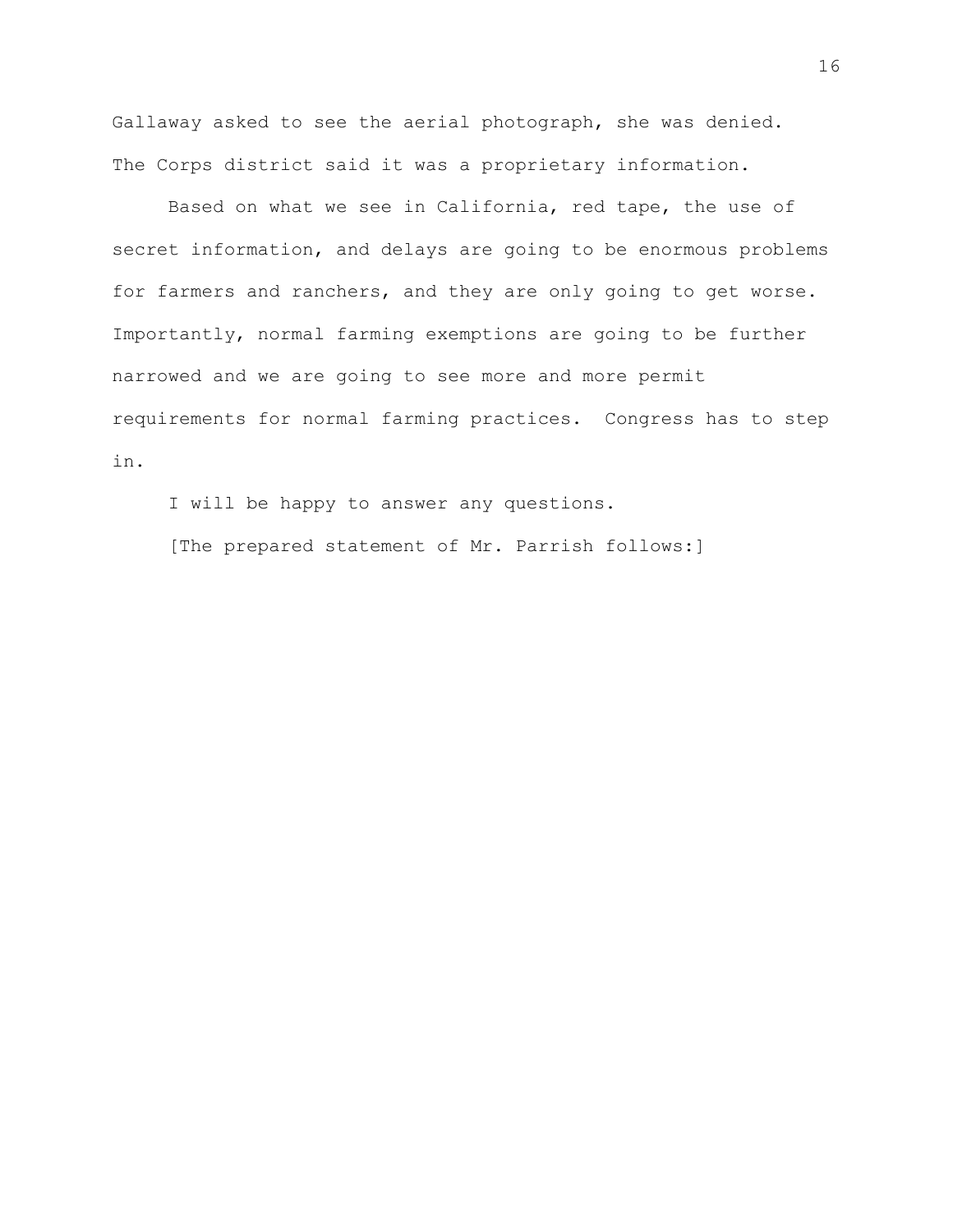Senator Sullivan. Thank you, Mr. Parrish.

The next witness is Mr. Damien Schiff, the principal attorney for the Pacific Legal Foundation.

Mr. Schiff, you are recognized for five minutes.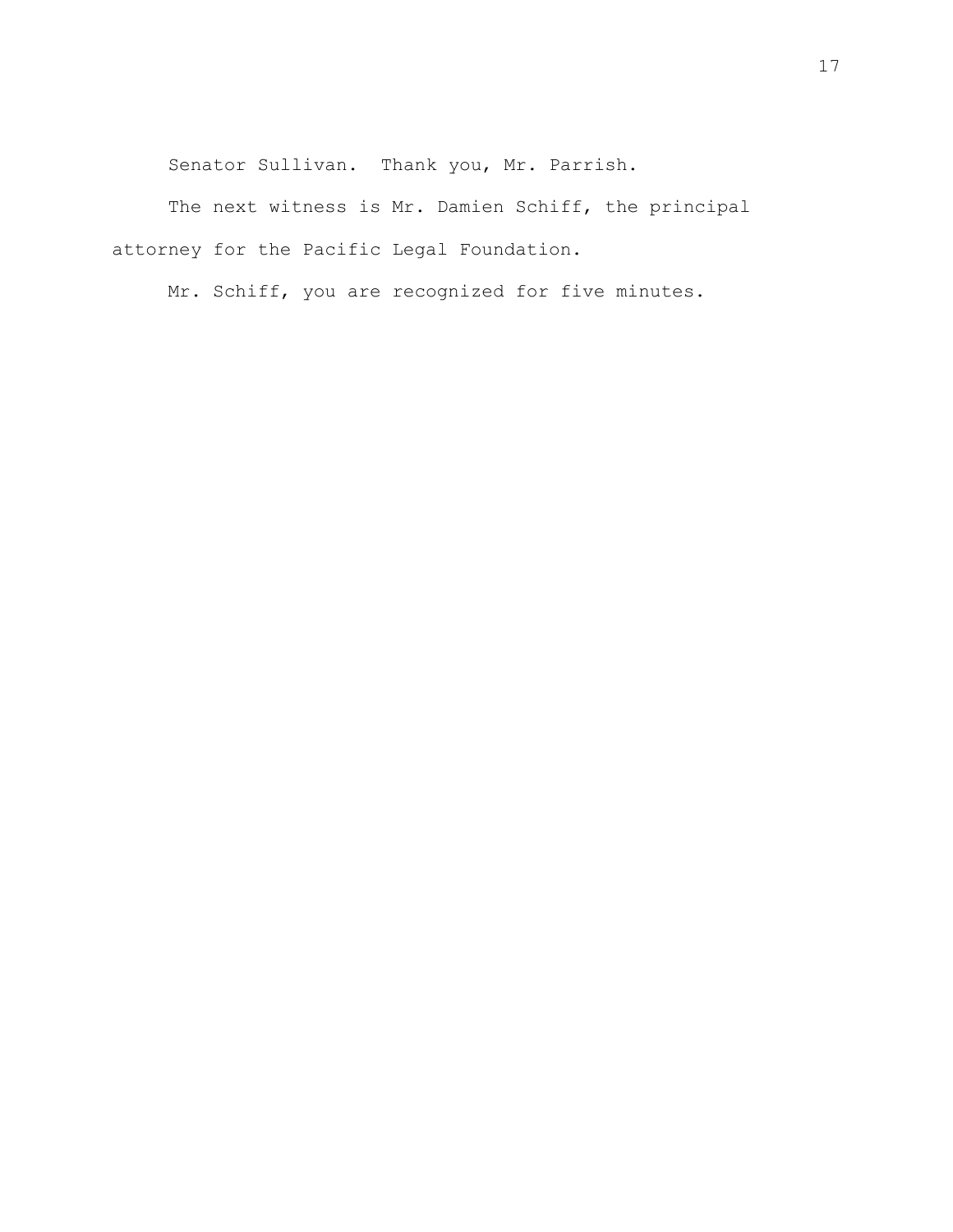STATEMENT OF DAMIEN M. SCHIFF, PRINCIPAL ATTORNEY, PACIFIC LEGAL FOUNDATION

Mr. Schiff. Thank you, Mr. Chairman, and thank you also to the Ranking Member, Senator Whitehouse, for the opportunity to talk today about this critically important issue of the scope of the Clean Water Act.

The Clean Water Act is a law that has been controversial for many decades. The Foundation and its attorneys have participated in many cases concerning the scope of the Clean Water Act, including the Supreme Court's two most recent cases addressing that statute, Rapanos v. United States and Sackett v. EPA.

The recent controversy has focused, of course, on the scope of the WOTUS rule, but in my testimony this afternoon I would like to draw the Committee's attention to issues that are not directly raised by the WOTUS rule but nevertheless, in my view, represent the extravagance with which the EPA and the Corps view their authority under the Clean Water Act.

And I would like to begin with a case that, Mr. Chairman, you mentioned in your opening remarks, concerning the Schok family in Alaska. The Schoks own a pipe fabrication business and they want to expand their business and acquire a new location for that purpose. But the Corps has intervened and asserted jurisdiction over approximately 200 acres of that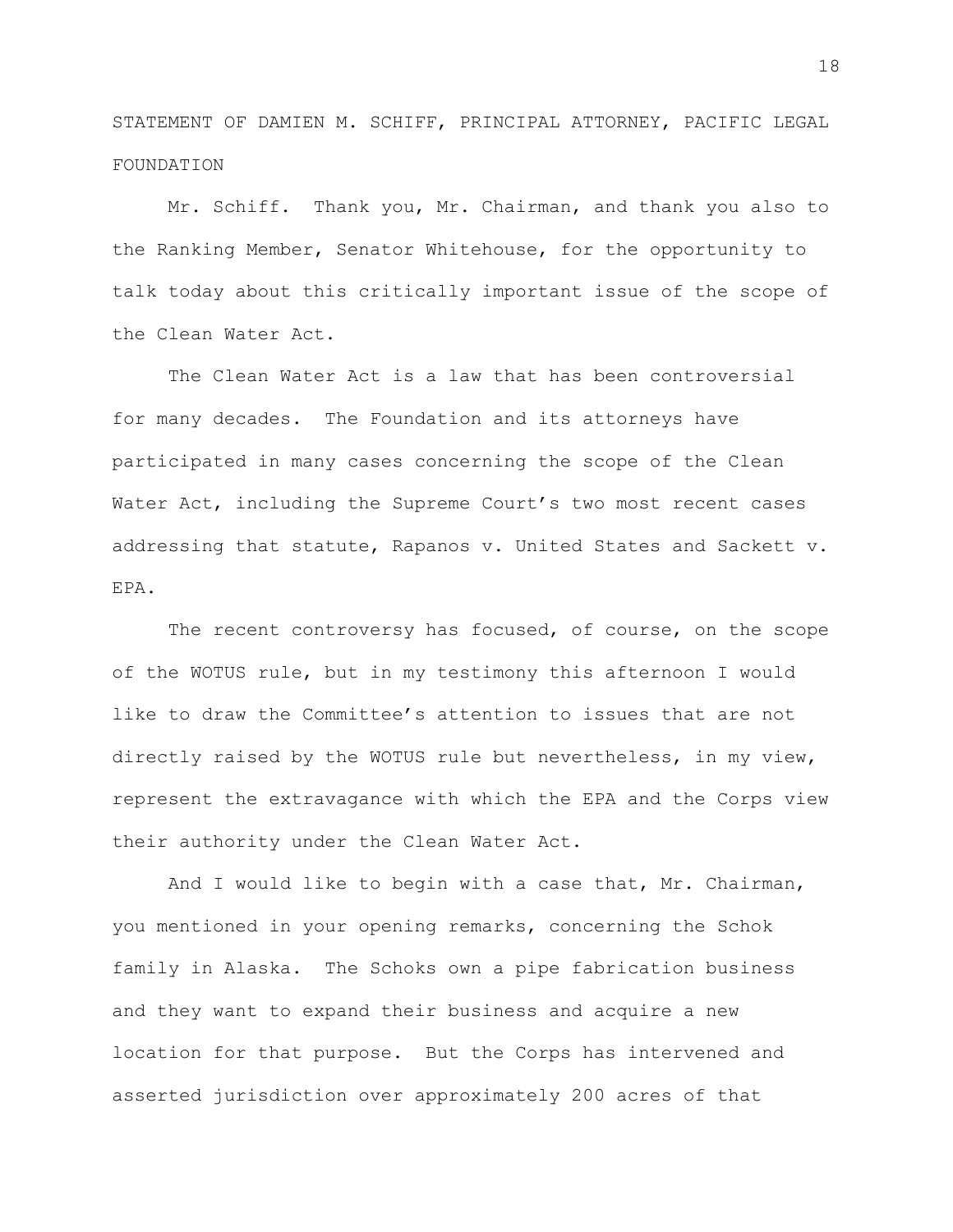property, calling it permafrost that is subject to the Clean Water Act.

Now, no one disputes that determining whether a site contains wetlands can be exceptionally difficult. And to provide some measure of predictability, Congress, in 1992, mandated that the Corps use its 1987 wetlands manual for delineating wetlands until a final manual would be adopted.

Now, under the manual it is clear that permafrost does not qualify as a wetland. But to get around that obstacle, the Army Corps, in 2007, promulgated a so-called Alaska supplement. This supplement changes a key criterion for wetlands delineation which allows the agency to regulate permafrost. Again, that is a result that could not be reached under the congressionally mandated, nationally applicable 1987 wetlands manual.

Now, although permafrost is not that common in the lower 48, the principal raised by the Schok family's case pertains throughout the Country. Should a Federal agency be allowed to deviate from its published, nationally applicable rules just to expand its power? The answer clearly is no.

Another example of agency excess under the Clean Water Act comes out of Andy Johnson's battle with EPA over his stock pond. Johnson owns an eight-acre parcel in Fort Bridger, Wyoming. The rural property contains both his home, as well as some surrounding land which he uses to raise various farm animals,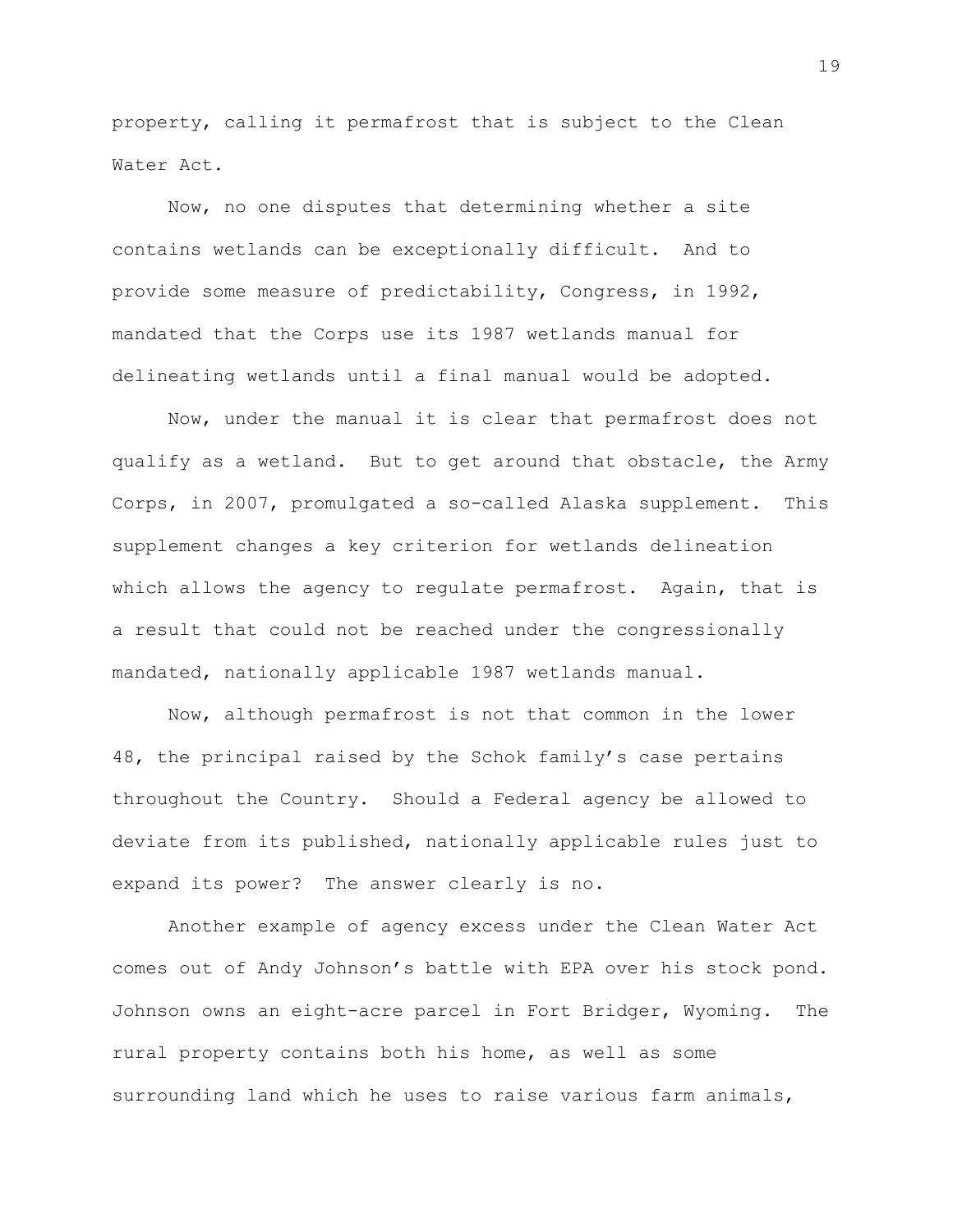including horses and cattle. Johnson obtained a permit from the State of Wyoming to construct a stock pond in order to improve the water quality on his property.

Unfortunately, EPA didn't care for that and, in January 2014, issued a compliance order against Mr. Johnson, saying that his construction of the stock pond violated the Clean Water Act, this notwithstanding the fact that the Clean Water Act, since the late 1970s, has clearly exempted the construction and maintenance of farm and stock ponds from Clean Water Act regulation.

Nevertheless, the EPA said that the Clean Water Act applied to Mr. Johnson's stock pond because he did not construct it simply for the use of his livestock, but also for the aesthetic pleasure that it might give himself and his family; and, therefore, because his intent was not limited to simply providing water for his livestock, the exemption did not apply. And the compliance order that was issued against Mr. Johnson not only told him that he had to undo everything that he had done, but also threatened tens of thousands of dollars per day in civil penalties if he did not immediately respond to the compliance order.

Now, thankfully, following a lawsuit brought by Pacific Legal Foundation attorneys, EPA agreed to a reasonable settlement with Mr. Johnson, allowing him to keep his stock pond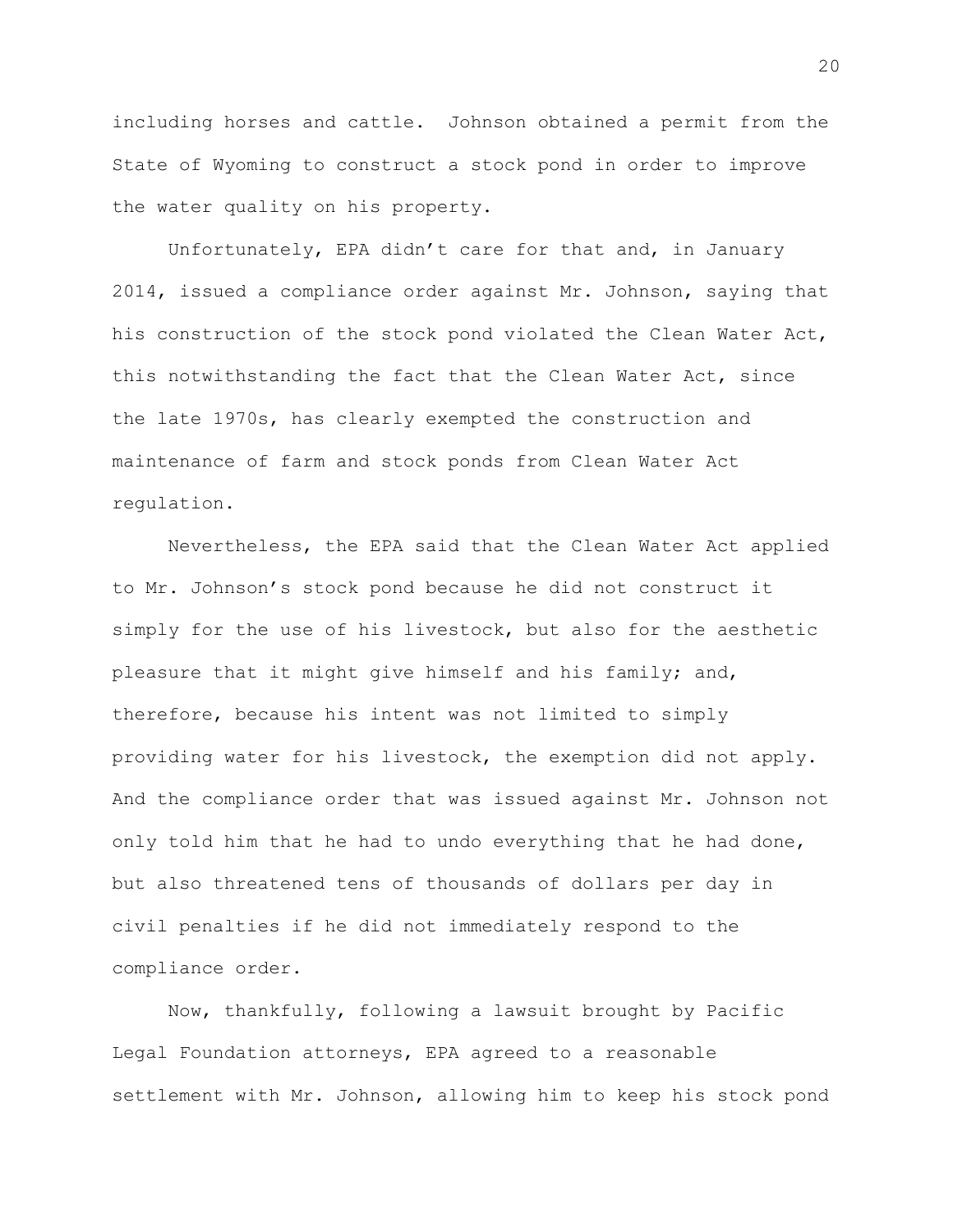without having to obtain a permit. But there is no reason to think that the Agency will not continue to enforce its very narrow interpretation of the stock pond exemption to farmers and landowners throughout the Country.

So, in closing, I would just like to emphasize that regardless of the WOTUS rule's fate, the history of the enforcement of the Clean Water Act by the Army Corps of Engineers, as well as the EPA, demonstrates that, frankly, all too often these agencies allow a misguided zeal for protecting the environment to override key constitutional and statutory protections for the Nation's farmers and landowners throughout the Country.

I thank you again for the opportunity, Mr. Chairman, and I look forward to answering any questions the Committee may have.

[The prepared statement of Mr. Schiff follows:]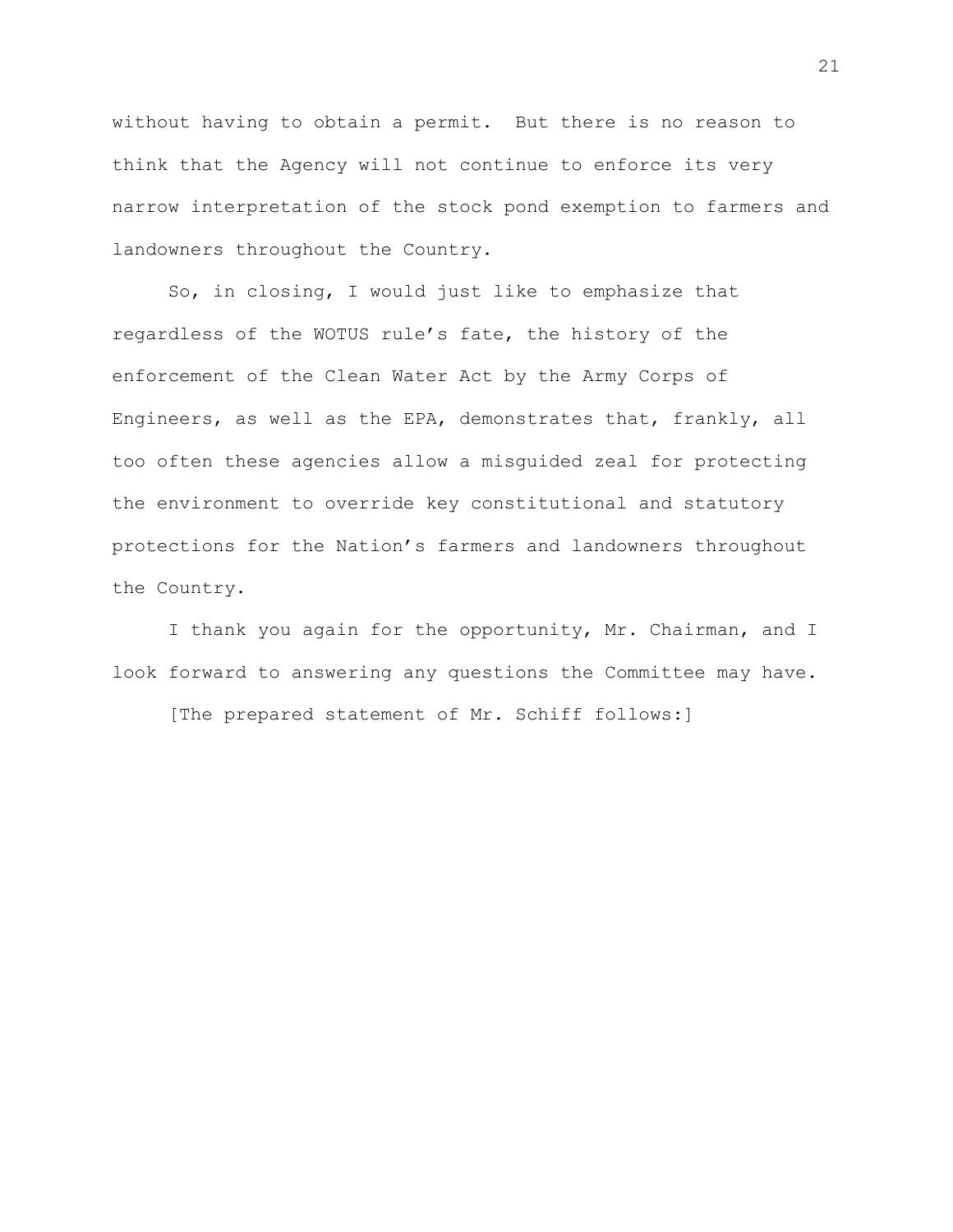Senator Sullivan. Thank you, Mr. Schiff.

Our next witness is Ms. Valerie Wilkinson. She is the Chief Financial Officer of the ESG Companies, on behalf of the National Association of Homebuilders.

Ms. Wilkinson, you have five minutes. Thank you.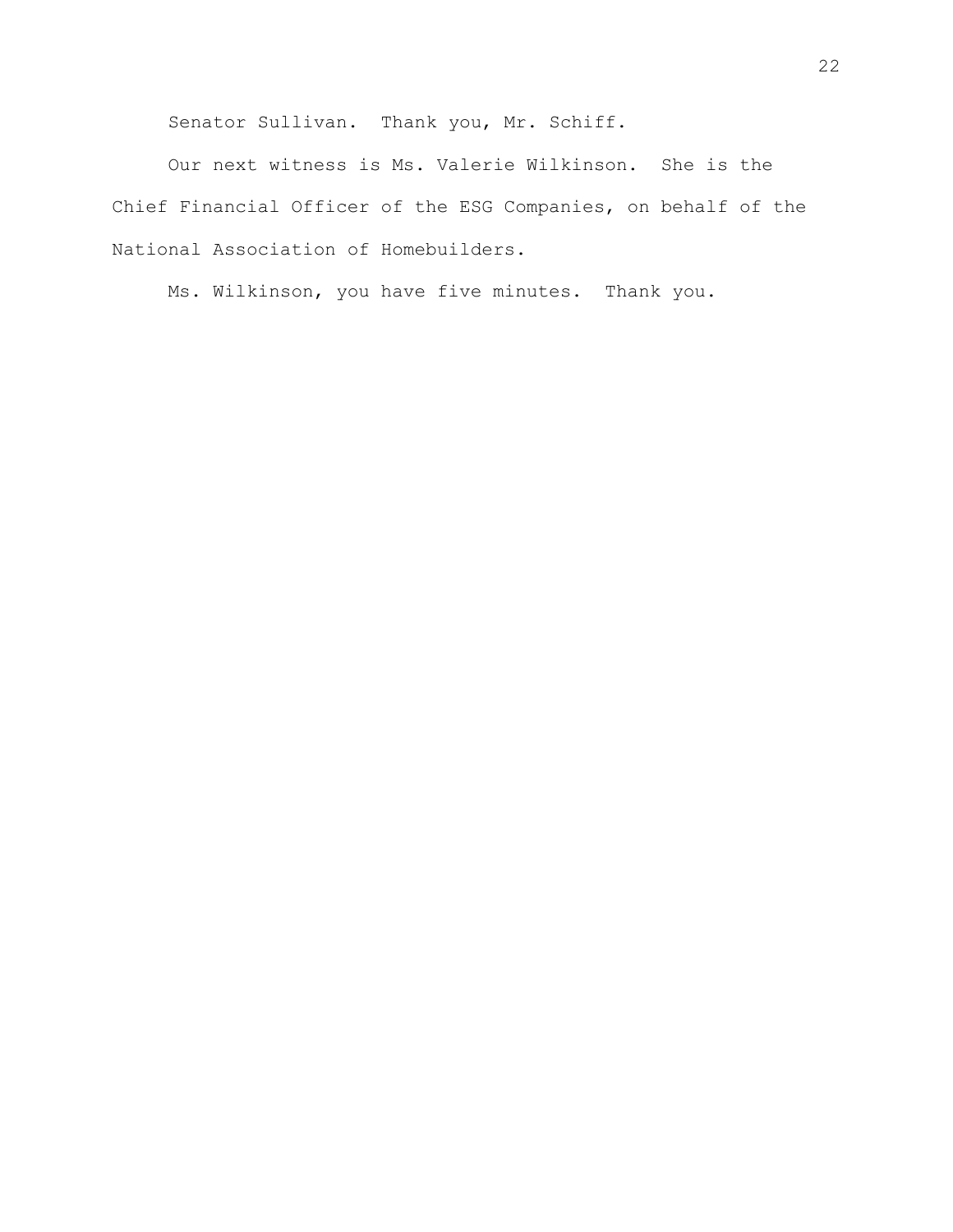STATEMENT OF VALERIE L. WILKINSON, CHIEF FINANCIAL OFFICER, ESG COMPANIES

Ms. Wilkinson. Thank you, Chairman Sullivan, members of the Committee. I appreciate the opportunity to testify. My name is Valerie Wilkinson. I am a CPA and the Vice President and Chief Financial Officer of the ESG Companies, a small business based in Virginia Beach, Virginia.

Homebuilders have become frustrated with the expansion of Federal authority over private property and believe the current permitting process is broken. For almost three decades we have been held hostage by the EPA and the Corps, who have continually altered the Clean Water Act 404 permit requirements. This is perplexing, as irrelevant sections of the Act have not changed since 1972.

Our nightmare began when our company proposed plans for a multiuse community to address local housing demand. While we were clearing our land in 1989, the Corps asserted that our property contained jurisdictional wetlands and that a wetland delineation was required. This surprised us, as we had developed land with identical characteristics for years. Clearly, the rules had changed.

We hired environmental experts to survey the land; however, the Corps dismissed their assessments. The delineation took years to complete because Corps officials disagreed on the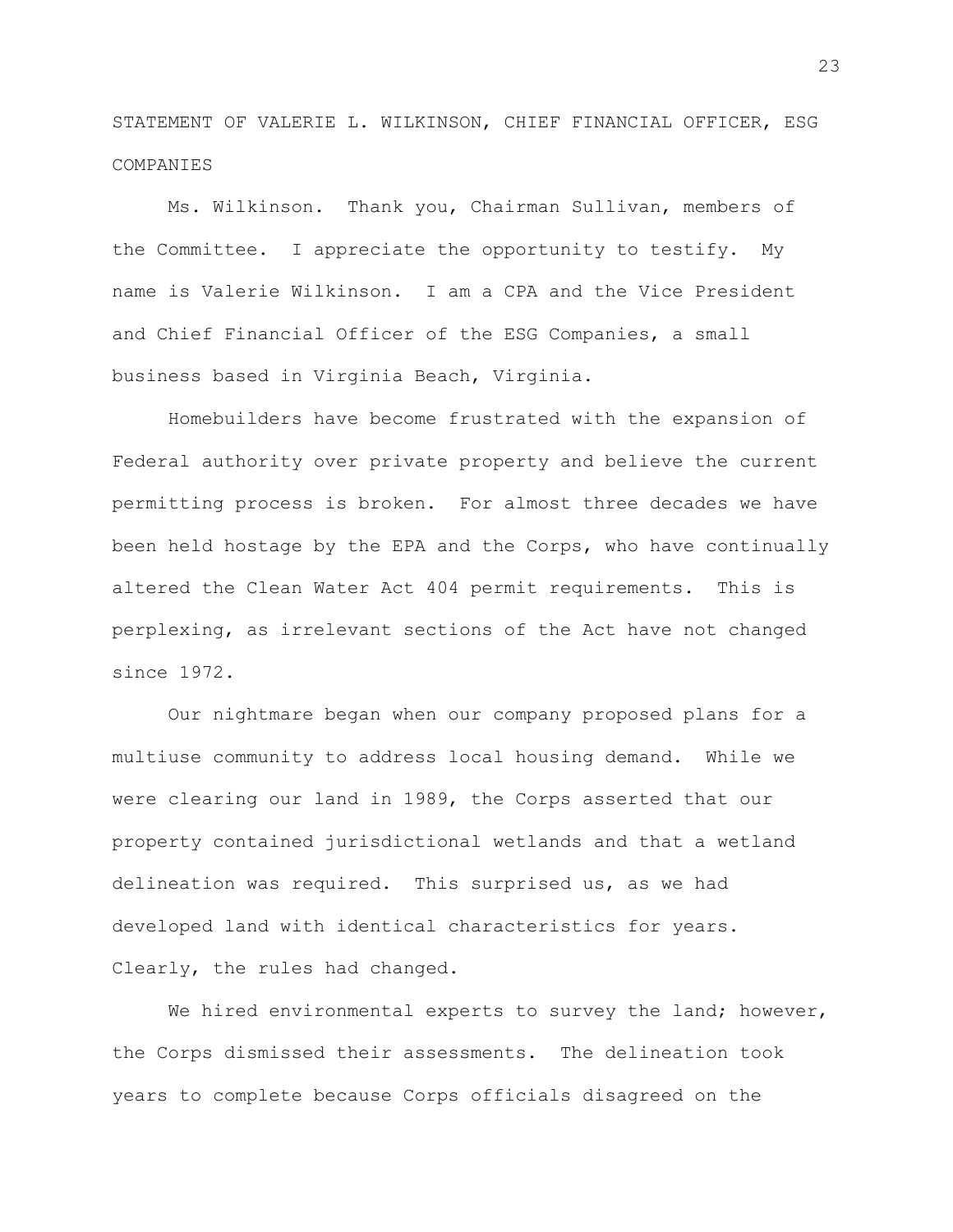criteria for determining wetlands. The regulatory environment changed again in 1999, when Virginia adopted the Federal 404 regulations to create an expedited one-stop permitting system and required a permit to excavate the land. We hired more experts to complete another wetland delineation for the Virginia DEQ wetland permit.

DEQ staff confirmed our expert's delineation and we submitted our State permit request. We agreed to revise our plan to further avoid and minimize impacts, and provided mitigation so that for every one acre impacted, two acres of wetlands would be restored and another acre placed in preservation, resulting in no net loss of wetland acreage or functions. The DEQ applauded the fact of our exceeding the typical protective measures and issued a 15-year permit.

Since the State and Federal requirements are the same, we were stunned when the Corps disregarded DEQ's delineation and added 36.7 acres of impacted wetlands to the project. The basis of their decision for this 25 percent increase was vague and unsubstantiated. And although we strongly disagreed, we tried to move the permit forward by offering a number of amendments to our proposal that further lessened the environmental impact and provided an extensive alternatives analysis which proved the other options unfeasible.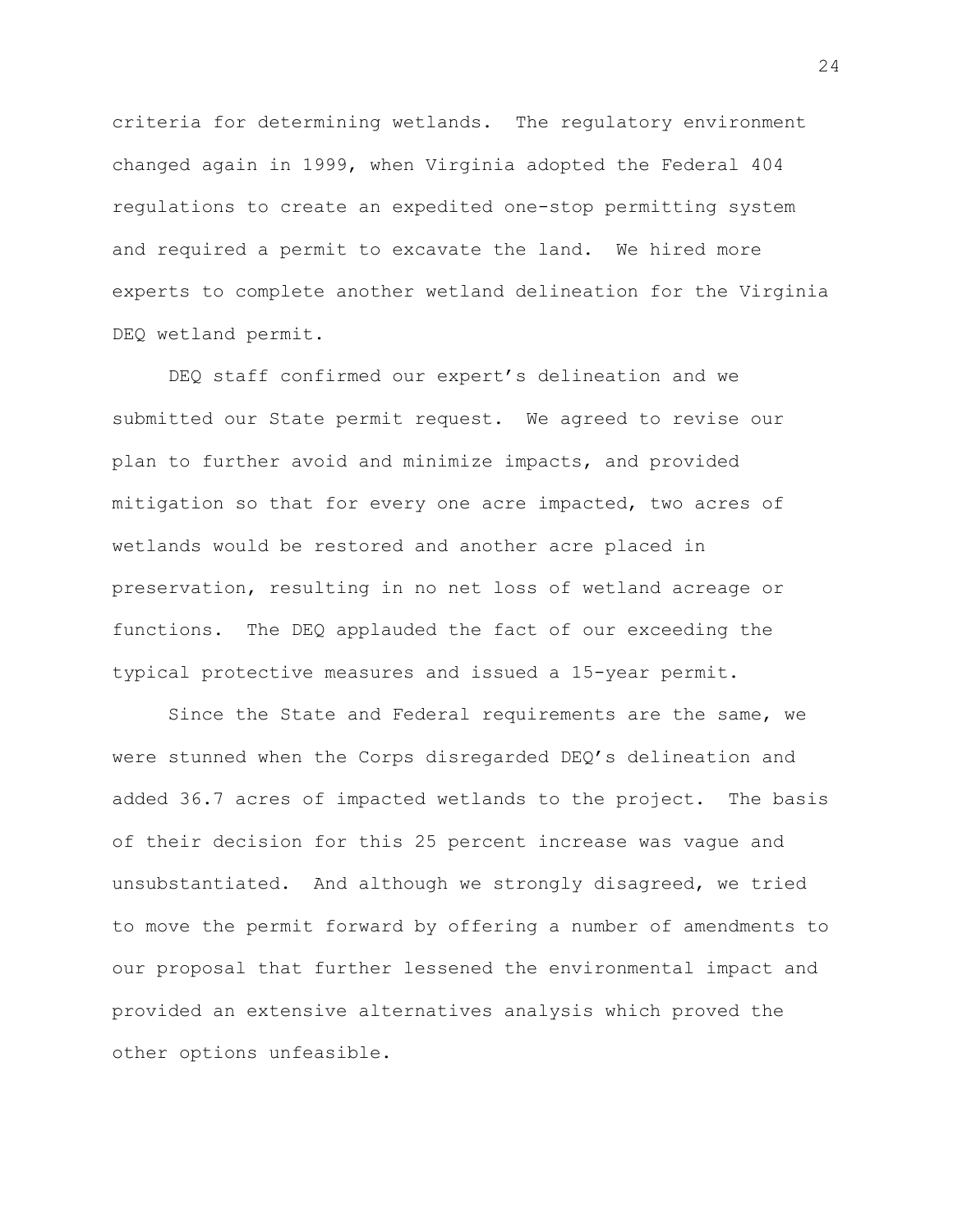Five years after we received the State permit, the Corps, utilizing the same regulations, denied our request. The Corps wrongly claimed that we had not adequately addressed information requests even though we had replied to every one, provided offsite analysis, as well as 17 onsite alternatives, and addressed every public comment to multiple public notices.

Frustrated, we modified our project again in an effort to stay out of court and salvage some of our extensive investment. The significantly reduced plan decreased wetland impacts by 84 percent and the Corps accepted this as a modification to our original application. However, the Corps adopted a new regional supplement which expanded the definition of a wetland and we were forced to start over again with a new set of rules.

It has been 11 years since filing our Federal application. We have responded to countless requests for information, studies, and data, only to be met with more delays and requests to update and revise the information. We have hired consultants and experts for an additional delineation, and although many requests appeared to be stalling mechanisms, we have complied again and again. We have been prevented from developing any of our 428 acres for 27 years, and our 15-year State permit will expire in 2018. Our efforts are reflected in the files on these boards.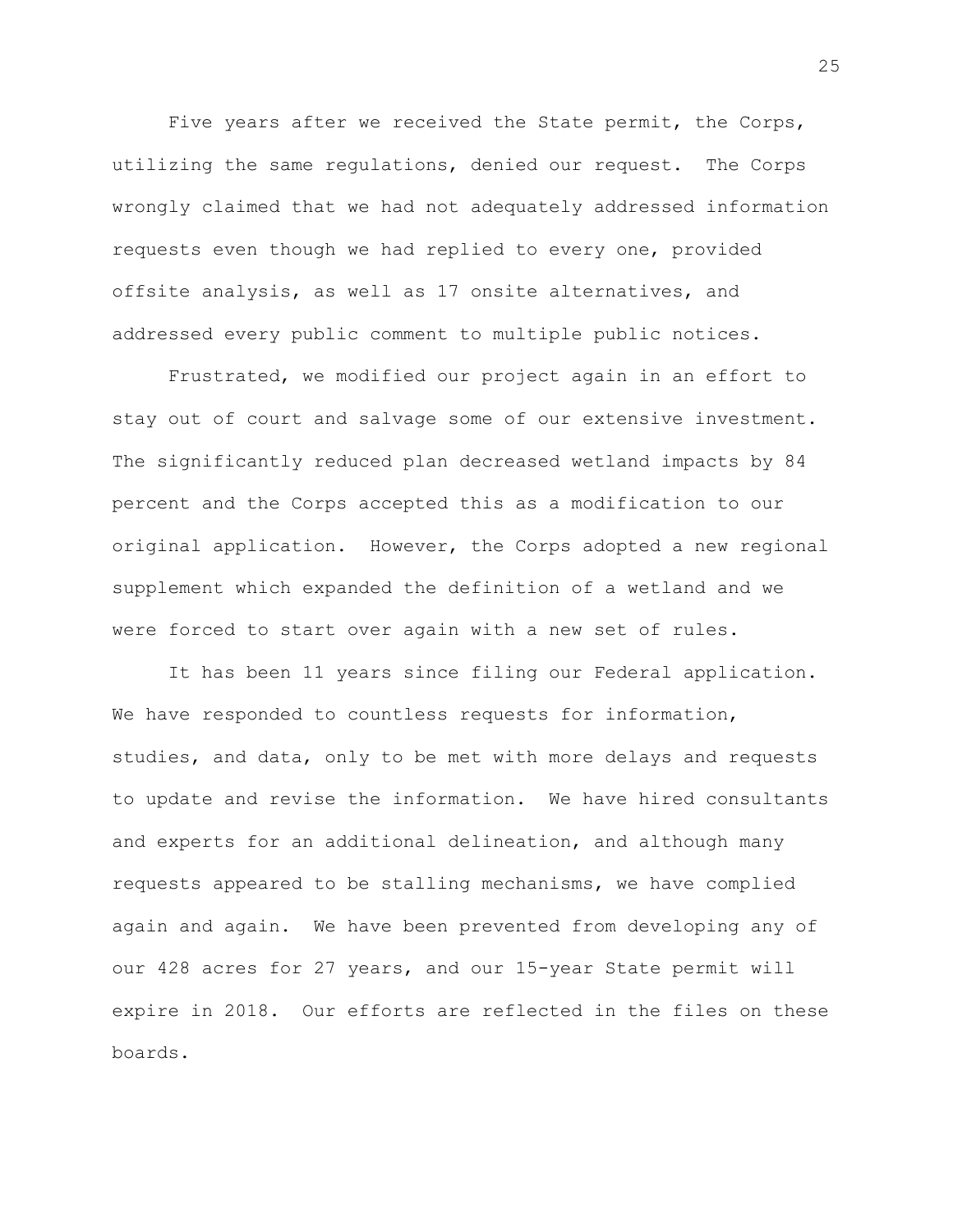We fear that the worst is yet to come. The EPA and Corps have finalized a rule further expanding their authority under the Clean Water Act. This rule will lead to increased litigation and delays. Small businesses will not survive under these rules, as most do not have the time and resources to fight. We have spent over \$4.5 million in the process and over \$40 million in our investment, and still are not close to a permit. If constructed, our project will create jobs, increase property tax revenue, and provide affordable housing.

Thank you for the opportunity to testify, and I look forward to your questions.

[The prepared statement of Ms. Wilkinson follows:]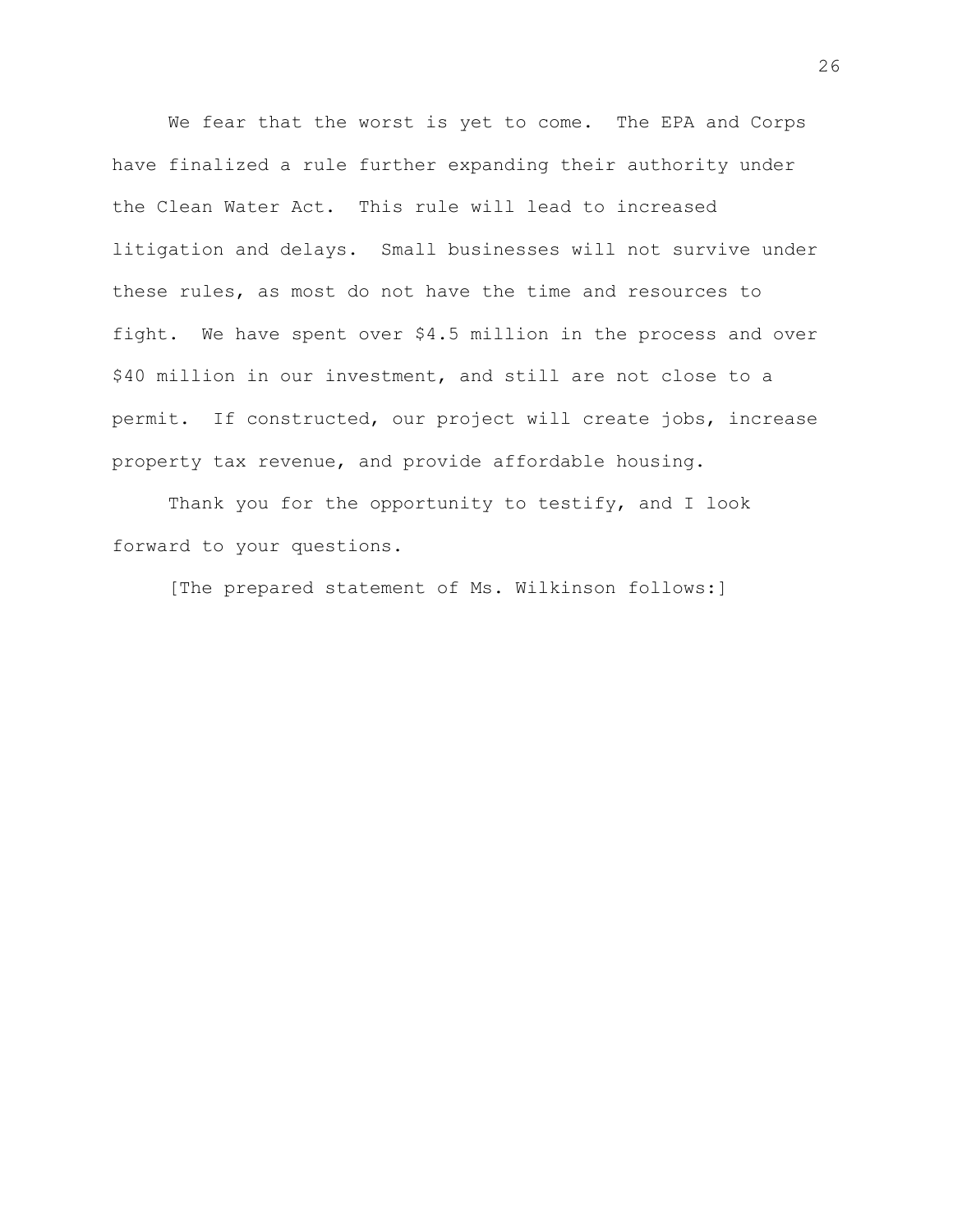Senator Sullivan. Thank you, Ms. Wilkinson. That is very powerful testimony. I appreciate this.

Our next witness is Mr. William Buzbee, Professor of Law at Georgetown University Law Center.

Professor Buzbee, you have five minutes for your opening statement.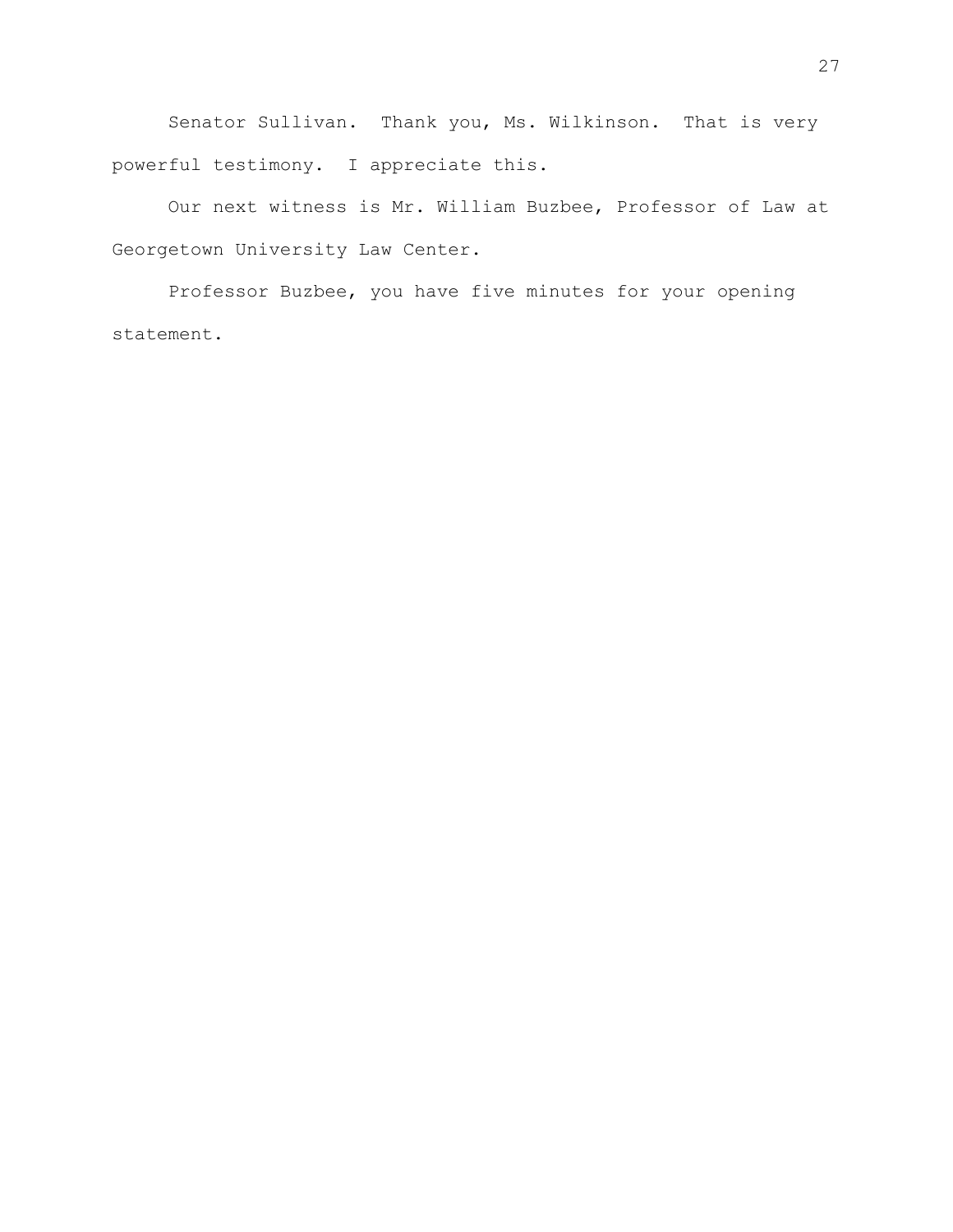STATEMENT OF WILLIAM W. BUZBEE, PROFESSOR OF LAW, GEORGETOWN UNIVERSITY

Mr. Buzbee. Thank you, Chairman Sullivan, Ranking Member Whitehouse, and other Committee members. I am William Buzbee, a professor at Georgetown University Law Center. I am pleased to testify today about both application of current Federal law under Clean Water Act, and also briefly comment on the water of the United States rule, known as the Clean Water Rule.

I should also note that previously I have testified at congressional hearings in the House and the Senate on these questions, and also represented a bipartisan brief of former EPA administrators in the Rapanos case, which was also aligned with the George W. Bush Administration.

I think it is important to remember this has been an area of bipartisan support in the past, and I hope it will be again, too.

Rather than covering the remarks I submitted in writing, I want to focus on two main issues. One is given the claims of regulatory overreach, I will address some of those claims and make a few suggestions. And then I will turn to issues of the Clean Water Rule and ways in which I believe it would be a beneficial and good turn in the law.

So, first, on this issue of regulatory overreach, I think first, and most importantly, Federal policy should never be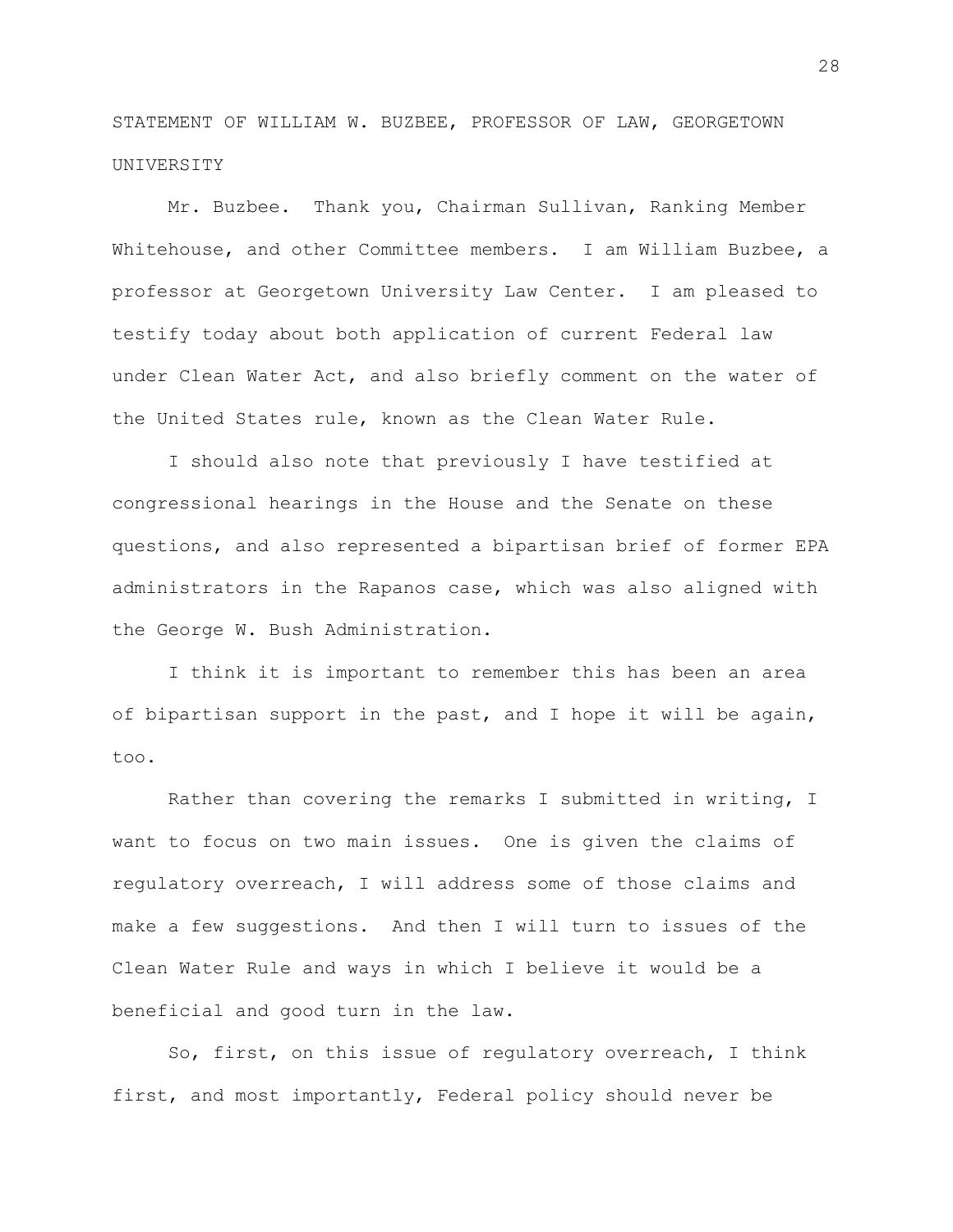based on a story, but an assessment of how a regulatory program works overall. And I note today, as in many past hearings, and really since the SWANCC case, up until today, critics of Clean Water Act jurisdiction focus on wetlands and Section 404. It is important to recall that the waters of the United States issue and jurisdiction is the linchpin for all jurisdiction under the Clean Water Act, including industrial pollution discharges.

Second, it is important to look at where the law stands today compared to where it stood prior to the SWANCC case. The Clean Water Act, as measured now, protects less water or fewer waters than it did during the administration of President Ronald Reagan.

Then, as I read the witness statements for today, a few things jumped out at me. First, as is not to be a surprise to any of us, you see unavoidable interaction of Federal, State, and local regulators, and it is important to remember that States' actions here, although sometimes disliked, are protected under the Clean Water Act; they are never forced to accept a project merely because at times it will be federally protected, they are subject to a strong savings clause.

Second, thinking about the Army Corps' work and EPA's work, for a Country as large as the United States, there is a formidable task in trying to provide regulatory consistency and also show sensitivity to local differences; and there is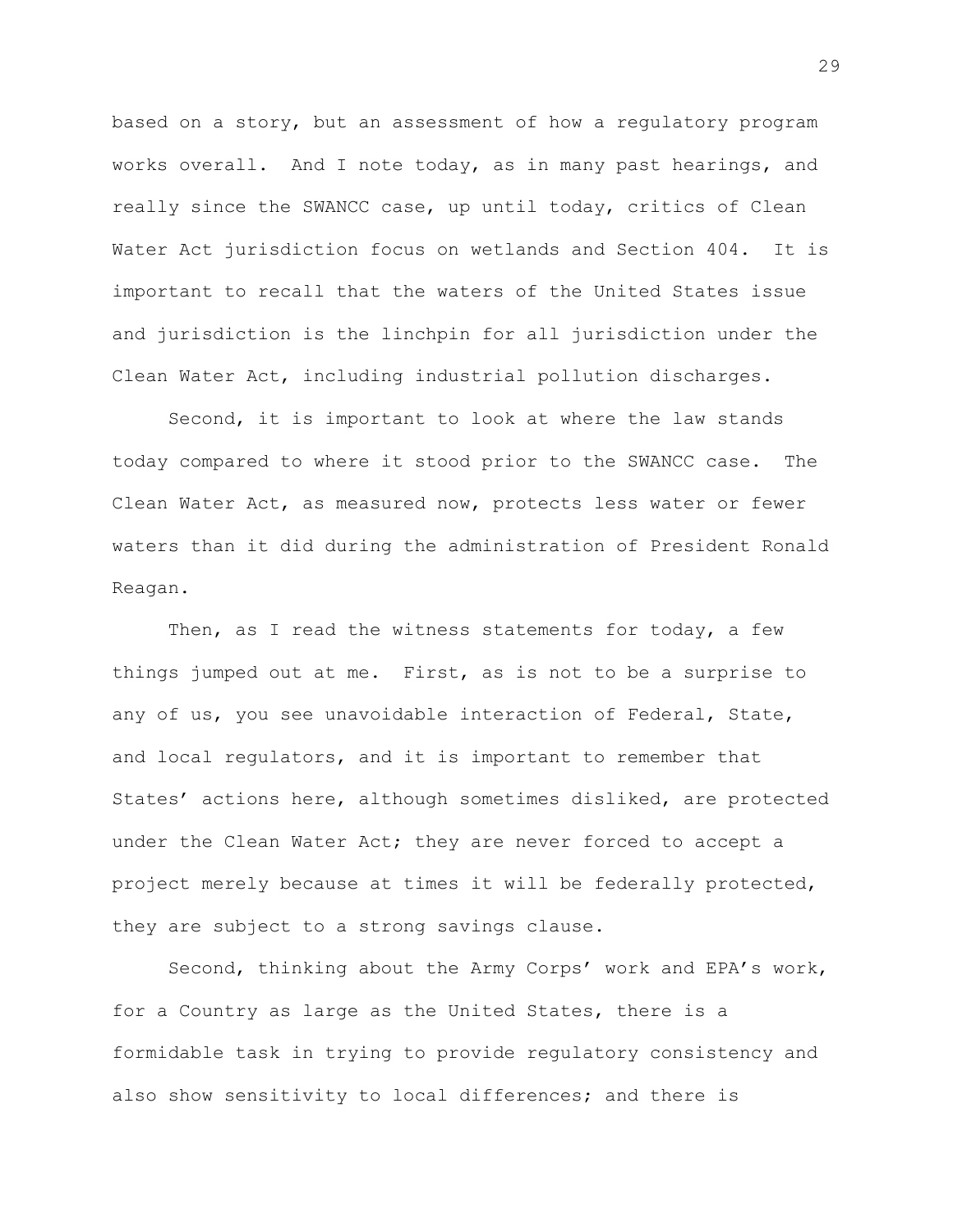probably no area more than the Clean Water Act where the jurisdictional determinations call for this balance of rule-like clarity and sensitivity to local circumstances.

Part of this is a result of the Rapanos case. Several of the groups here today on this panel, and past witnesses in similar hearings, were ardent advocates in the Supreme Court, that the Supreme Court should embrace the so-called significant nexus rule, which required, in many circumstances, close attention to individual waters and their characteristics.

Justice Kennedy's now authoritative opinion in Rapanos embraced that and, for good or bad, unless the Clean Water Rule is allowed to take effect, it requires substantial case-specific judgment by regulators about how lands and waters function, including for things like filtering of pollutants and reducing flooding. So this sort of individual discretionary judgments is unfortunately, right now, in part the result of the significant nexus test embraces in Rapanos.

If this is disliked, the Clean Water Rule would bring greater clarity. Also, the earlier Clean Water Restoration Act that was proposed would also bring greater clarity. And you can't have it both ways; you either need rule-like clarity with more law or you need to have discretionary judgments, and right now the law requires quite a bit of regulatory individual judgments.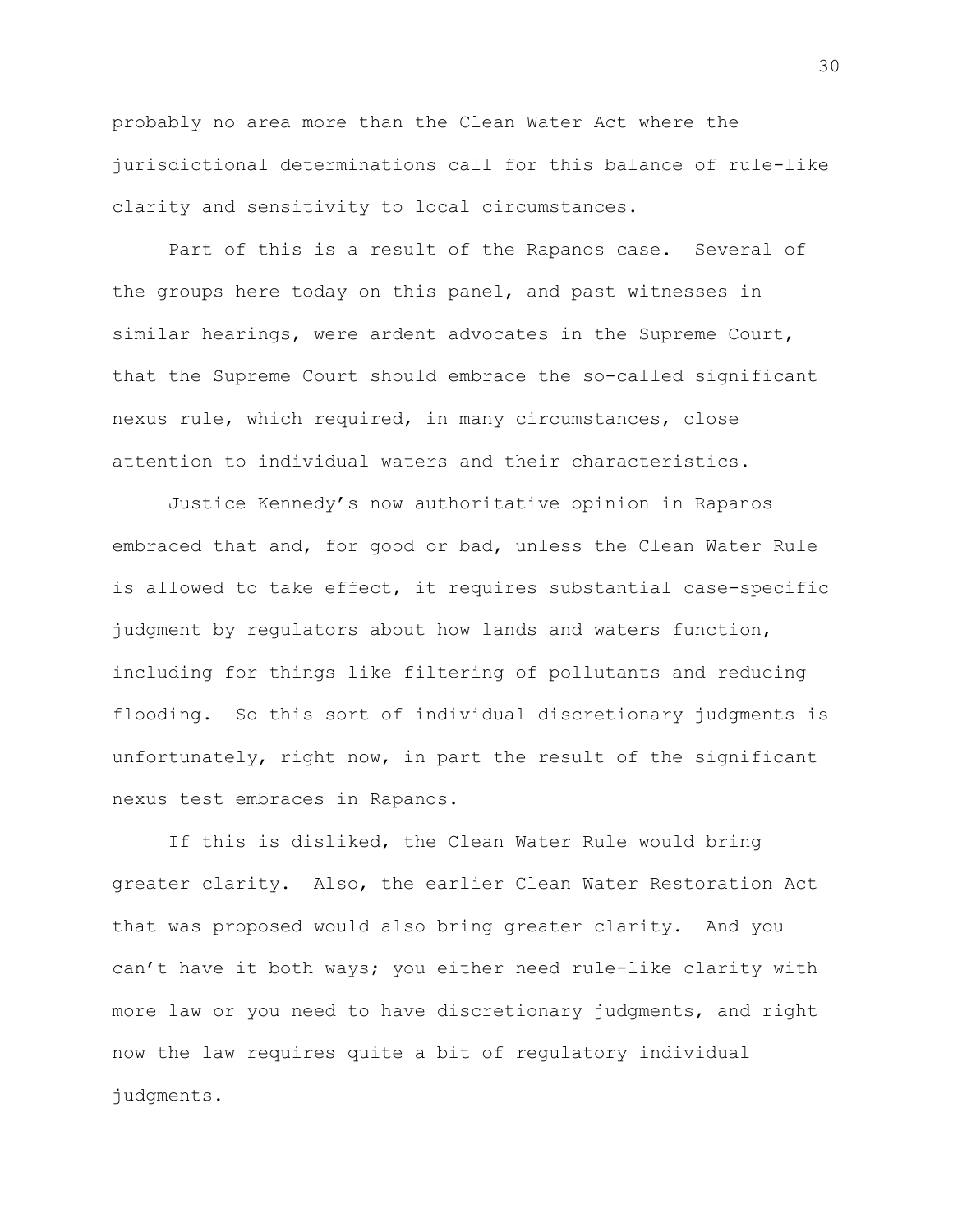Looking at the overall data, I was looking it up in response to testimony today, it is important to understand that skirmishes and permit denials are not the norm here. The recent Army Corps data says that there were 79,000 permit activities this past fiscal year; that the Army Corps authorized 57,000 permits, completed 49,000 jurisdictional determinations, and 95 percent were authorized. The remainder received individual permits, and only 1 to 3 percent are subject to denials.

Now, with my last few seconds I would suggest that the Clean Water rule is well grounded in law and science. I notice in statements there are some arguments that EPA and the Army Corps did not have power to act here. It is important to note that six Supreme Court justices in Rapanos called for action by regulation to bring clarity to the law.

Second, as mentioned by Senator Whitehouse, the Clean Water Rule solidifies exemptions and carve-outs, and actually proposes to eliminate completely the longstanding Commerce clause sweepup provision that allowed regulators to act based on the existence of commerce and industrial linkages. My sense is that the Clean Water Rule is well founded in science and the connectivity report, and should be embraced.

Thank you very much.

[The prepared statement of Mr. Buzbee follows:]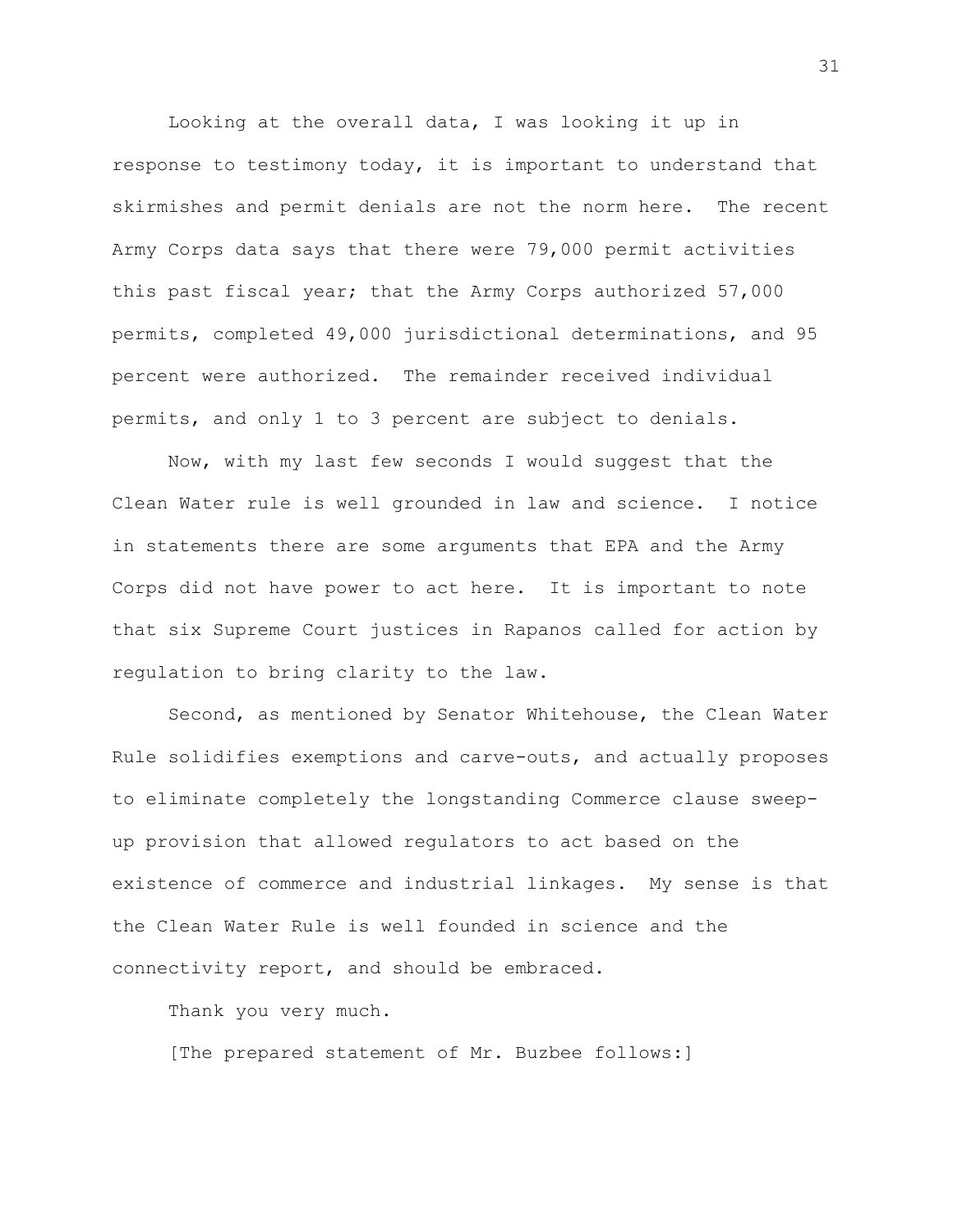Senator Sullivan. Thank you, Professor Buzbee.

Our final witness today is Mr. Scott Kovarovics. He is the Executive Director of the Izaak Walton League of America.

Scott, you have five minutes for your opening statement. Thank you.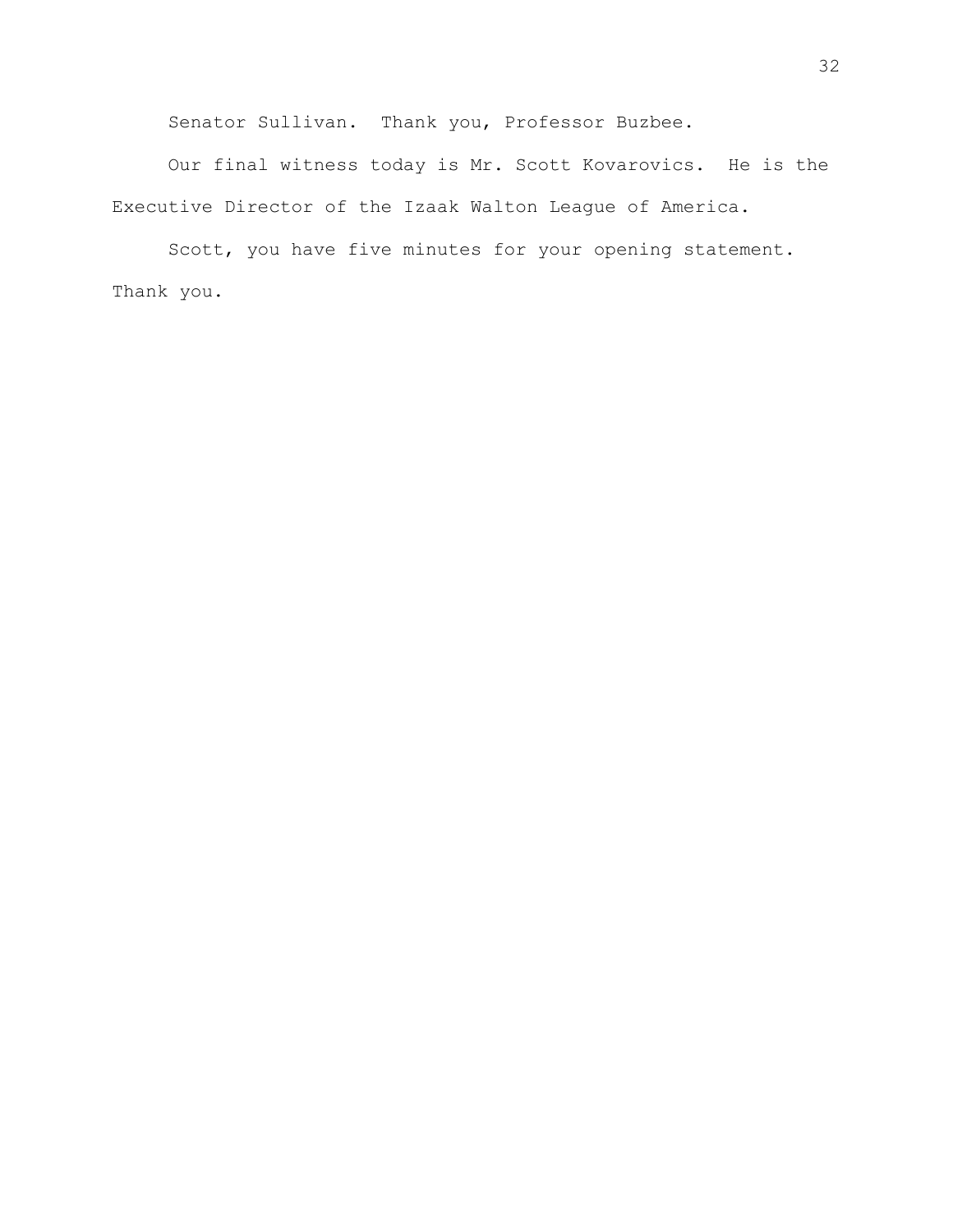STATEMENT OF SCOTT KOVAROVICS, EXECUTIVE DIRECTOR, IZAAK WALTON LEAGUE OF AMERICA

Mr. Kovarovics. Thank you, Chairman Sullivan and Senator Whitehouse, members of the Subcommittee. I appreciate the opportunity to testify today on the Clean Water Rule. I am Scott Kovarovics, the Executive Director of the Izaak Walton League of America and I am pleased to be here on behalf of not only the League, but the much broader community of Americans who enjoy hunting and angling and outdoor recreation.

The League's 43,000 members nationwide are leading efforts locally to conserve and restore habitat and improve and monitor water quality. Our members enjoy hunting, angling, recreational shooting sports, and a myriad of other outdoor recreation. And our members and sportsmen nationwide understand that healthy natural resources provide the foundation for the outdoor traditions that tens of millions of Americans enjoy every year.

Ensuring our Nation's streams, wetlands, and other waters are healthy is vitally important to Americans who hunt and fish for communities nationwide and for the outdoor recreation economy.

Wetlands and streams provide essential habitat for fish, ducks, and other wildlife. Prairie potholes throughout the northern plains and southern Canada support 50 percent of the North American duck population in an average year. Ducks that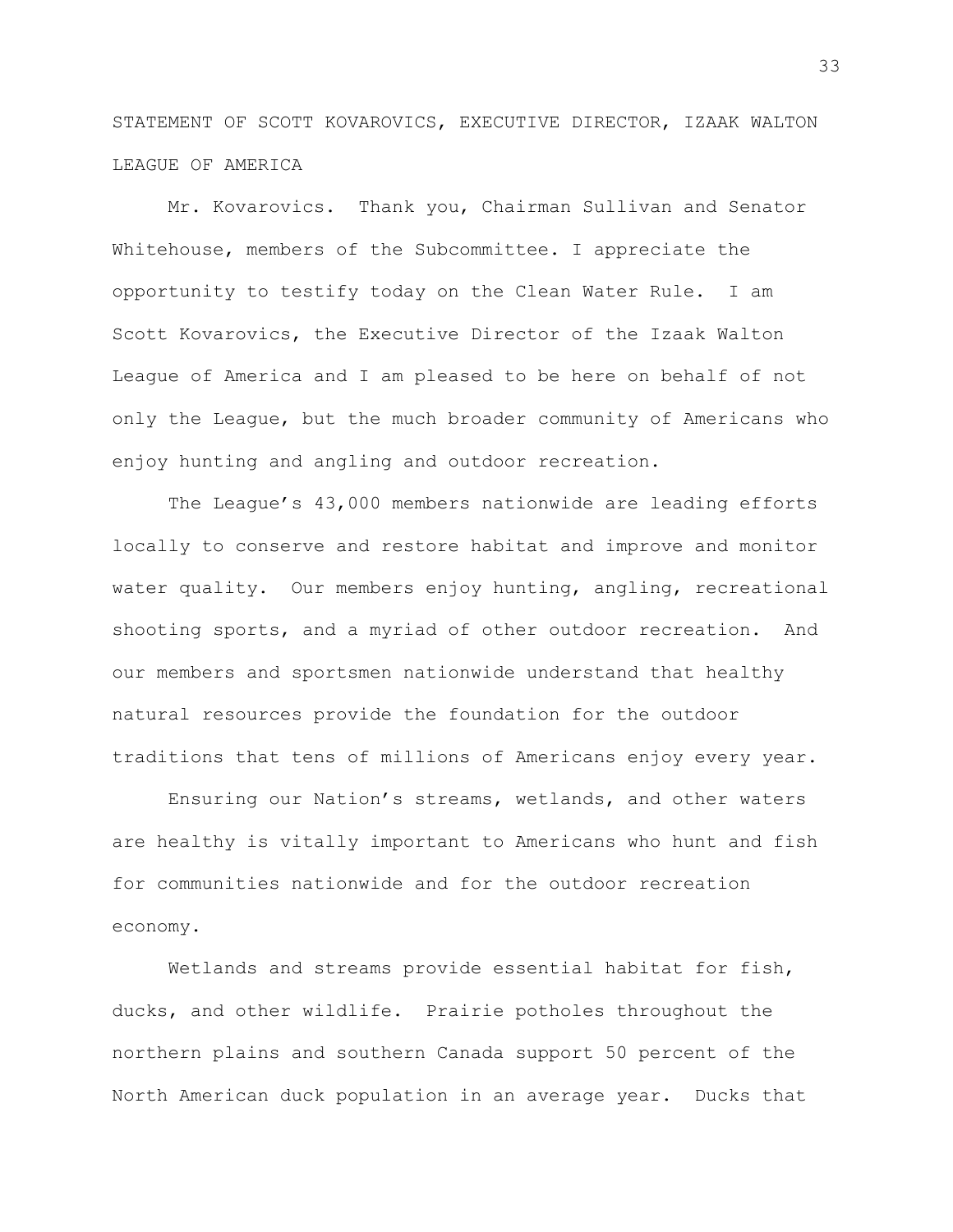grow to adulthood and hatch in those wetlands are harvested throughout the United States every fall. Headwaters and other small streams provide vital habitat for coldwater fish, provide essential spawning habitat for trout, salmon, and other fish, and support those fish throughout their lifecycles.

Each year, nearly 50 million Americans go into the field to hunt or fish. The money that sportsmen and sportswomen spend benefits major manufacturing industries and small businesses in communities all across this Country. These expenditures directly and indirectly support more than 1.5 million American jobs and ripple through the economy to the tune of \$200 billion annually.

And many other forms of outdoor recreation depend on clean water and a healthy environment. According to the Outdoor Industry Association, boating, including canoeing and kayaking, had a total economic impact of \$206 billion in 2012, supporting 1.5 million additional jobs in this Country.

The Clean Water Rule is science-based, limited, and more specifically defines waters that are and are not covered by the Clean Water Act. The final rule narrows the historic scope of Clean Water Act jurisdiction. It clearly defines and limits tributaries through physical features and distinguishes tributaries from dry land ditches and erosional features, and it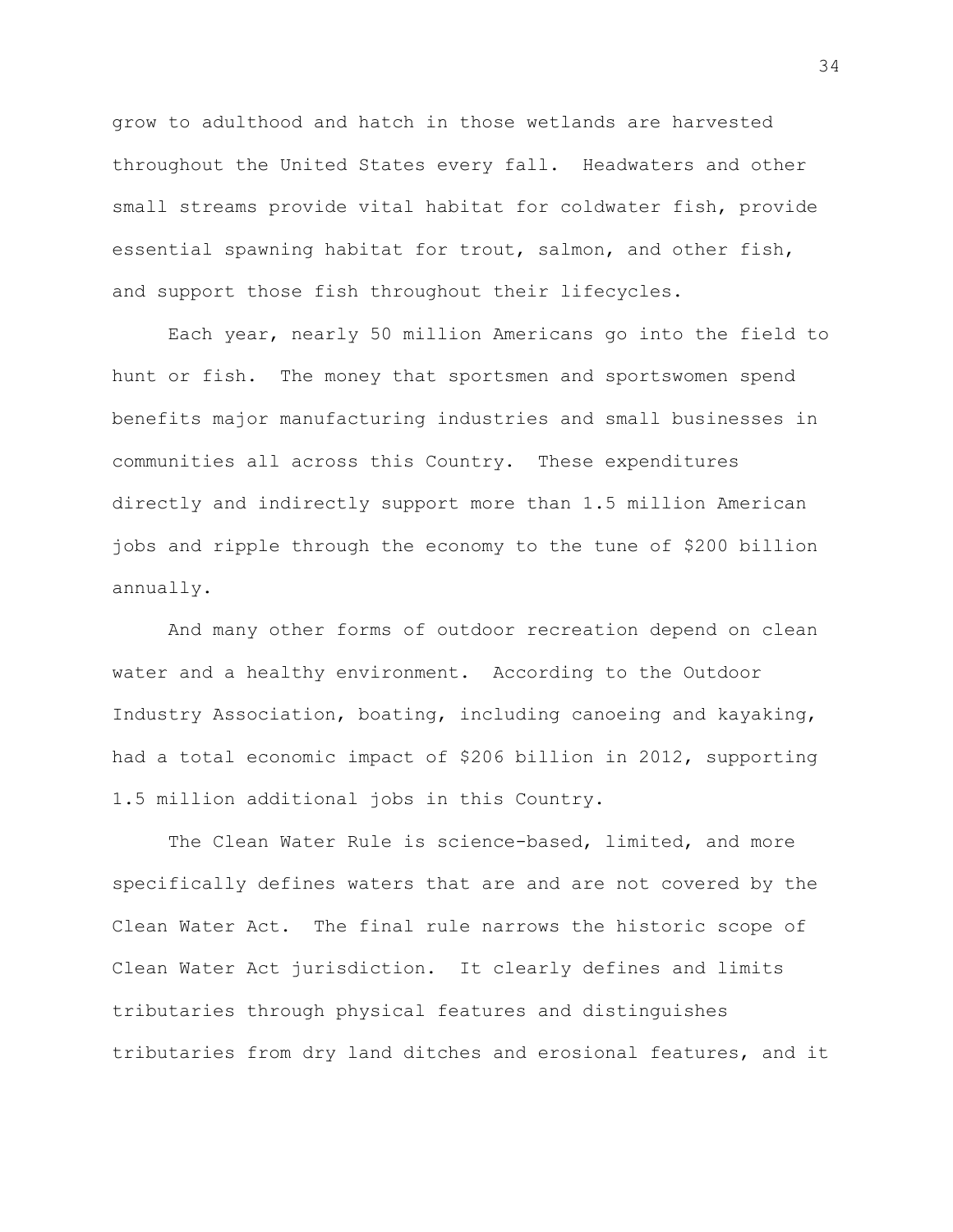preserves and enhances existing exemptions for farming, ranching, and other land uses.

Hunting, angling, and conservation groups, including the League, strongly support the final rule. It is also supported by businesses and industries that depend on clean water and a healthy environment. I will give you two quotes that offer examples.

"The Clean Water Rule is good for our business, which depends on clean fishable water. Improving the quality of fishing in America translates directly to our bottom line, to the numbers of employees we hire right here in America, and to the health of our brick and mortar stores all over the Country." That is from Dave Perkins, the Executive Vice Chairman of The Orvis Company that has some 80 retail operations across the Country and employs 1,700 people.

Next, "EPA's rule gives the business community more confidence that clean water sources, including streams and wetlands, are protected, and removes uncertainty surrounding the Agency's authority to protect our waterways. This is good for the economy and vital for businesses that rely on clean water for their success." That is from Richard Eidlin, the Vice President of Policy and Campaigns at the American Sustainable Business Council, which represents 250,000 businesses across the Country.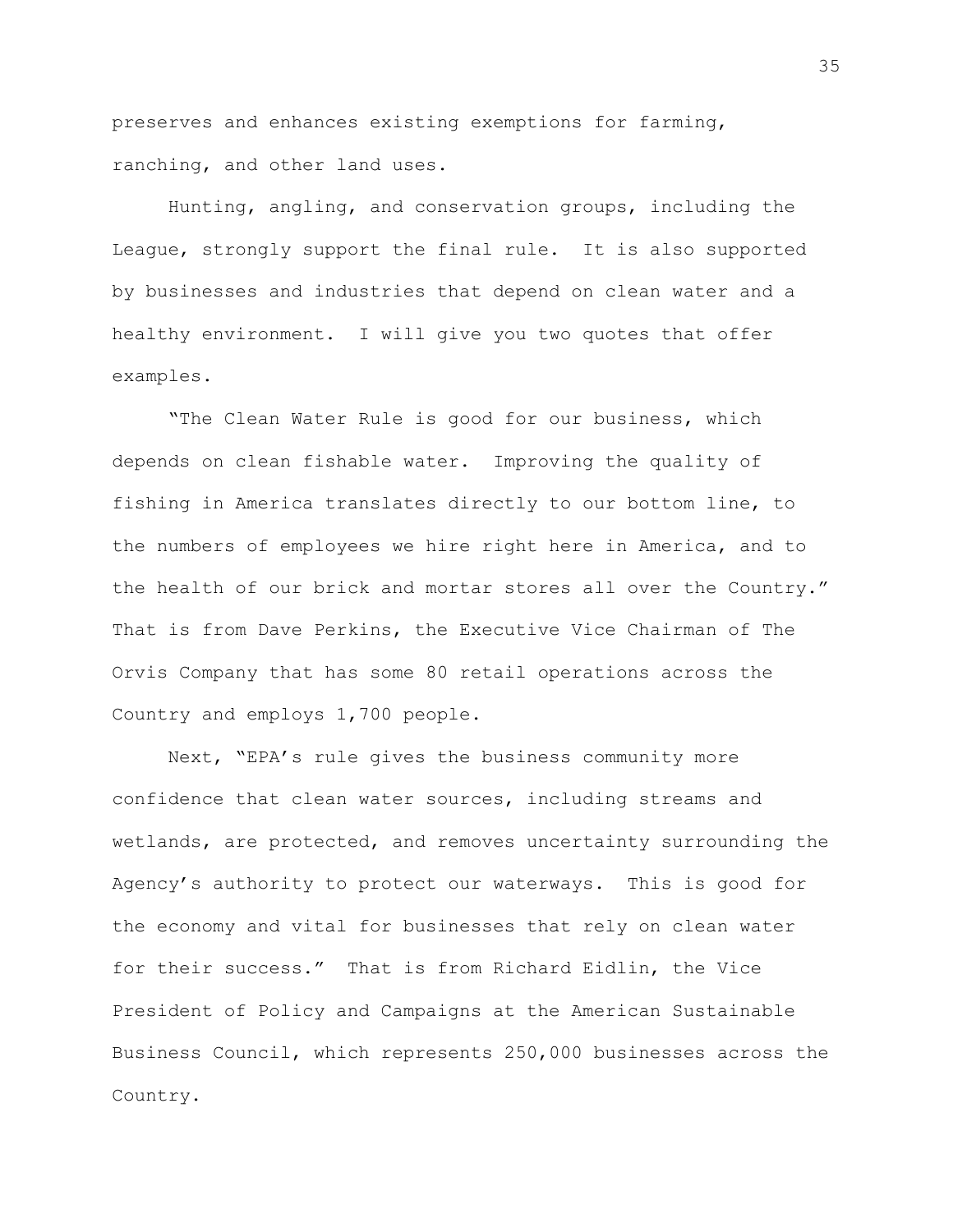The exemptions from the Clean Water Act are maintained and enhanced in the Clean Water Rule. As mentioned, since 1977, the Clean Water Act has included a number of exemptions from the 404 permit process for discharges associated with farming, construction, mining, and other activities. Moreover, in an effort to provide even more clarity and certainty about the types of waters covered by the Clean Water Act, the final rule maintains existing regulatory exemptions and for the first time in regulation explicitly excludes specific waters and features from the definition of waters of the United States.

The following summarizes some of those exemptions: prior converted cropland; many drainage ditches; artificially irrigated areas; artificial reflecting pools or swimming pools; small ornamental waters; erosional features, including gullies and rills; puddles; groundwater, including groundwater drained through subsurface drainage systems.

Conserving and protecting streams, wetlands, and other waters is essential to Americans who hunt and fish and enjoy a wide array of other outdoor recreation. These activities depend on clean water and healthy habitat, including abundant wetlands. And these activities fuel the outdoor recreation economy, which totals hundreds of billions of dollars annually and supports millions of American jobs.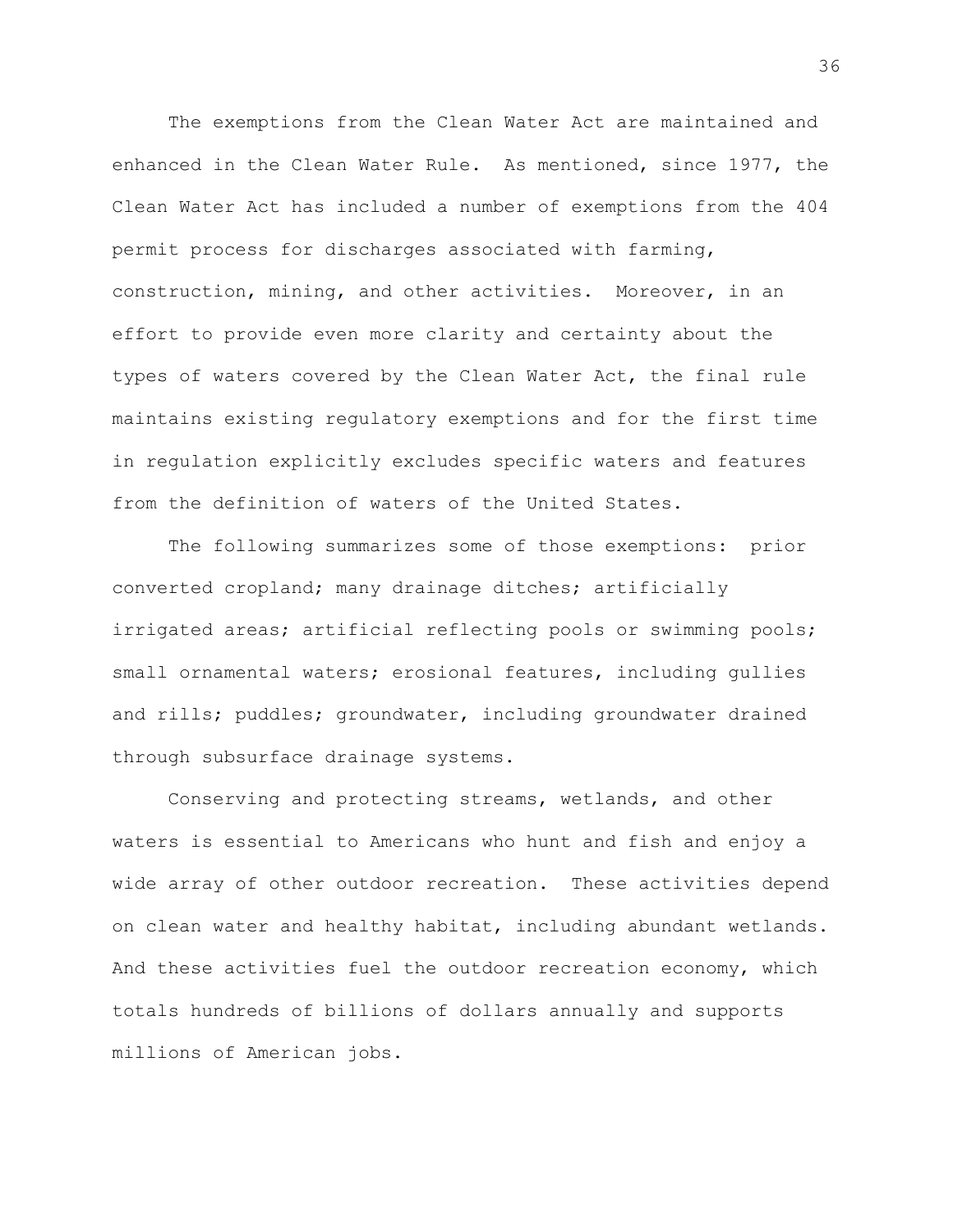The Clean Water Rule is vitally important to safeguarding our Nation's water resources, hunting and angling traditions, and the outdoor recreation economy. The final rule provides more clarity about the waters that are and are not covered by the Clean Water Act. It is based on overwhelming science and common sense, and it responds to common calls from Supreme Court justices, industry, and landowners to clarify agency regulations.

I appreciate the opportunity to testify and happy to answer any questions. Thank you.

[The prepared statement of Mr. Kovarovics follows:]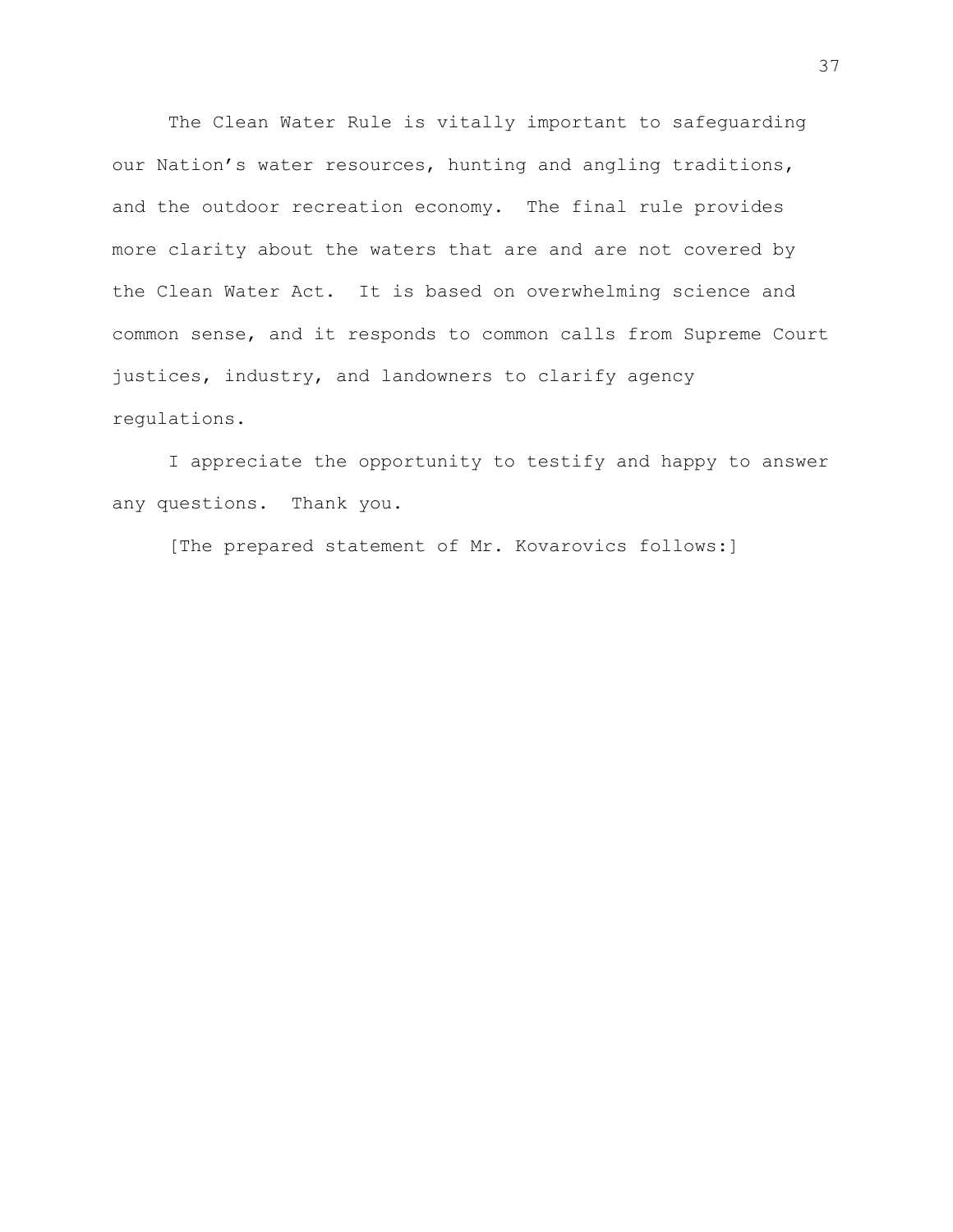Senator Sullivan. Well, thank you.

I want to thank all the witnesses. We have a very distinguished panel, a lot of different views, so I think we are going to have a good hearing this afternoon.

I do want to emphasize again that I don't think that any of us, certainly I can say from my experience on this Committee, we are all very focused on clean water, clean air. But the issues that have been raised here about certainty, about the Federal agencies' statutory authority is very, very important from a perspective of oversight; and it is not just members of this Committee who have concerns.

In the last two years, whether it is the WOTUS rule that has now had a Federal judge put a stay on that, whether it is the Clean Power Plan, which the Supreme Court, first time in its history, has put a stay on that before a district court has even ruled on it; several other cases, or even EPA Administrator McCarthy's statement on the eve of the EPA v. Michigan case, where, when asked if she thought she was going to win, she said, yes, but then she said, "Even if we don't, we promulgated this rule three years ago. Most companies and everybody else are already in compliance. Investments have been made. We'll catch up." Essentially, even if we lose, we win; and that is not how the law works.

So there is a lot of concern.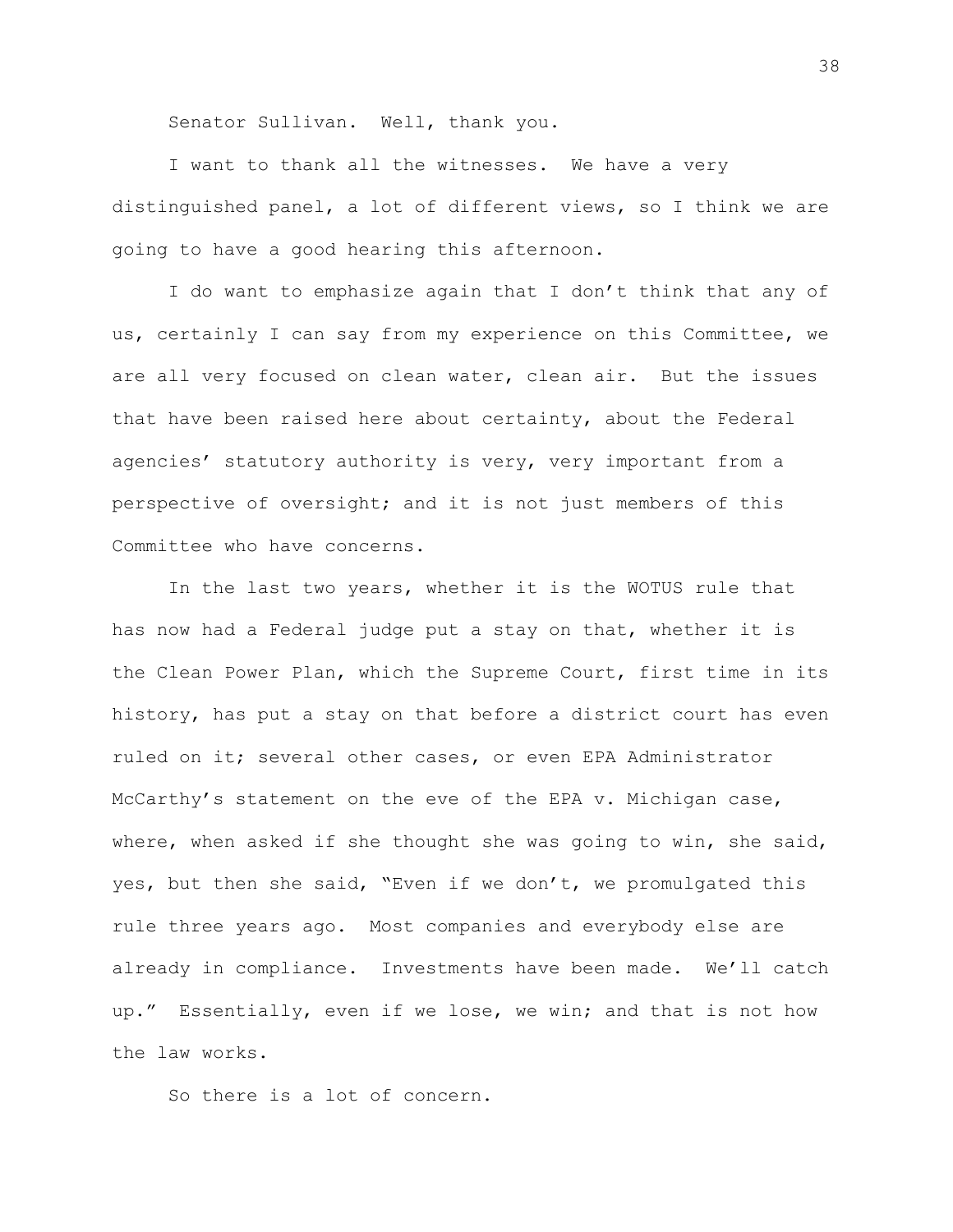And I do want to mention, again, Ms. Wilkinson, your point about uncertainty in changing the rules, how that impacts our economy, is also very, very powerful.

So let me start with a question that relates to your case; and this is for Mr. Schiff or Ms. Wilkinson. My understanding is the Corps told Ms. Wilkinson's company that they can regulate land even if there is no surface connection to navigable water.

First, I want to know did they actually say that. And can anyone explain to me how a high groundwater table creates Federal jurisdiction, particularly if the groundwater never reaches the surface? Wouldn't all of the State of Florida, for example, be subject to the EPA's jurisdiction if that is actually their legal view of their jurisdiction?

Mr. Schiff, why don't you take a shot at that?

Mr. Schiff. Thank you, Mr. Chairman. For a long time the Corps has used the idea of what they call shallow subsurface connection to justify the basis of Federal jurisdiction, and at bottom it is really an attempt to regulate groundwater and to expand surface jurisdiction without a congressionally appropriate change in the legislation.

So, under the WOTUS rule, this is carried forward under the idea of adjacency jurisdiction; that if there is that shallow subsurface connection, then the Corps will consider your property to be adjacent to and, therefore, subject to regulation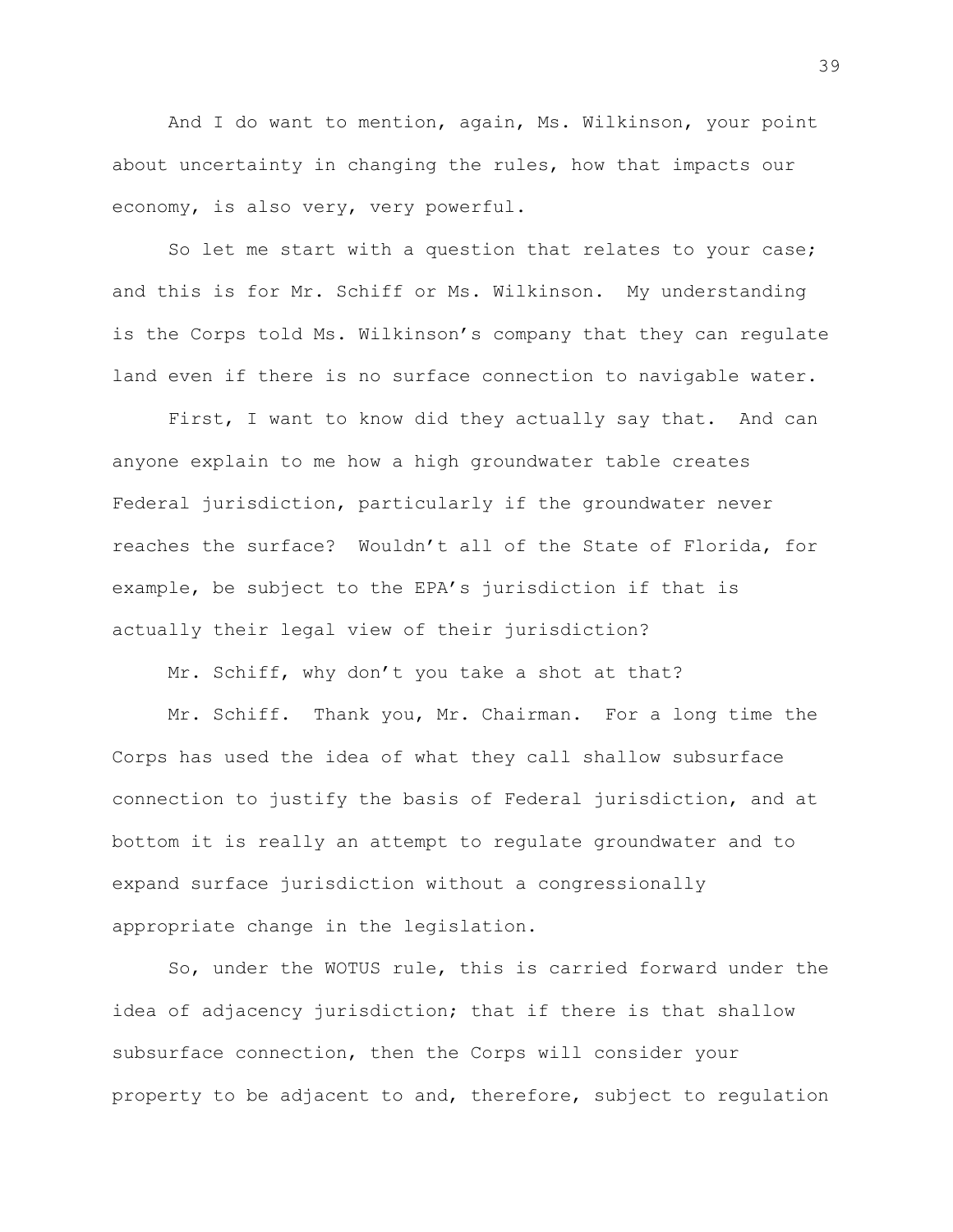under the Clean Water Act, adjacent to whatever the nearest navigable water may be where that shallow subsurface flow ends up.

Senator Sullivan. So doesn't that greatly expand the jurisdictional reach?

Mr. Schiff. It is hard to imagine, really, any area that otherwise would at least be, prima facie, subject to jurisdiction, because to some extent you are going to have that shallow groundwater flow in almost any part of the Country.

Senator Sullivan. Let me ask you another question. In a hearing last year I asked EPA Administrator Gina McCarthy if permafrost itself was jurisdictional under the proposed WOTUS rule. And, if so, what is the significant nexus between permafrost, which, again, is frozen water and a navigable water, interstate water, or territorial sea. Her response was that permafrost specifically refers to permanently frozen soil. And while permafrost may underlie wetlands or open waters, it is not, in and of itself, a water of the U.S. subject to the rule and the jurisdiction of the rule.

If that is her response, this is the head of the EPA, does the Corps and Alaska agree, in particular with regard to the Schok case that you are working on or more broadly in terms of their guidance?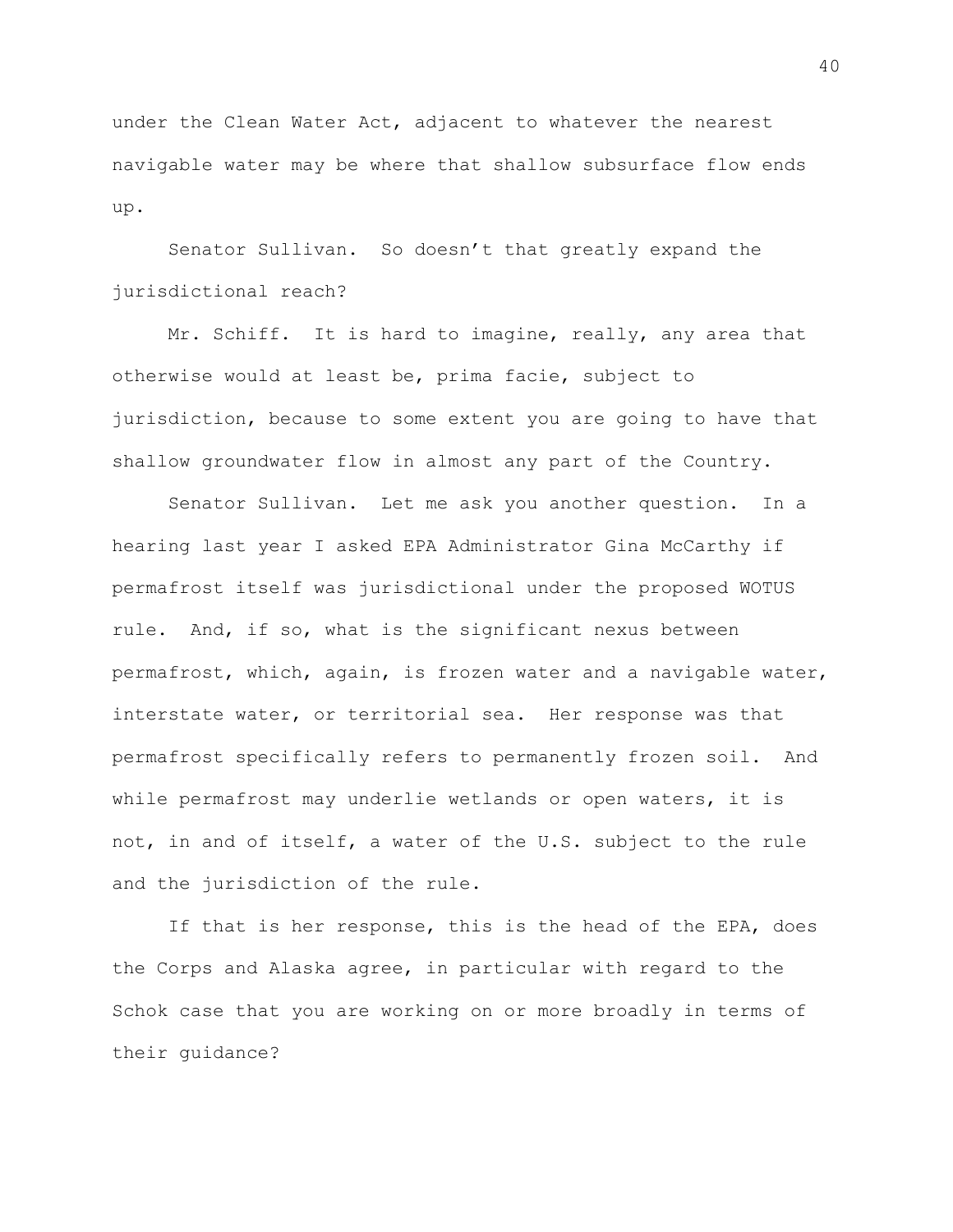Mr. Schiff. No. And it is surprising that the administrator would take that position. But the Corps is certainly not reconcilable, its position is not reconcilable with what Administrator McCarthy said. The position of the Corps is that permafrost can qualify not just as a wetland but, much more importantly, as a water of the United States.

Senator Sullivan. Thank you.

Senator Whitehouse?

Senator Whitehouse. Just to follow up on that, it is not your position that because something is permafrost it could not be regulable under the Clean Water Act; i.e., something that is permafrost could, for other reasons, in addition to it being permafrost, make itself properly regulable under the Clean Water Act, correct?

Mr. Schiff. Senator Whitehouse, certainly under existing law it can't be regulated.

Senator Whitehouse. It can't be regulated as permafrost, per se, but one can have an area that is permafrost that is also a wetland, that is also an area through which a stream runs and so forth. So the fact that there is permafrost underneath a wetland feature doesn't disqualify the wetland feature from being regulable.

Mr. Schiff. I think perhaps, Senator Whitehouse, there may be a semantic issue, because the Corps would say that we are not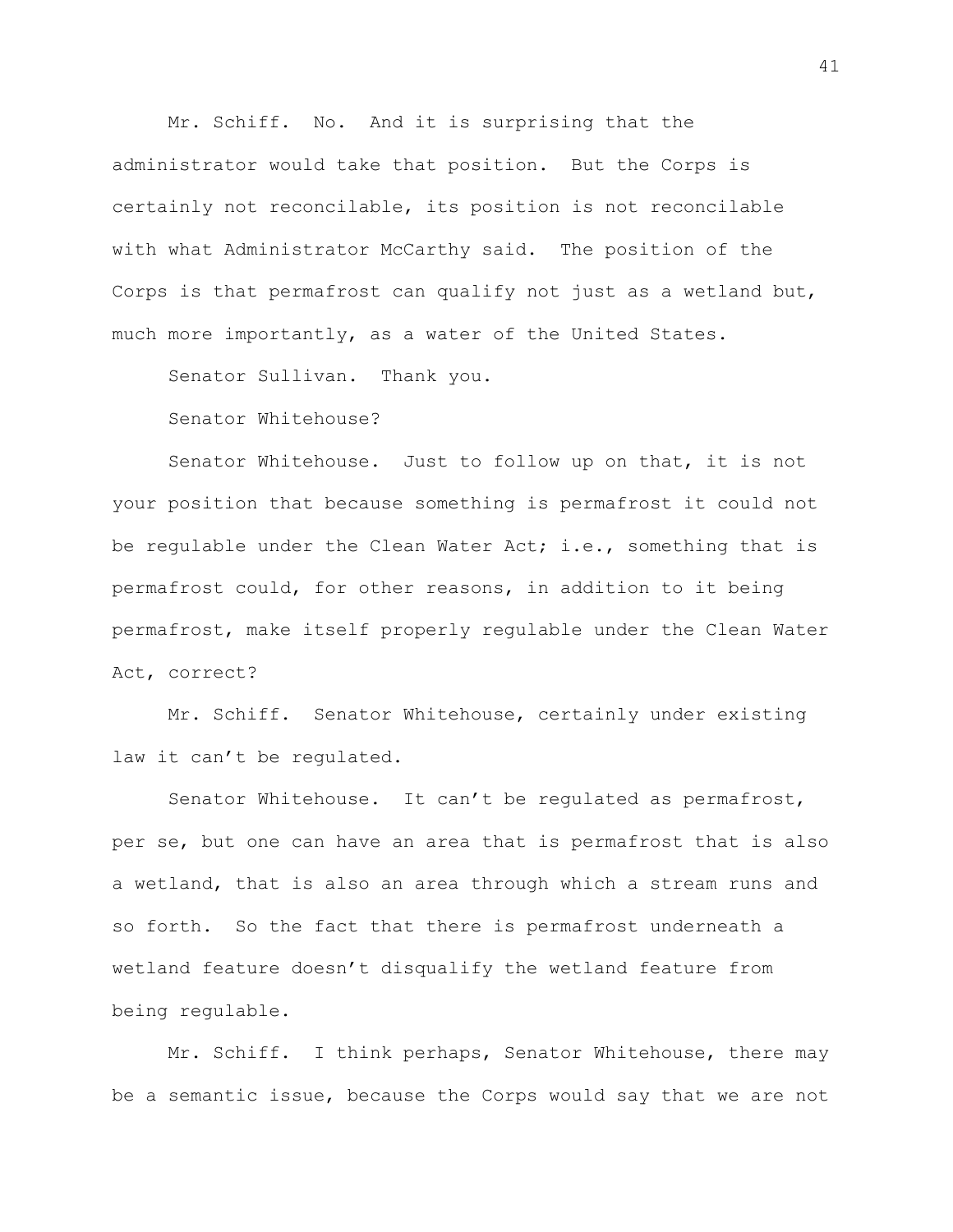talking about permafrost underlying a wetland; we are talking about essentially just permafrost.

Senator Whitehouse. And that, I think, is the difference here, and that is what I want to make sure. But your position is not that something just because it is permafrost can't be regulated under the Clean Water Act no matter what other conditions it may be exhibit. Your point is that just because it is permafrost shouldn't be enough to trigger Clean Water Act regulation.

Mr. Schiff. At the very least, yes, that is correct. Senator Whitehouse. Okay.

And then to go to Mr. Parrish, you have indicated that the Army Corps, to quote you, "still regulates puddles, including puddles in dirt roads, tire ruts, and depressions in gravel parking lots." Could I ask, as a question for the record, that you send me any and all information that you have, any and all paperwork from the Army Corps that substantiates that statement? That is worth, I think, pursuing. It doesn't have to be right now, but we can take that as a question for the record.

Mr. Parrish. I can do that, but I can also bring forth a technical witness that can support that.

Senator Whitehouse. The other question that I had had to do with arroyos. In your testimony, Mr. Schiff, I believe you said because sediment and fertilizer collected in stormwater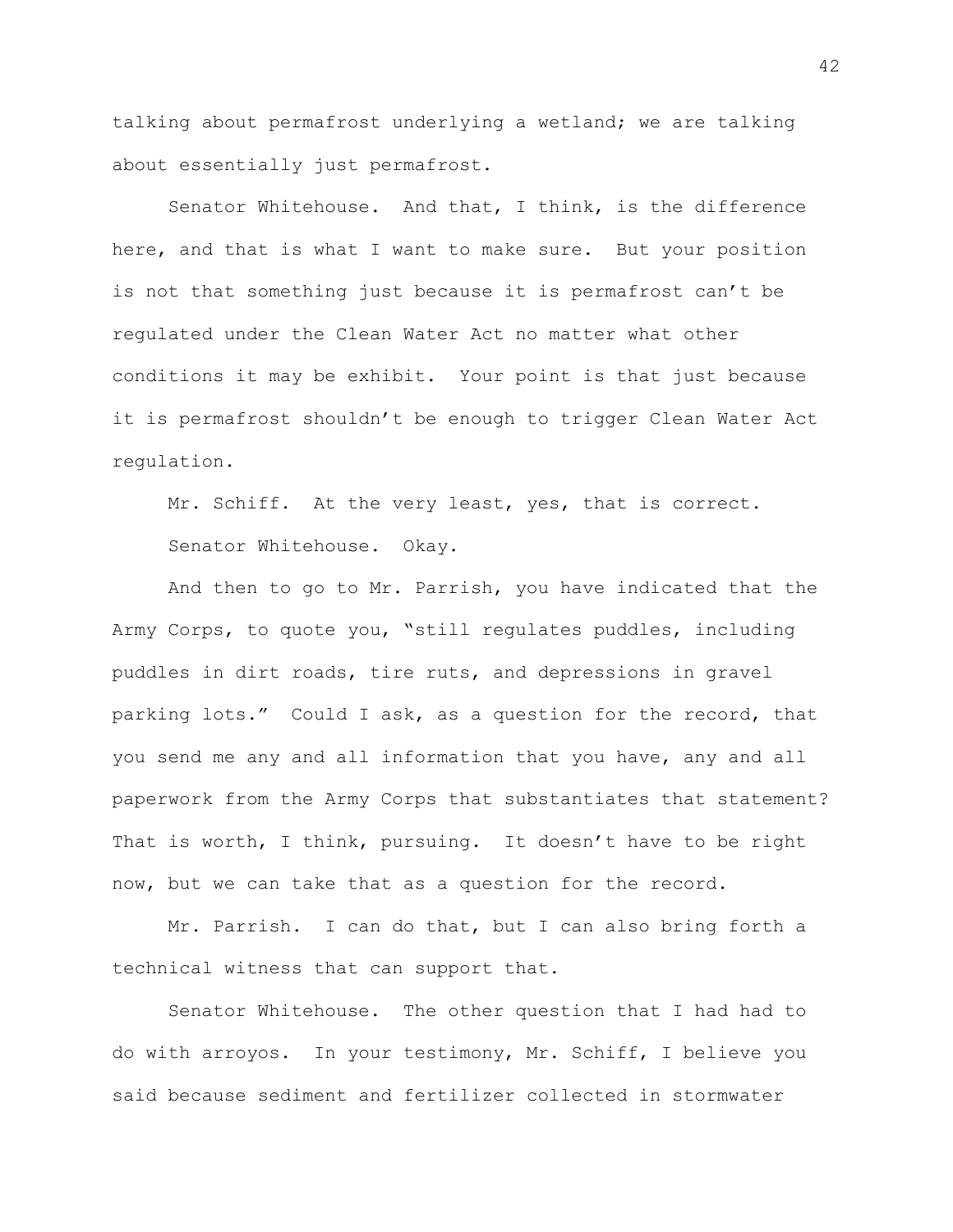could flow through the arroyo into the Rio Grande, the arroyo was regulated under the Clean Water Act. If you are a downstream water user and somebody upstream is dumping pesticides, manure, waste, anything else into an arroyo that they know, you know, everybody knows is a couple times a year going to just flood and wash all that stuff down into the waterway, isn't that something that the EPA should be able to consider in protecting the downstream waterway?

Mr. Schiff. Senator Whitehouse, I would say, first of all, it is hard to imagine any State in the Nation where that sort of activity would also be legal. So I think that it is a clear example of even in that extreme --

Senator Whitehouse. Well, if it is outright illegal, then it certainly shouldn't be a great burden for the EPA to come in and say, look, we are regulating that too.

Mr. Schiff. Well, then you have a question of duplication of effort. And wouldn't it be much better if EPA could focus its authorities and limited budget on those issues that truly raise a federal question?

Senator Whitehouse. Perhaps. But your question was jurisdictional. You are not suggesting that an arroyo, because it is sometimes dry, is always beyond EPA's jurisdiction, no matter what the polluting effects to that arroyo on the downstream waters when it floods?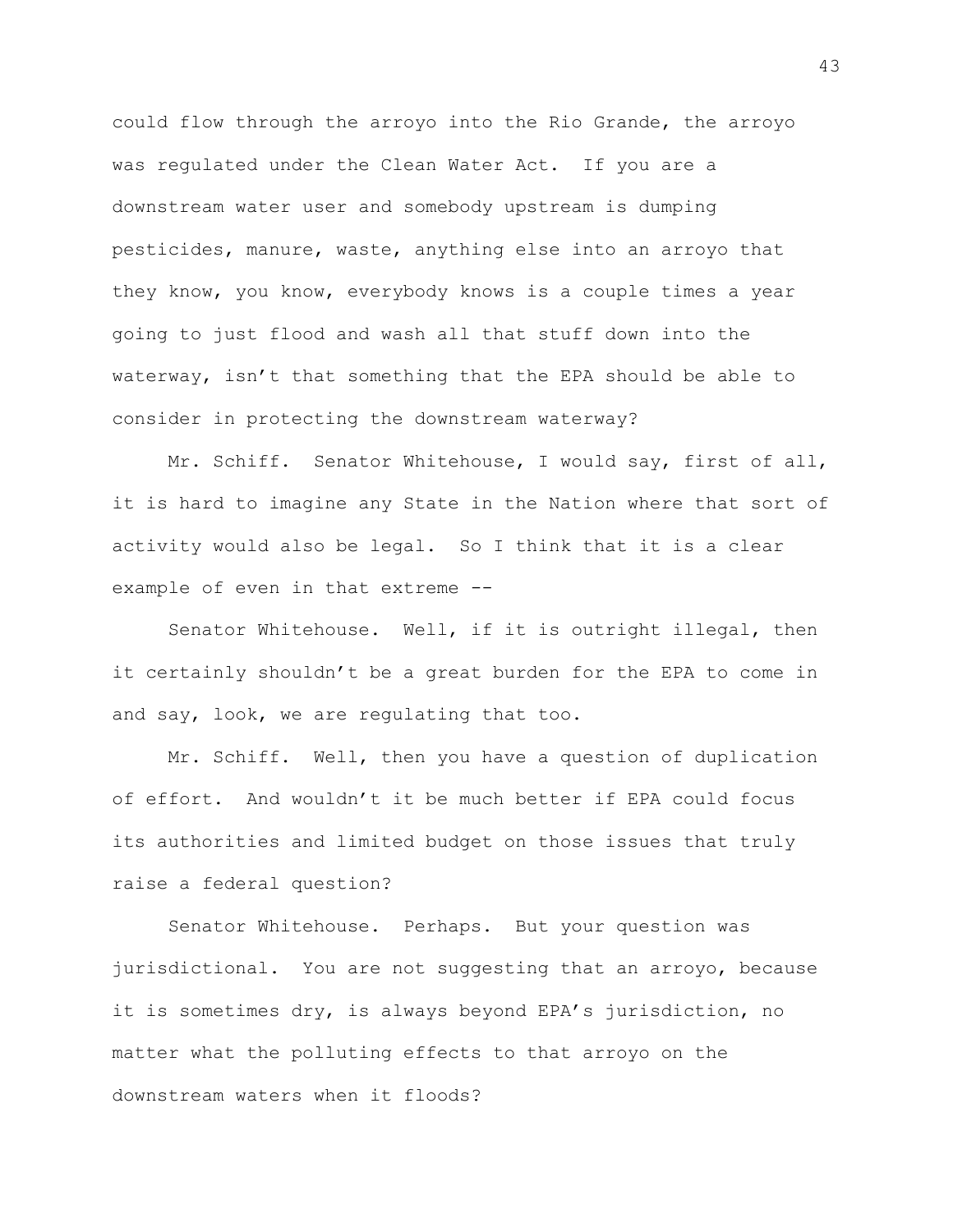Mr. Schiff. Well, it is not so much, Senator Whitehouse, what I am suggesting.

Senator Whitehouse. But it is your testimony, so I am trying to clarify it. So it is exactly what you are suggesting.

Mr. Schiff. Well, what I meant to say, Senator Whitehouse, is that it is not my position so much as it is Justice Kennedy's position in the Rapanos case, where he said that there are some tributaries that, because of the quality or quantity of their flow is so small, that it is not in the appropriate --

Senator Whitehouse. Correct. But one can have an arroyo that is on both sides of the Kennedy test. One could have one where there is a significant enough nexus that even though it is dry sometimes, it could still properly be regulated. Or is it your testimony today that no streambed that ever runs dry should be regulable under the Clean Water Act?

Mr. Schiff. No, that is not certainly my testimony. But I would say that ultimately even the Corps, in the case that you mentioned from my written testimony, the Corps itself realized that this was an arroyo that fell on the other side of the line, so to speak, even under Justice Kennedy's test.

Senator Whitehouse. Good. Okay. I agree with you, they could be regulable or not, depending on local conditions and what the actual factual circumstances there on the ground are.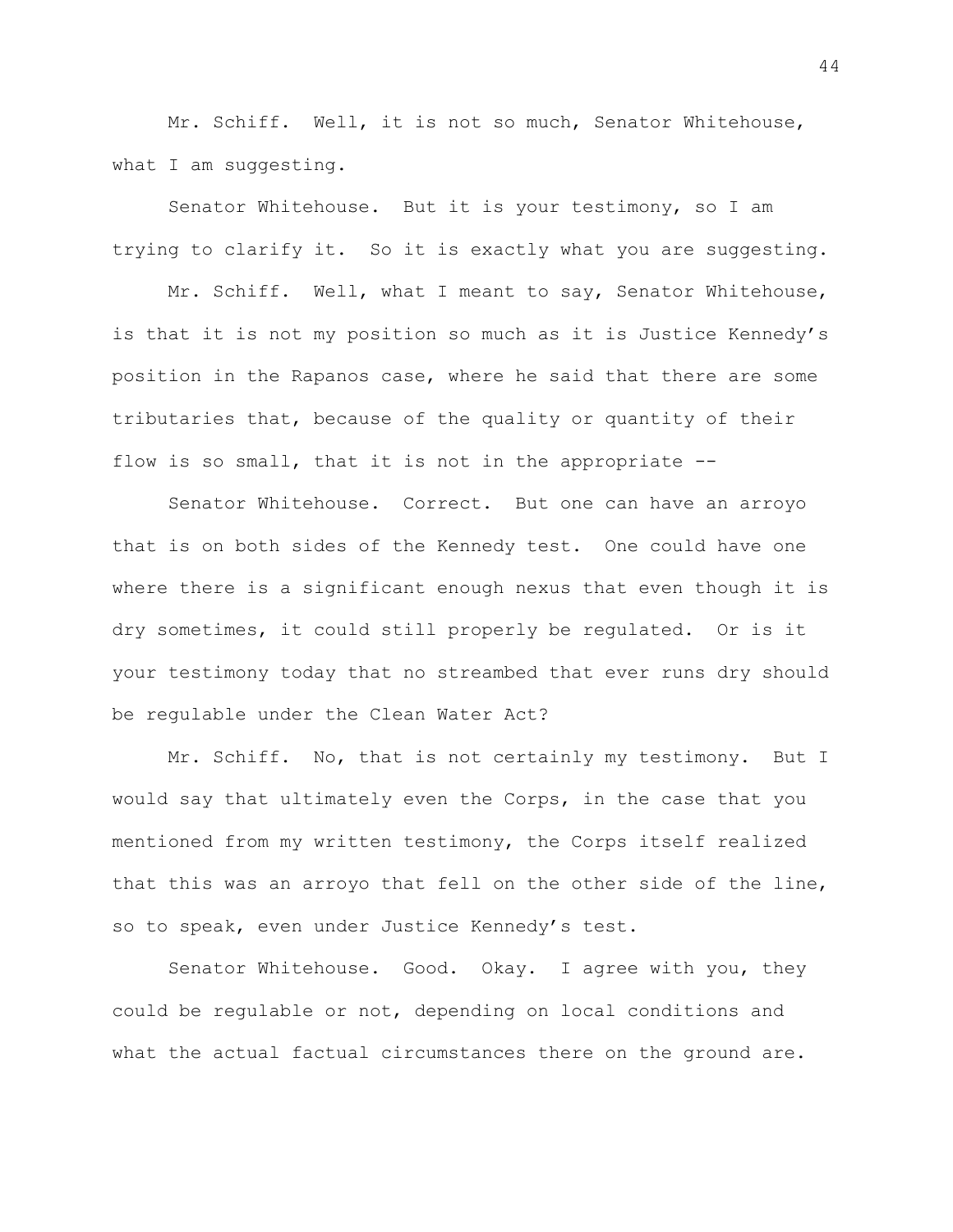Let me make a concluding point in my last 30 seconds. One is that people who are downstream of manure lagoons or heavily pesticide-laden farmland, or extensive use of fertilizer very often experience really significant effects when that runs off and hits the waterways that they love; whether they want to protect the insects that the fish feed on or whether they just want to have a clean stream going by their children's backyard, I do think that they have an interest in that we should protect.

And the second point is that I think that there is a difference we should reflect between, particularly in a large organization, bad bureaucracy that creates a problem by not being helpful and responsive to individual applicants versus an underlying bad statute. And I think that is an important distinction for us to bear in mind.

Ms. Wilkinson, I am sorry that you had a horrible experience, and I gather it continues.

Senator Sullivan. Chairman Inhofe.

Senator Inhofe. Thank you, Mr. Chairman. I want to put a statement in the record that I didn't want to give in the beginning.

Senator Sullivan. Without objection. [The referenced information follows:]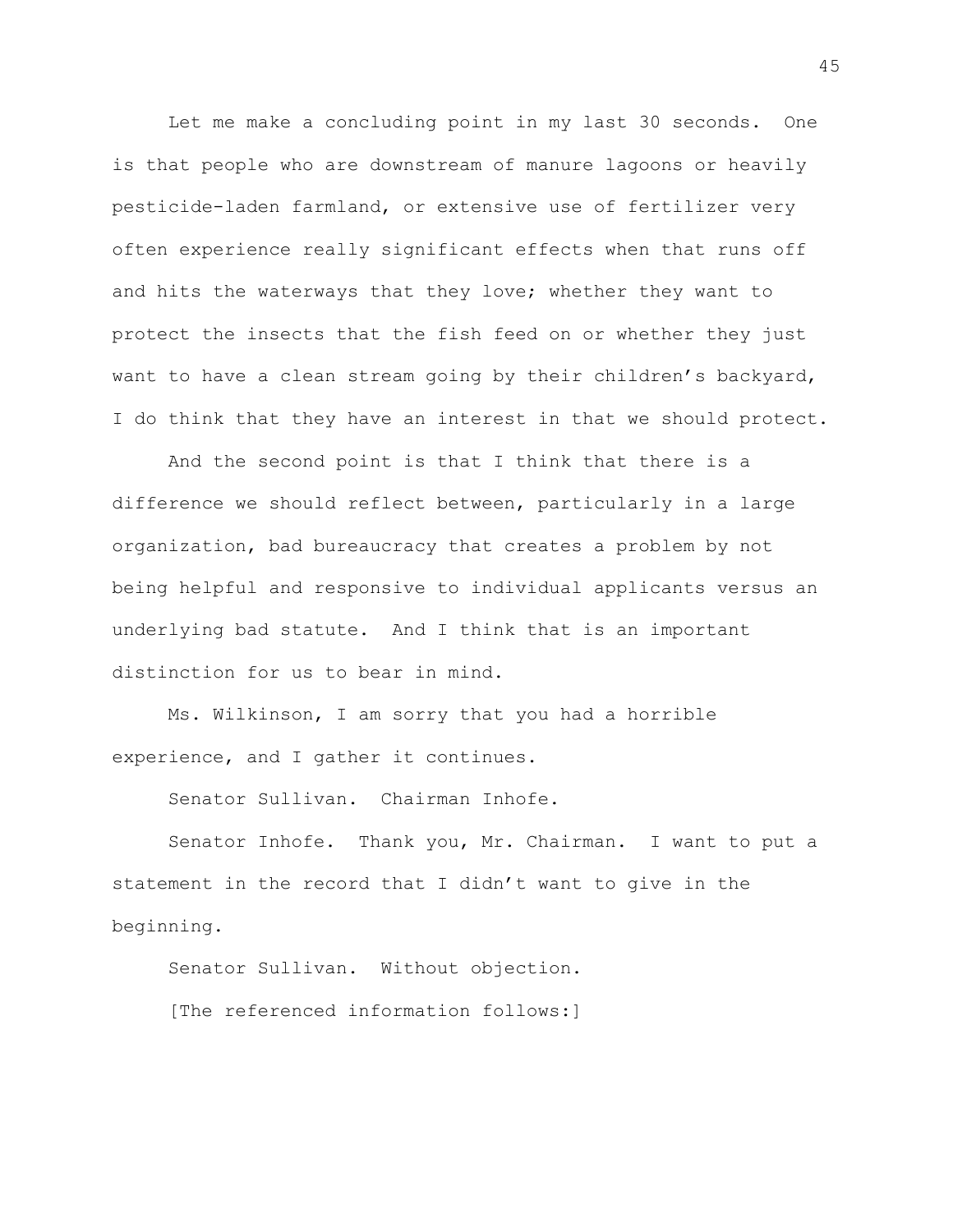Senator Inhofe. Mr. Parrish, do you know Tom Buchanan from Oklahoma, who is the Farm Bureau President there?

Mr. Parrish. Yes, sir.

Senator Inhofe. He testified before this Committee just a few weeks ago, sitting in the same chair where you are now. He was really quite outspoken. He had contended for a long period of time that of all the problems that farmers and ranchers in the State of Oklahoma, and he contended outside also, was nothing that is really found in the agriculture bill, but was overregulation by the EPA and specifically the WOTUS bill. Do you agree with Tom Buchanan?

Mr. Parrish. I do, sir.

Senator Inhofe. He was really quite emotional about it, and it is one that we are all concerned about. The last time Secretary Darcy testified before this Committee I specifically asked her why she was ignoring the language in the energy and water appropriation bills that says the Corps cannot require a permit for ordinary farming activity, and she claimed that they were not doing that now.

Do you think they are doing that now? Do you have an example?

Mr. Parrish. Yes. We believe that they are doing that now.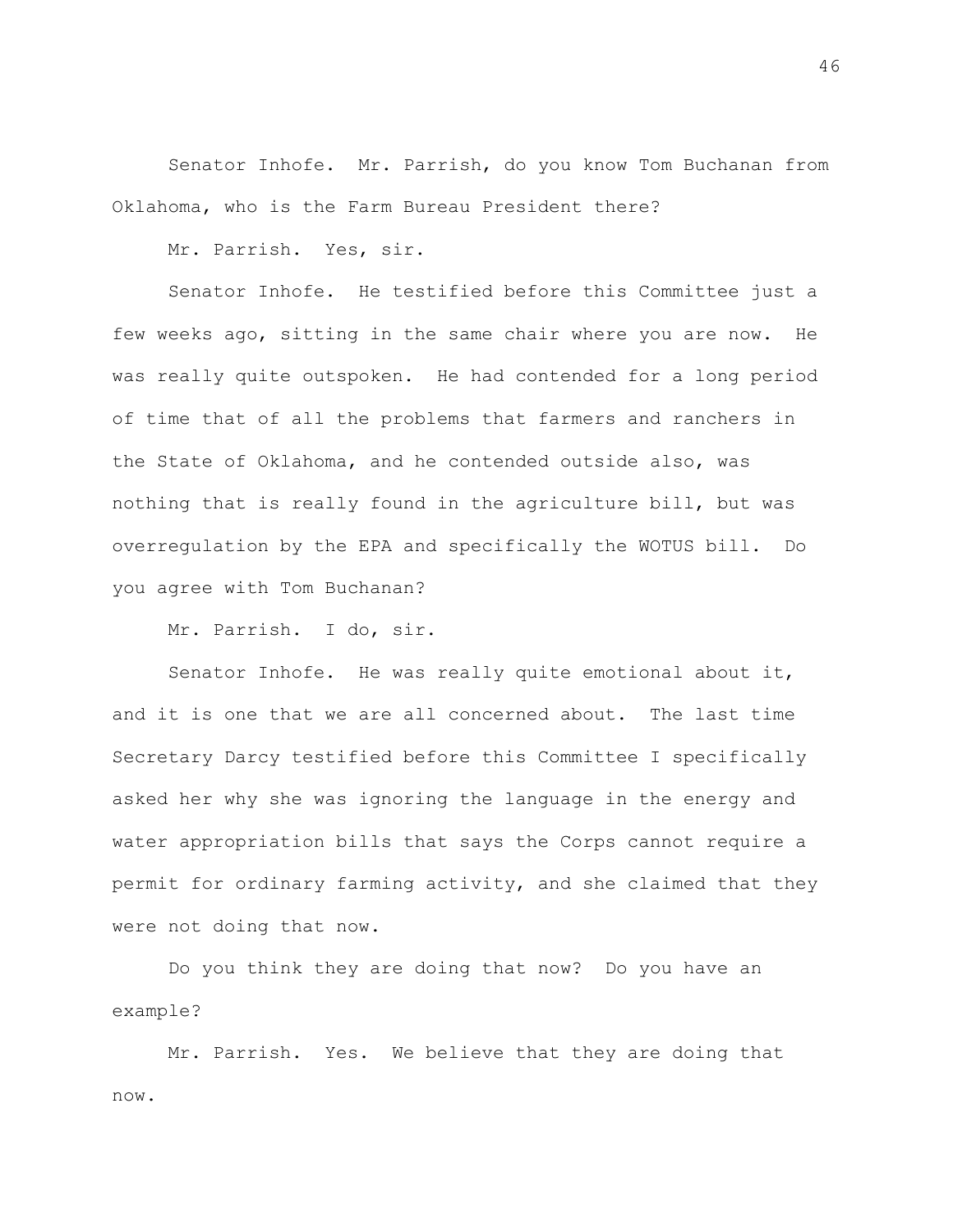Senator Inhofe. Well, you know, one of the things that they say, I am not sure how formal this is, but I have heard the Corps and the EPA claim jurisdiction if a farmer wants to change just from grazing to growing hay, or from rice farming or to walnuts or something else. Have you heard that?

Mr. Parrish. I have, sir, and I keep hearing that from my members. If the Chairman would like even more information, Ms. Gallaway here has actually seen on-the-ground results of that.

Senator Inhofe. Mr. Chairman, I would like to ask permission for her to join, without objection, to respond to that question.

Senator Sullivan. Without objection, Ms. Gallaway, you are welcome to join the panelists for additional expertise and information that you want to provide.

Ms. Gallaway. Thank you. Yes, it is my experience on the ground. I am a senior regulatory biologist, work mainly in northern California, and my main role is to help farmers, a variety of clients, public works, cities and States, navigate the Clean Water Act process.

Lately, it has been my experience that the Army Corps of Engineers has considered changing from one crop to another a land use change, and when you incur a land use change, that change becomes under their jurisdiction. For example, a rice farmer going from rice to walnuts, the Corps considers that a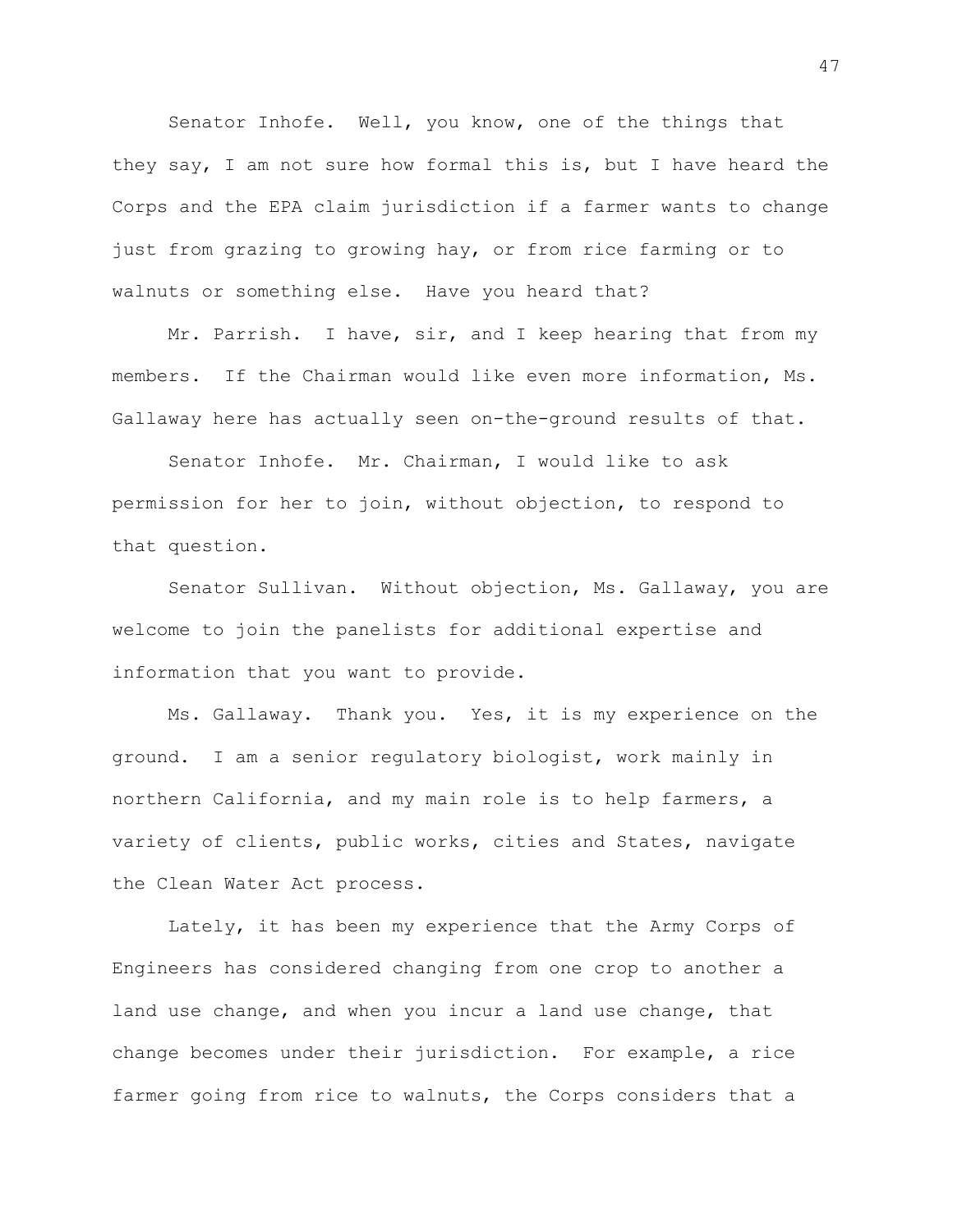land use change and has submitted letters of inquiry notifying my clients that they are under investigation for potential violations to the Clean Water Act. These land use changes they consider from temporary to permanent crops now fall under their jurisdiction and they are requesting farmers to go consult with them before they change crops.

Senator Inhofe. Okay, now, that is interesting. You are say they actually have a written communication to that effect?

Ms. Gallaway. Several.

Senator Inhofe. All right. I would like to ask if you would give this Committee some of the copies of that, where they are actually making that statement. Would you do that for us?

Ms. Gallaway. I would be happy to.

Senator Inhofe. All right.

Lastly, Mr. Schiff, you referred to this, so I direct this to either Ms. Gallaway or Mr. Parrish or Ms. Wilkinson, that the WOTUS rule has been stayed by the Second Circuit Court of Appeals. So that means that we are still operating under the law; nothing has changed. Now, despite this, are you seeing a federal expansion of federal jurisdiction in on-the-ground activities of the EPA and the Corps of Engineers?

Mr. Schiff, you already mentioned that, but how about you, Ms. Wilkinson?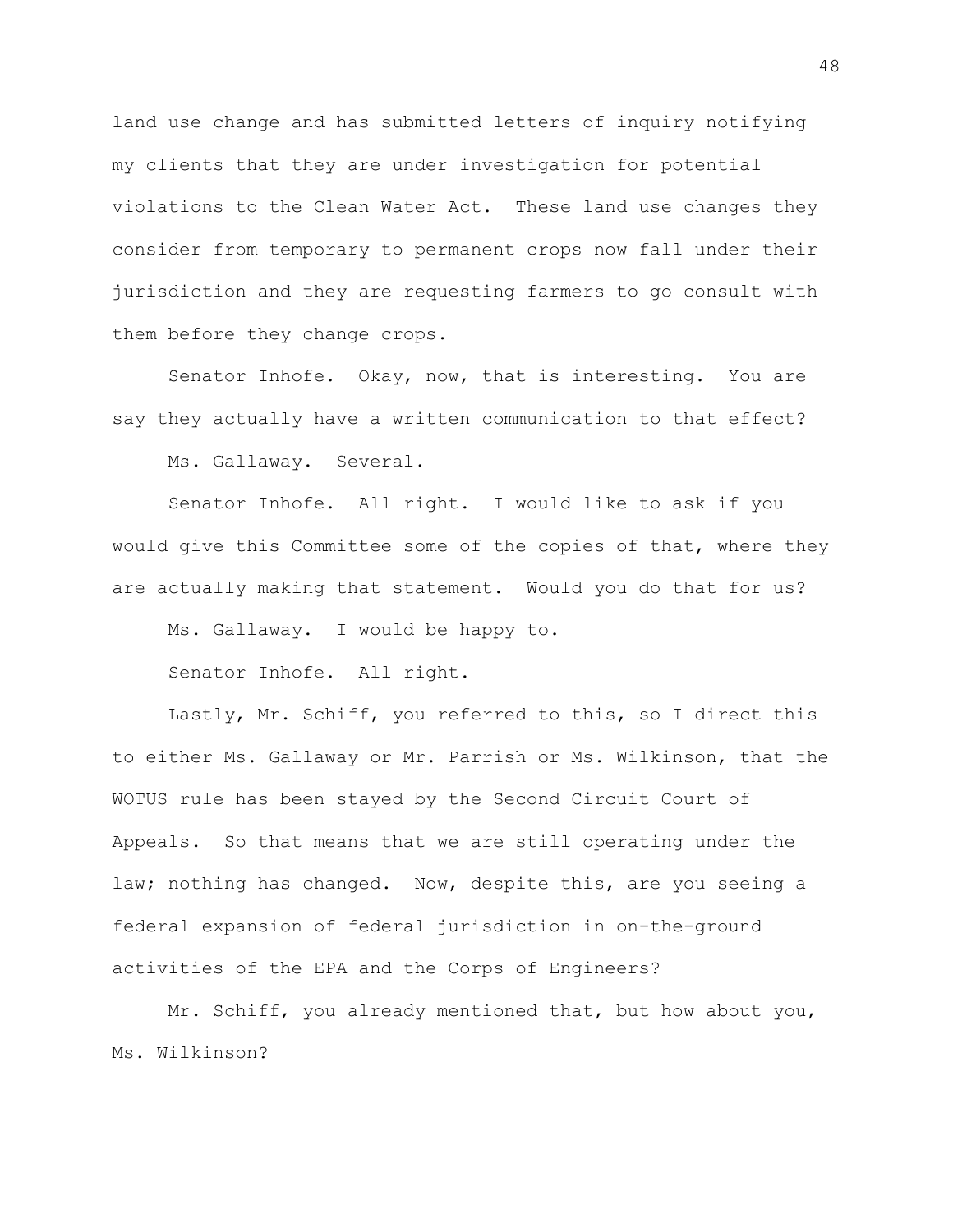Ms. Wilkinson. Thank you, Senator Inhofe. It has been our experience that each time the rules are further modified or clarified, that this results on on-the-ground increase in jurisdictional impacts. We have had it happen several times now on our property, since this has been going on for so long. I would also say that these changing regulations just makes it so difficult for a small business to play for the future or to run their business when the interpretations are constantly changing and expanding.

Senator Inhofe. Any comment on that?

Ms. Gallaway. I would like to echo Ms. Wilkinson. That is what I see on a daily basis interacting with the Corps, is each regulator has a different interpretation of what is and what isn't waters of the United States, and that creates a lot of confusion on the ground.

Senator Inhofe. Well, let me just, in my final few seconds here, remind this panel up here that they tried to do this through legislation six years ago. That was an effort. In fact, it was Senators Feingold and Oberstar. And not only did they lose their legislation, they lost their careers, too, at the same time. So this is an issue that has been there for a long time. It is very typical of things that are not being able to be done through legislation are now trying to be done through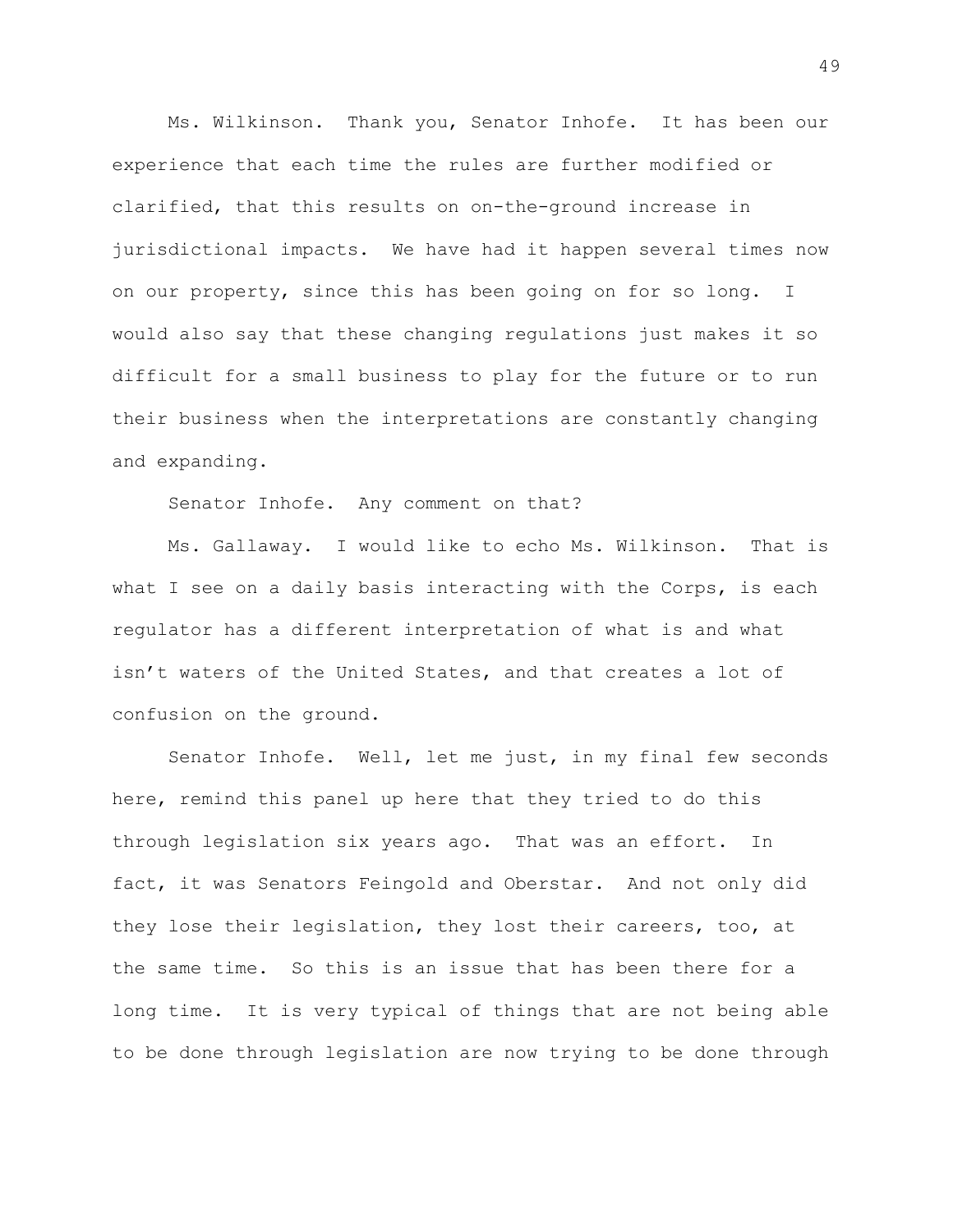regulation, and that, I believe, is what we are experiencing now.

Thank you, Mr. Chairman.

Senator Sullivan. Thank you, Chairman Inhofe.

Senator Rounds.

Senator Rounds. Thank you, Mr. Chairman.

Mr. Parrish, in your testimony you have identified numerous examples of the Army Corps implementing the waters of the U.S. rule despite the nationwide stay. Because of this implementation, farmers are losing the ability to manage their land and utilize it in the best way possible. Can you explain the impact of this early implementation of the WOTUS rule and what it could have in terms of an impact on ag production in the United States?

Mr. Parrish. From a global perspective, we saw a shift in the EPA and the Corps exerting jurisdiction back about three years. What we are seeing is not just them having an impact on the practices that farmers use; we are seeing an actual impact on the way farmers can use their land, and actually prohibitions on the way that they propose to use their land. They do everything possible, in a lot of cases, to try to avoid WOTUS or any impacts to WOTUS. And what we are seeing here are things that are going to have ripple effects throughout the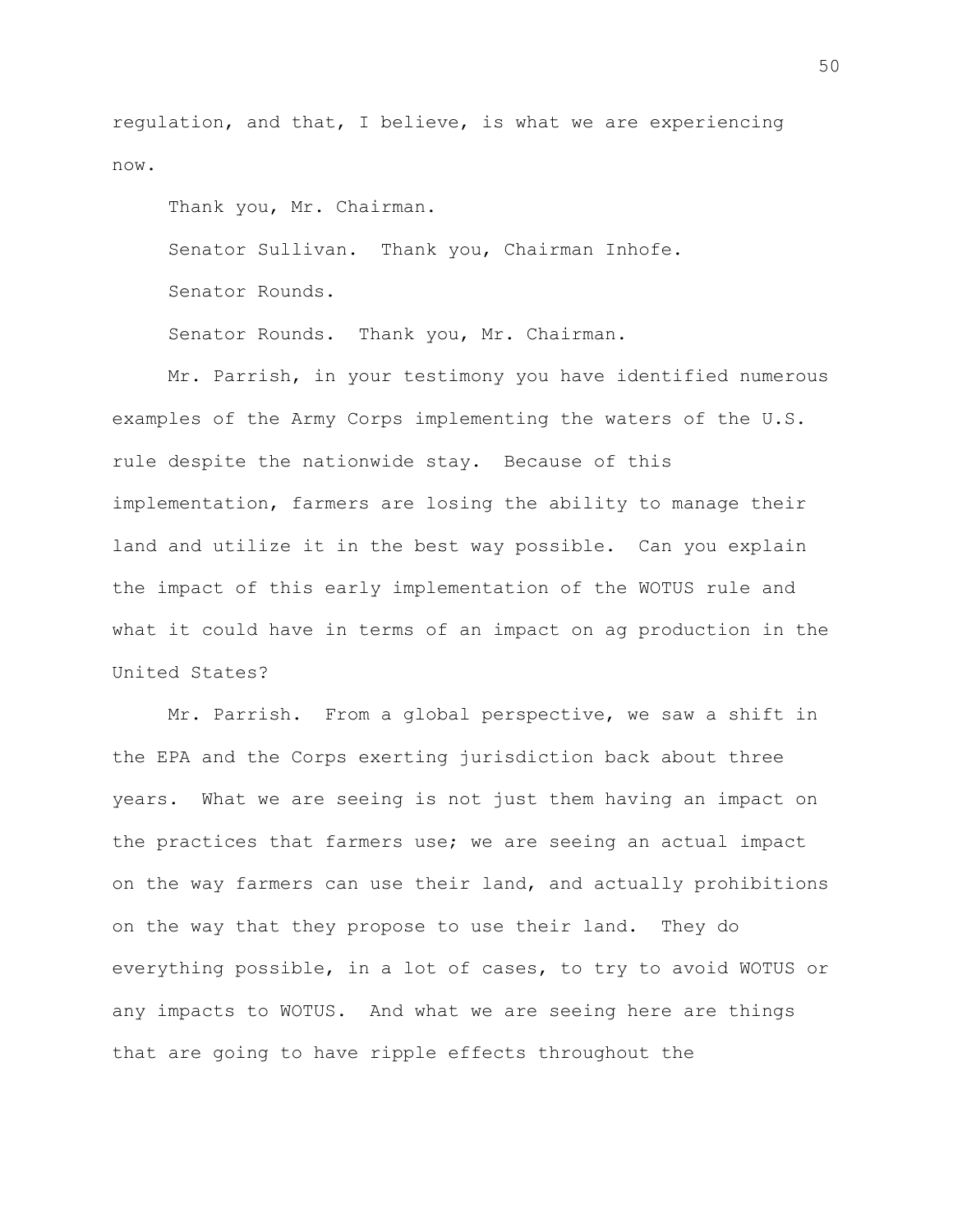agricultural economy, not only impacting farmers and ranchers, but impacting the quality and the abundance of our food supply.

Senator Rounds. Mr. Schiff, today we have heard multiple examples of the Army Corps implementing the WOTUS rule, nearly to the point where the property that is subject to the permitting loses its value. When ag land is subject to burdensome and unreasonable permitting requirements based on incomplete information or the illegal implementation of regulations, landowners use the ability to cultivate and properly manage their land, which essentially prohibits farmers and ranchers from using the land which they rightfully own.

Would you consider this illegal implementation of the WOTUS rule a regulatory taking by the Army Corps of Engineers? And, if so, what recourse do the property owners have to prevent the Army Corps from devaluing their property to the point that it becomes practically unsaleable?

Mr. Schiff. Thank you, Senator Rounds, for that question. I do believe that in many of these instances there would be a regulatory taking. The idea is that the Constitution says that the Government cannot take your property for public use without just compensation. And the Supreme Court has made clear that includes in cases where, through environmental or other regulation, you can no longer do anything with your property and, therefore, no longer have any value left. And oftentimes,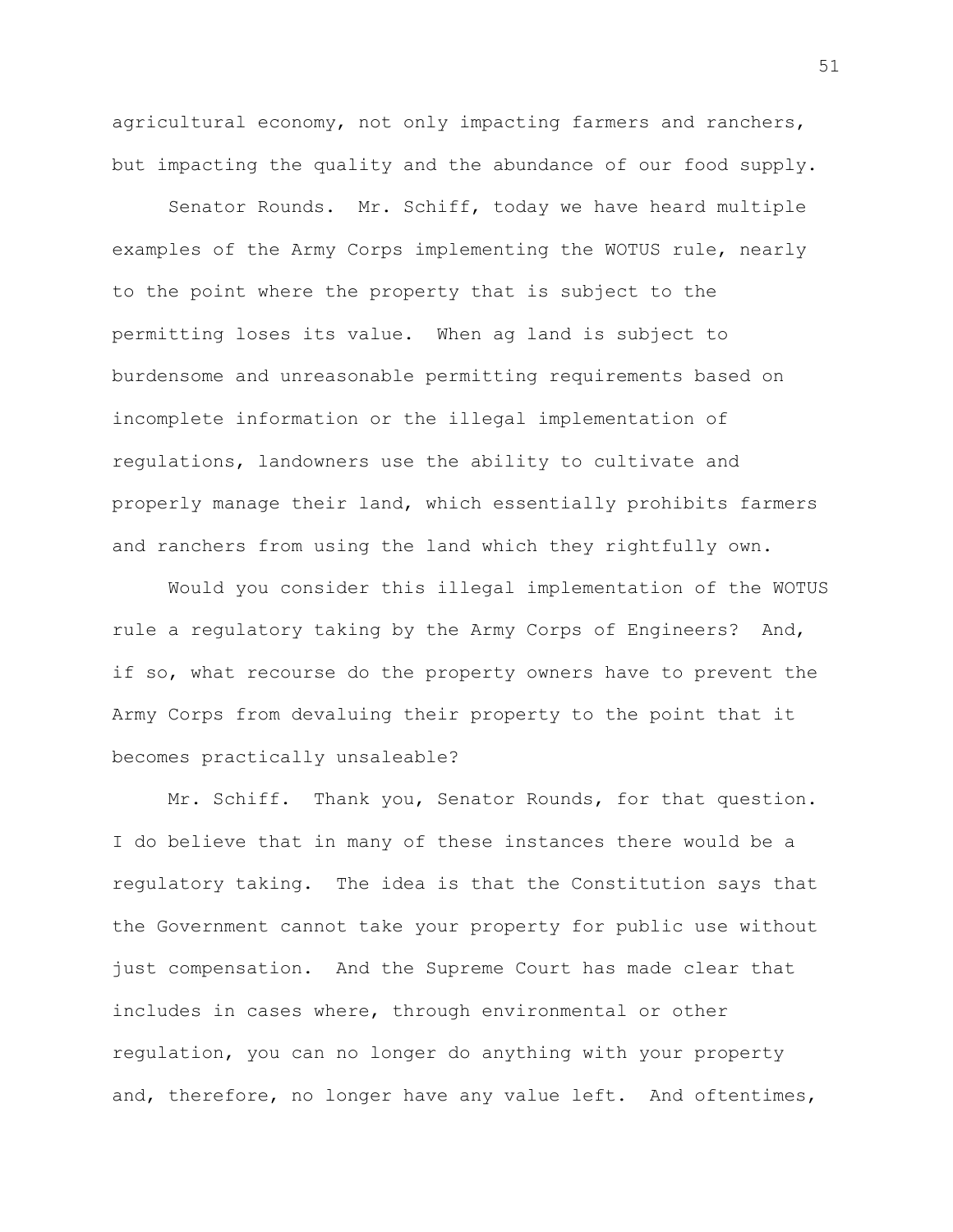with respect to the implementation of the Clean Water Act, that is the result.

One big obstacle that property owners have, though, to vindicating their property rights when they are told they can't use it and they seek compensation is the general rule that one cannot seek compensation until one has first applied for a permit. Unfortunately, Federal agencies, including the Army Corps, oftentimes know this and will drag out the permitting process in order to prevent a claim from being ripened, or what they may do, they may very well recognize that just the permitting process itself can oftentimes cost more than the value of the property in question, so essentially it gives a landowner no effective remedy.

Senator Rounds. Mr. Parrish or Ms. Gallaway, would you like to comment on that?

Ms. Gallaway. Yes, I agree. I mean, just the cost of getting a permit, a nationwide 40 permit in California is close to \$40,000, and that is just with a half acre or 300 linear feet of fill. So, if you exceed that, you are at an individual permit. The cost of that in California is \$350,000. Those costs do not include mitigation, which can also be \$300,000, \$400,000 an acre.

Senator Rounds. I think the Ranking Member has brought up something which I think is important, and that is what we have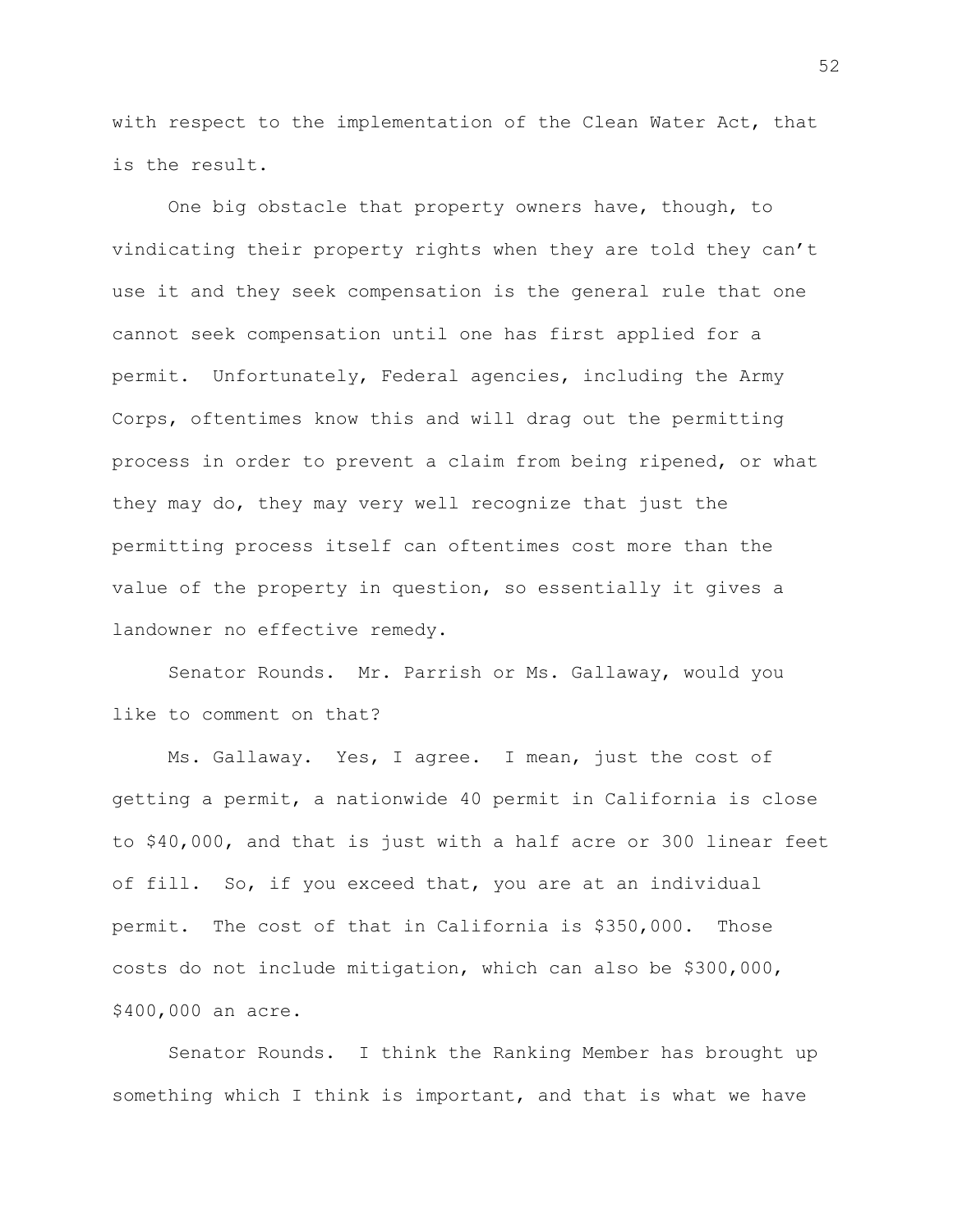to begin with is a statute, and I don't think any of us disagree with the statute itself. I think the challenge for us is whether or not the implementation of the statute within either the existing language of rules prior to the implementation of WOTUS are appropriate or if they are so ambiguous that we literally need to upgrade them, or if the WOTUS would have been a better alternative, which I don't think it was; I think they went way beyond that.

But I do think that we have to get back to, as the Ranking Member suggested, a more clear and definitive definition and understanding of what the statute really implied in the first place. And if we want to change it to the point where it looks something like what WOTUS did, I think they have to come back to Congress to actually request permission to expand it over and above what the statute provided for in the first place.

With that, Mr. Chairman, thank you. Senator Sullivan. Thank you, Senator Rounds. Senator Markey.

Senator Markey. Thank you, Mr. Chairman, very much.

The Clean Water Act is an American success story. We don't talk about the Cuyahoga River being on the higher anymore. We don't talk about the Charles River as dirty water up in Boston; it is a big success story. Summertime in the Bay State is now filled with students sailing on the Charles and beach days at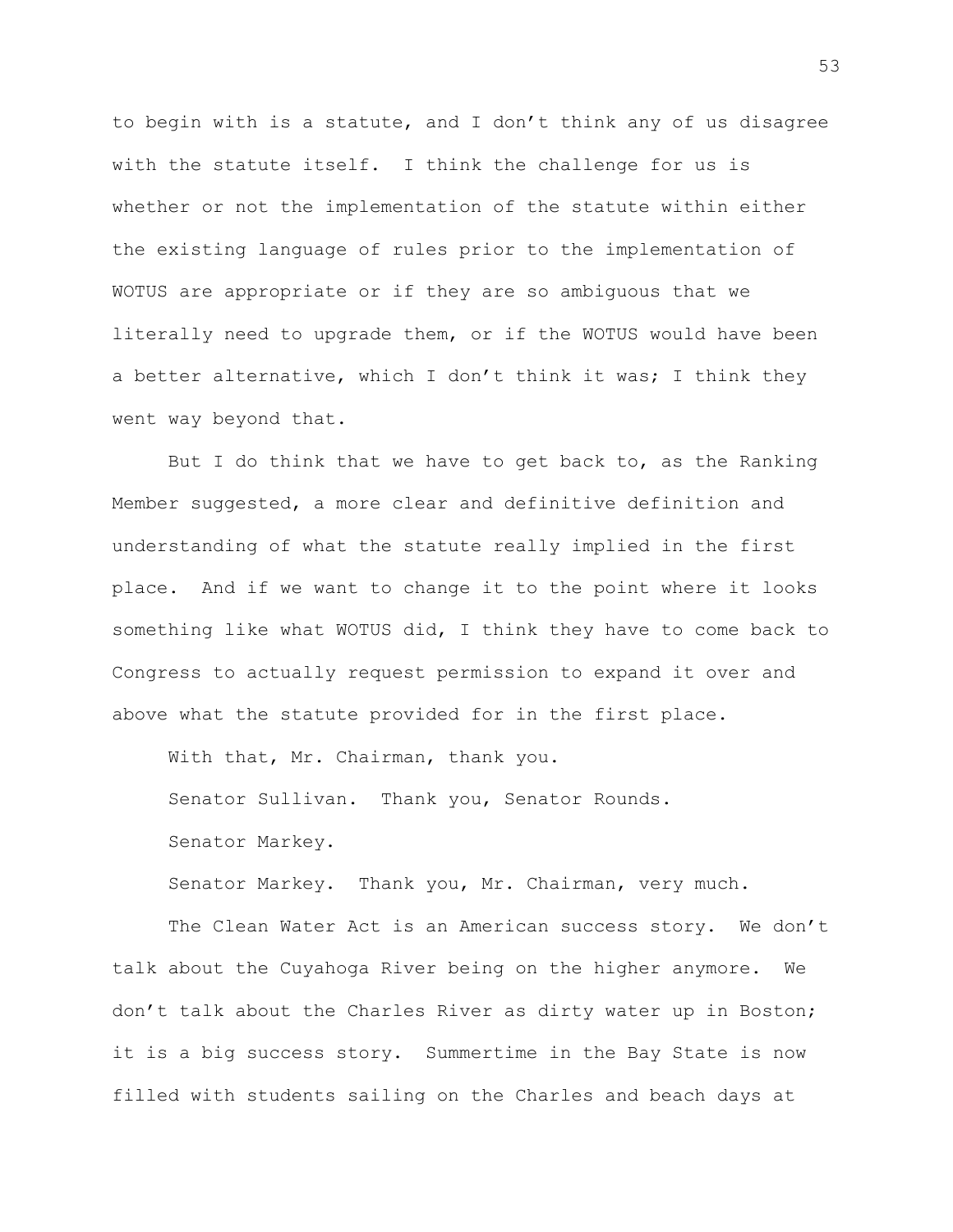Revere Beach, which is the first public beach in America. These are success stories of the Clean Water Act.

But the next chapter in protecting our Nation's waterways is still not complete. There is still work to be done. When the Environmental Protection Agency and the Army Corps of Engineers finalized the recent Clean Water Rule, they did so to clarify longstanding regulatory uncertainty. In fact, many groups on both sides of the aisle asked for clarification. And the foundation of the rule was based on the latest scientific developments.

Over 1,200 scientific studies were reviewed. The conclusion was that upstream wetlands and small streams are vital to health of rivers and lakes downstream. The outreach from EPA and the Army Corps was tremendous and demonstrated they understood seriousness and importance that had to attach to this rule. More than 400 stakeholder group meetings were held across the Country. More than 1 million public comments were reviewed after an extended comment period.

The uncertainty about the Clean Water Rule is not good for business; not good for our communities; not good for our environment. We have a choice in our story's next chapter. We can acknowledge the interconnectedness of our Nation's waterways and the importance of ensuring clean water or allow regulatory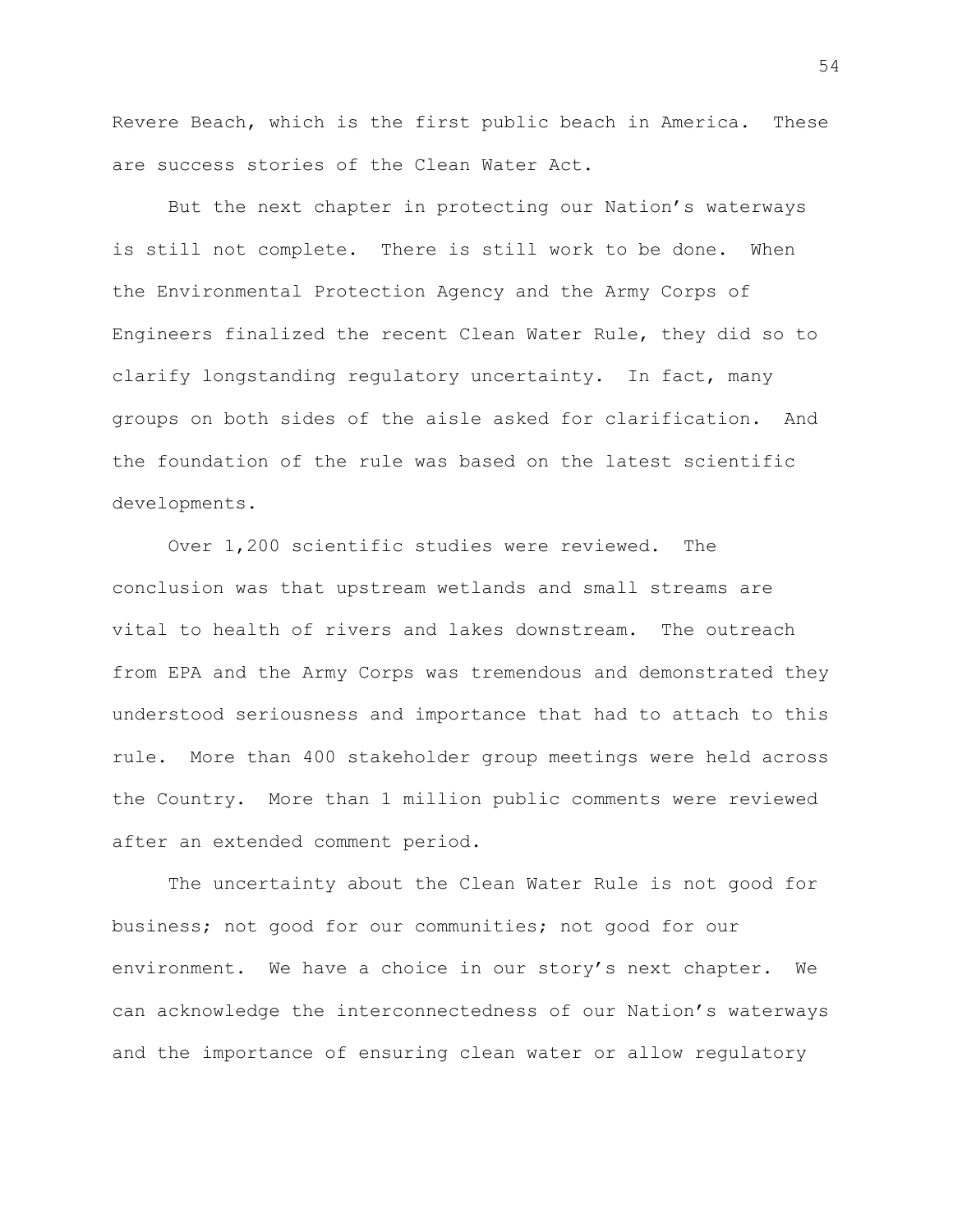uncertainty to endanger our Nation's waterways and the drinking water for one-third of Americans.

I prefer the chapter with clarity, with clean water, and with a healthy future.

Mr. Buzbee, there have been questions at the start of this hearing about dry areas being regulated. Perhaps you can talk legally about how a seemingly dry area can be important to protect under the Clean Water Rule.

Mr. Buzbee. Thank you, Senator. In the Rapanos case, Justice Scalia wrote a plurality opinion were wanted and called for permanent surface flows and connections, but never received a majority vote in support of that. Justice Kennedy's significant nexus opinion, which is now viewed as the governing one, explicitly calls for attention to a waters functioning. And if you look at the science, and especially the science in the connectivity report, areas like arroyos and other seemingly dry features can, during seasonal rains, especially heavy flows, can be critically important to carrying pollutants downstream and impairing water uses that are of great importance; also helping to control, sometimes, flooding. So what seems to be dry can in fact be very important water for much of this Country.

Senator Markey. Do you feel, Mr. Buzbee, that the regulatory certainty in the definition of waters of the United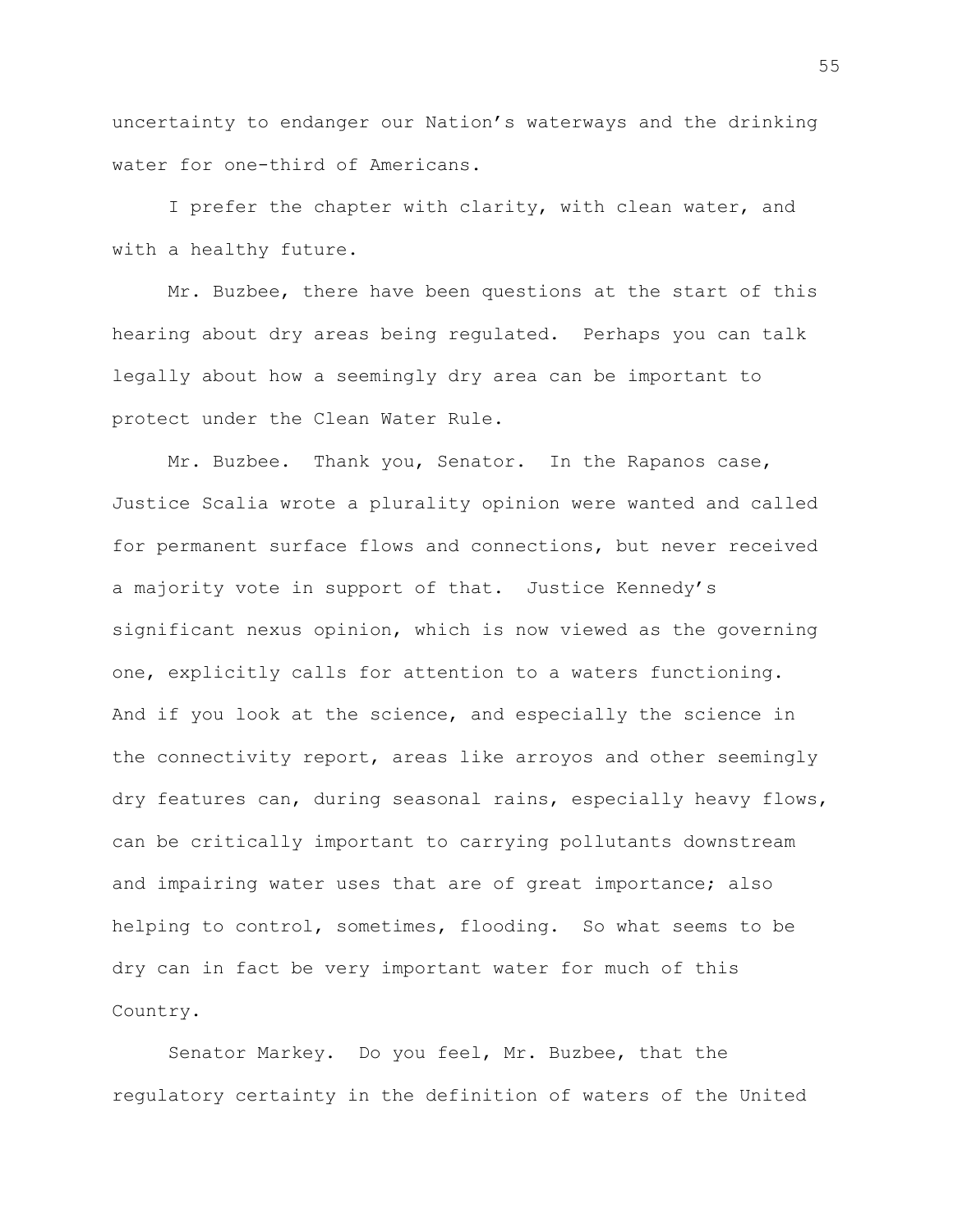States would help to resolve some of the jurisdictional confusions we have heard about today?

Mr. Buzbee. Yes, I think it would help a great deal. The regulation, as written, ties its lines and strengthens its exclusions, but with lots of reference to the connectivity report and peer-reviewed science.

Senator Markey. Okay. So given the contradictory, conflicting court decisions, why is this recent Clean Water Rule an appropriate response to those court cases?

Mr. Buzbee. That is a good question. And basically it is if you look at the three major Supreme Court cases, one case unanimously said there was room for rulemaking under the Clean Water Act and defining what is water of the United States. The next case, the SWANCC case, avoided a constitutional question and also didn't question that possibility; and then six justices in the Rapanos case either applauded regulation or called for regulation to bring greater clarity.

Senator Markey. So they are begging for clarification. Mr. Buzbee. Yes.

Senator Markey. Please help us. Please don't leave this so confusing. And that is in fact what has been happening.

Mr. Kovarovics, in your written testimony you discuss exclusions. Why do you feel the EPA and the Army Corps specifically listed exclusions in the new Clean Water Rule?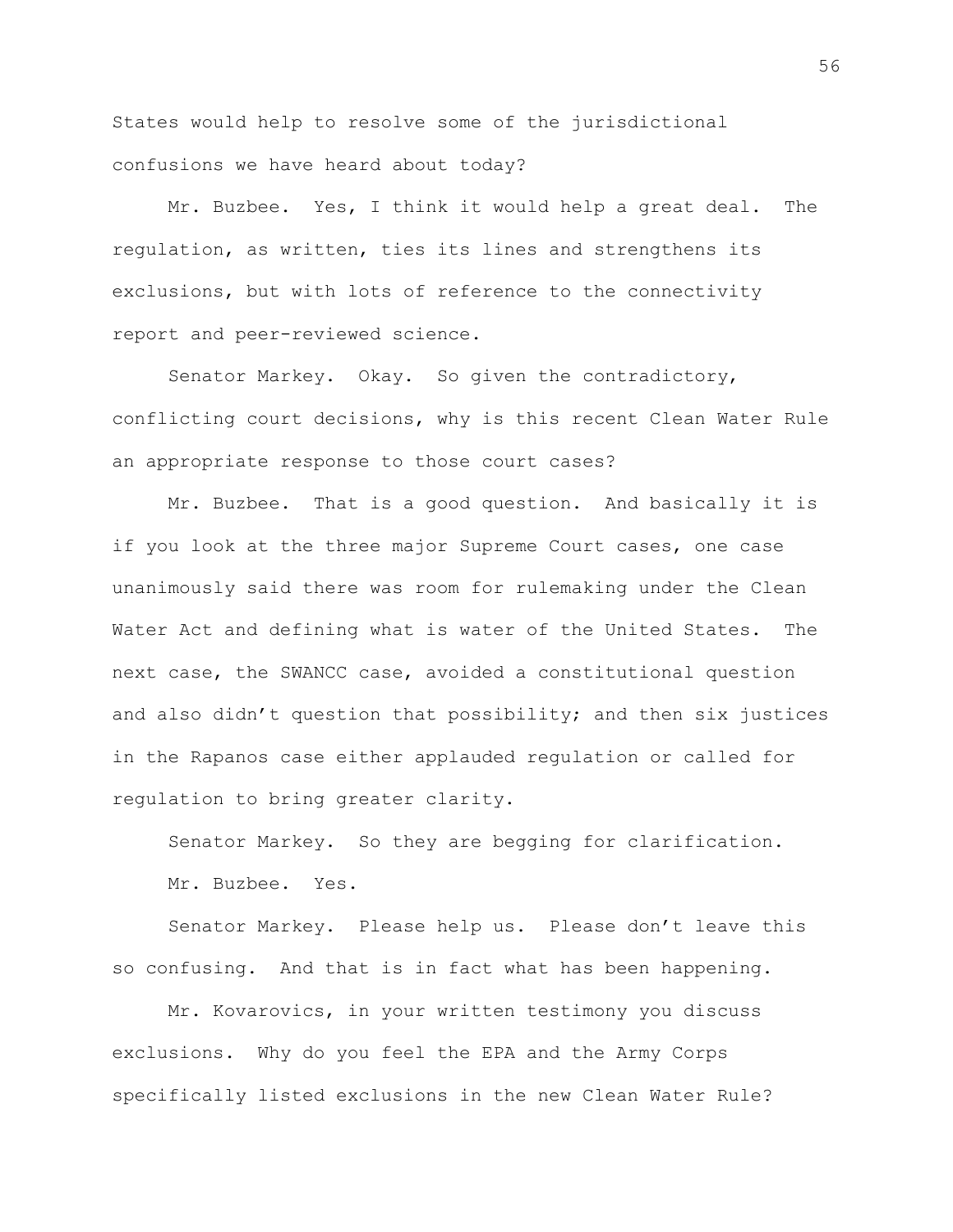Mr. Kovarovics. I think, again, as Professor Buzbee alluded to, this was designed to provide more clarity, and as you were suggesting, more clarity about what is in and what is out; and I would defer to the professor about the legality of that, but I think, you know, what we have heard about so long in this process is some more clarity, some more bright lines, and that is what I believe the agencies attempted to do.

Senator Markey. Thank you.

Thank you, Mr. Chairman.

Senator Sullivan. Thank you, Senator Markey.

I am going to ask Ms. Gallaway if you can just take your seat again in the audience, and if there are other questions, and I might have one, we will have you come up again. So thank you very much for doing that.

Senator Fischer.

Senator Fischer. Thank you, Mr. Chairman.

As we look into the waters of the U.S. rule, I can tell you in Nebraska, Nebraskans from across the State understand that these are rules that are providing an agency with so much overreach that every Nebraskan's life is affected. It is not just what I call the usual suspects, people in agriculture; it is every taxpayer who has to pay more because of these rules in order to construct or to maintain a road; it is homebuilders who continue to see regulations increased on the cost of a new home,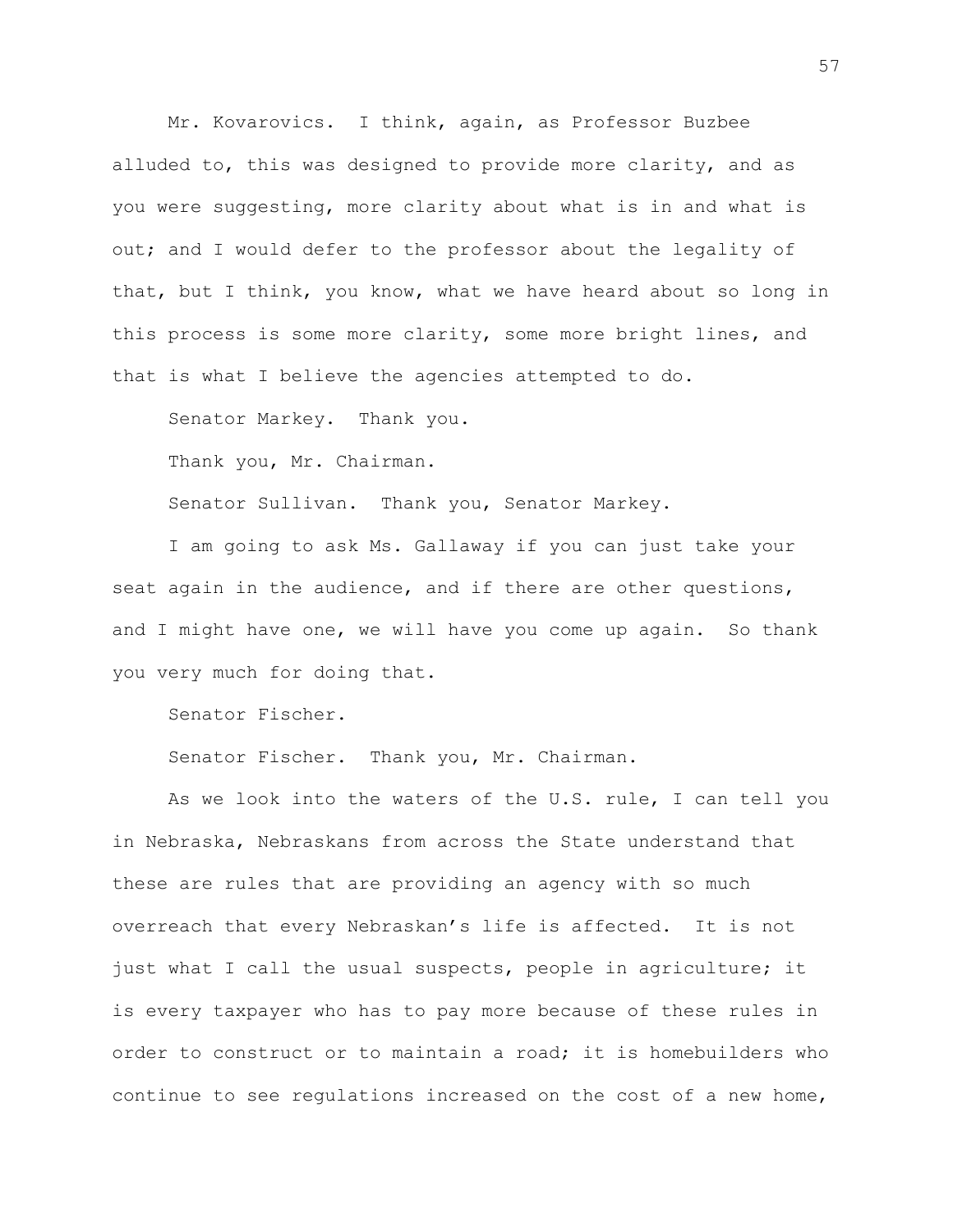which is an American dream that is not out of reach for most of us. So when we talk about waters of the U.S., we need to realize the negative impact it has on all citizens across this Country.

Mr. Parrish, I would ask you, in your testimony you discuss the Corps' use of classified aerial photographs to evaluate changes in agricultural activities in relation to historical jurisdictional waters. What does that mean and why are these photographs classified?

Mr. Parrish. Thank you, Senator, for that question. Classified and proprietary. It is pretty amazing to me that the Government, our Government, a Government that is supposed to provide clarity, can use information that the public has no access to it. And it is more than just having access to. We are talking about, from a clarity standpoint, Professor Buzbee, allowing our Federal Government to declare something jurisdictional the naked eye cannot identify. That is a problem.

Senator Fischer. That doesn't really help with certainty, does it?

Mr. Parrish. Absolutely not.

Senator Fischer. Thank you.

I would ask Ms. Gallaway, if I could, Mr. Chairman, has she requested access to those photographs.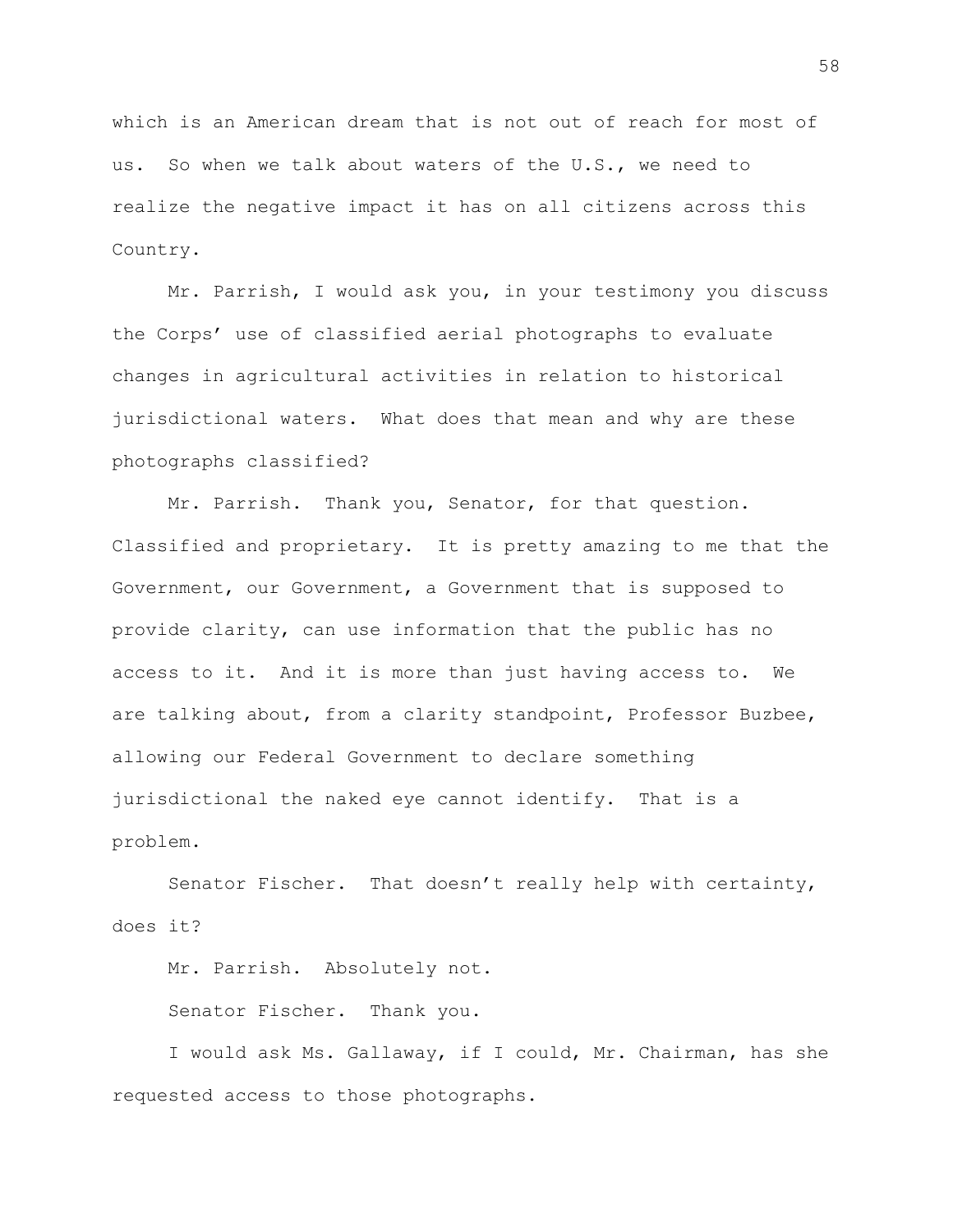Senator Whitehouse. Mr. Chairman, we have an order in this Committee, and we have witnesses who are identified in advance. This was not a witness who was identified in advance. I think we have given the Majority an enormous amount of leeway with a person who has been sort of plucked spontaneously from the audience, and I think that should probably run its course about now.

Senator Fischer. I was just following other members, I would answer to the Ranking Member.

Senator Whitehouse. I appreciate it, but I think we have been out of order for quite a while on this subject.

Senator Sullivan. The Chairman would ask unanimous consent to allow Ms. Gallaway.

Senator Whitehouse. To answer his questions, which she did, not to refer a witness for all purposes --

Senator Sullivan. And if Senator Fischer wants to do the same,  $--$ 

Senator Whitehouse. Then I will object. Senator Sullivan. Okay.

Senator Fischer. Thank you.

As a follow-up, Mr. Parrish, if the Corps can selectively enforce section 404 permits based on that historical ordinary high water marks in California, can they do it in Nebraska?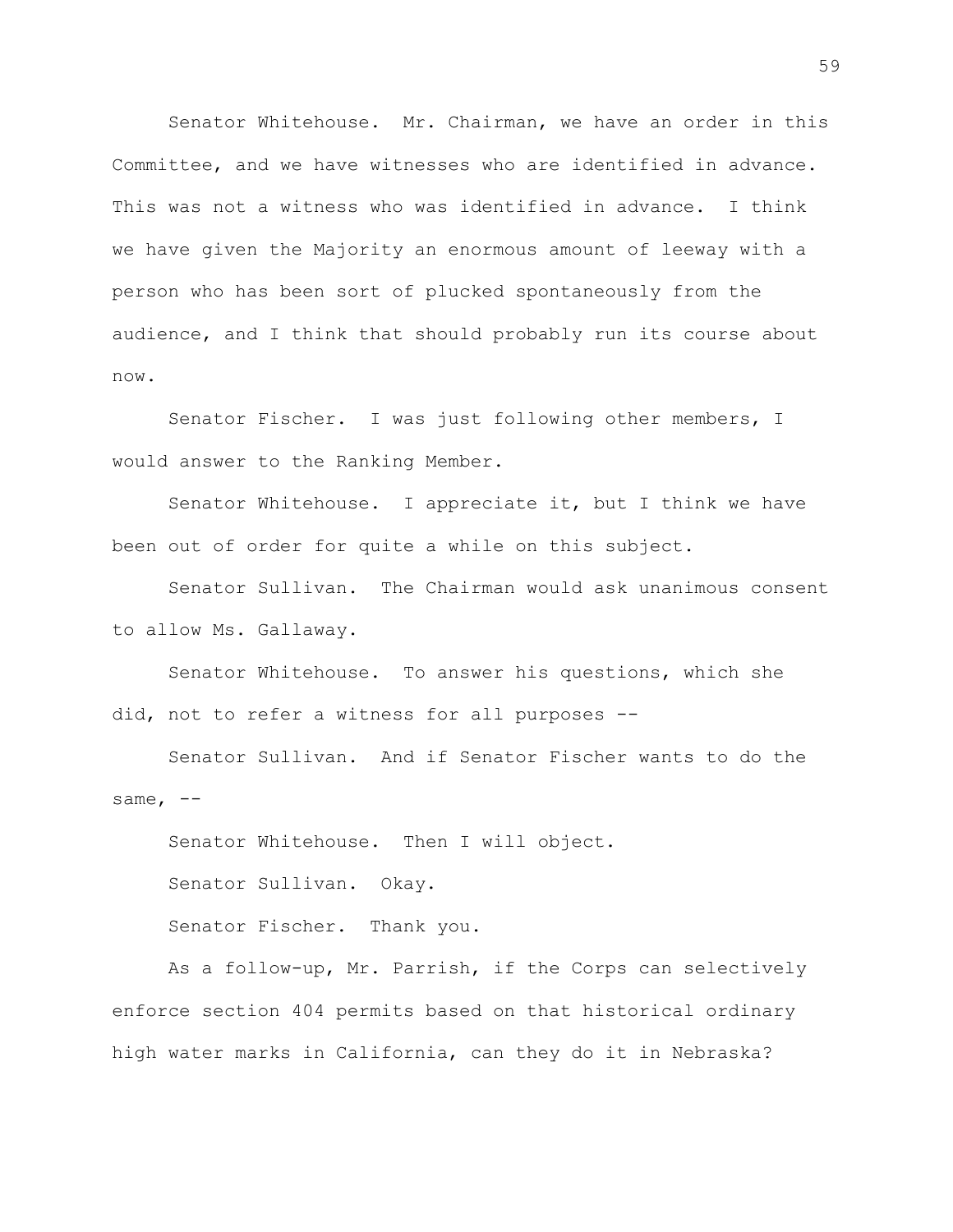Mr. Parrish. Senator Fischer, we are very afraid that, based on the way we have changed our landscape, if the EPA and the Corps can look back into some kind of ethos out in whatever and determine that we have made mistakes as a society, and go back and start fining individual landowners with criminal and civil penalties, that is a problem. It is a problem because it is not only going to be a problem in California; we are already seeing problems in Louisiana and in Georgia, here in Virginia. We are seeing that all across the Country. So, yes, whether you are talking shallow groundwater connections, whether you are talking invisible, secret science or secret data and maps, it is going to be a problem in Nebraska, yes, ma'am.

Senator Fischer. I would agree.

On this Committee, and especially in this Subcommittee, we focus on the impacts of these overreaching regulations, and it is my understanding that even though the courts have ordered a stay on WOTUS, Federal agencies are still implementing that rule. If the EPA and the Corps succeed in this regulation, what do you think the impacts are going to be on our rural economies in this Country and on our Nation's food supply?

Mr. Parrish. Senator Fischer, when we look at what the impacts are, the regulatory footprint of this regulation and what it means, I mean, technically you are talking about trying to regulate navigable waters. EPA says they are providing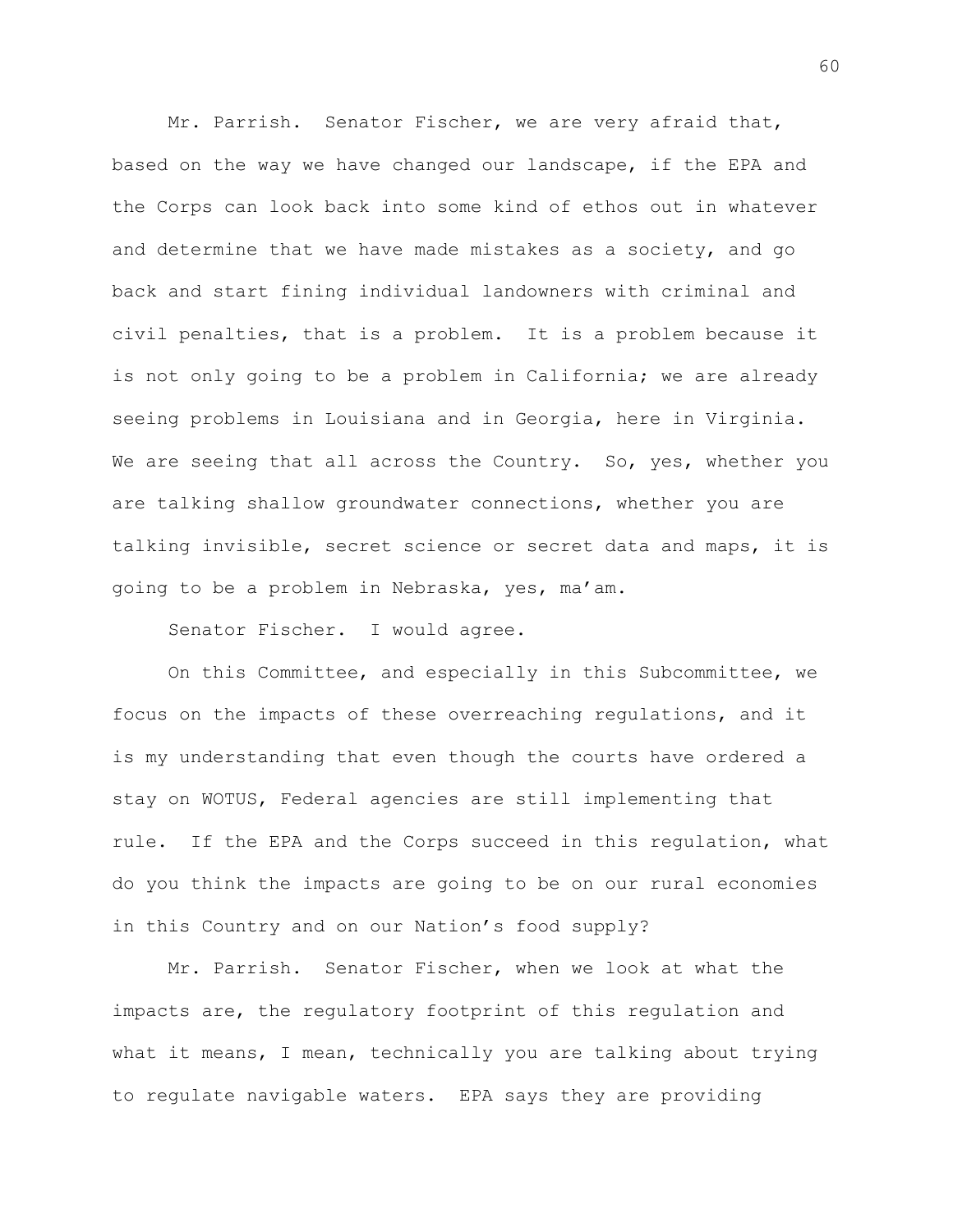clarity. We think we see four-, five-, ten-fold increase in the jurisdiction as a result of this regulation into things that the public has no real understanding of. We all support clean water. And most of the support for this regulation come from people that clicked on the I Support Clean Water icon and they never read a word of this proposal.

Senator Fischer. Well, we all support clean water.

Mr. Parrish. Absolutely.

Senator Fischer. We support the Clean Water Act. We make that clear in this Committee and on the Floor and in our States all the time.

I would ask Ms. Wilkinson to follow up. In March of 2015 I chaired an EPW Committee hearing in Nebraska on the possible impacts at that time on waters of the U.S., and at the hearing we did have that local homebuilder who spoke about what I thought was a very startling statistic, and that was that 25 percent of the cost of a new home is now due to regulations. Would you agree that regulations are going to continue to go up as a direct result of the rules and regulations under Waters of the U.S.? And what impact is that going to have?

Ms. Wilkinson. Yes, Senator, I would. And it creates such extensive costs that become a hidden burden. Most homeowners don't realize what they are spending their money on when they purchase a home or are unable to purchase a home due to that.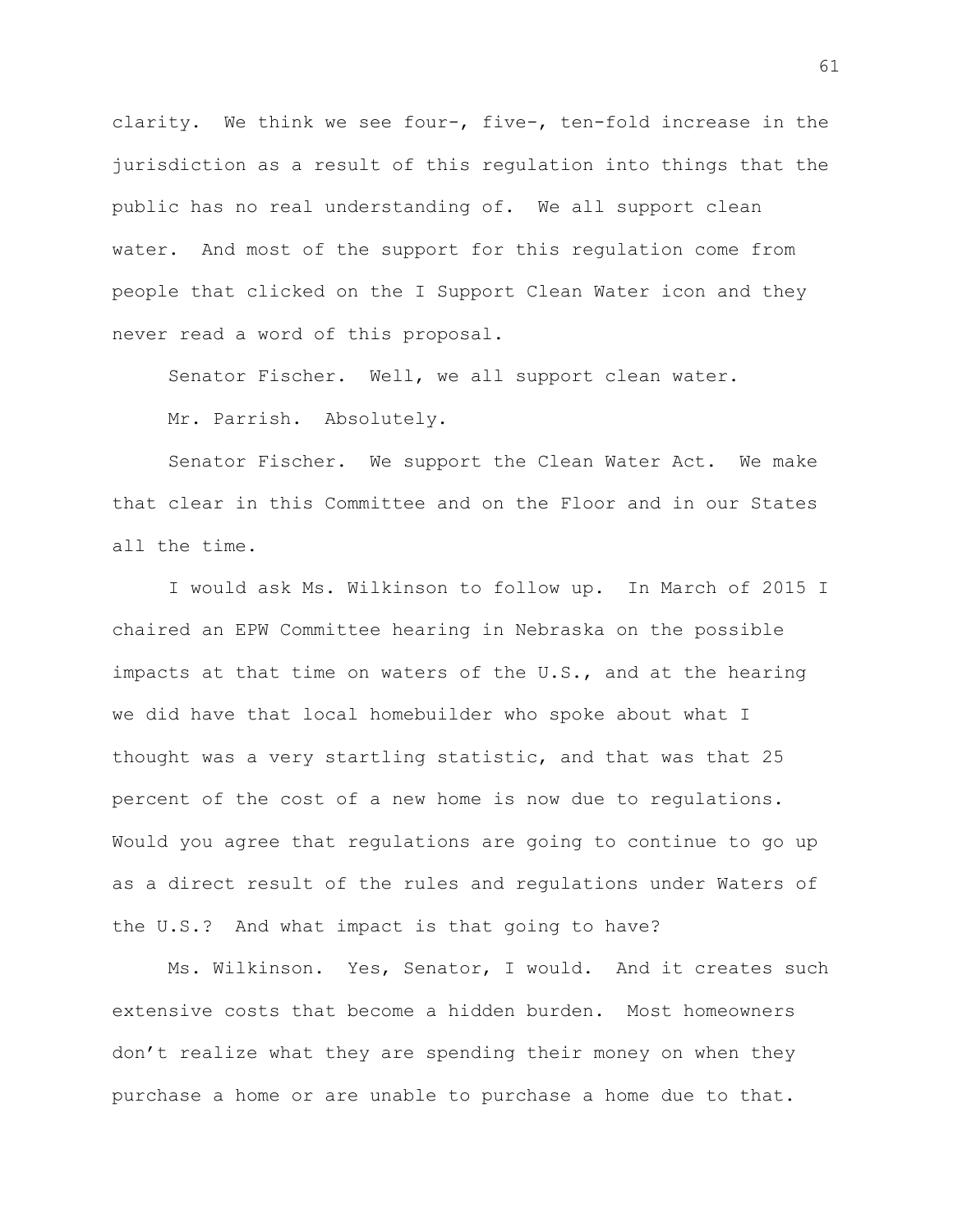So our costs have certainly been tremendous because we have just been in this changing environment and with an increased assertion of jurisdiction.

Senator Fischer. Thank you very much.

Thank you, Mr. Chairman.

Senator Sullivan. Thank you, Senator Fischer.

Senator Cardin.

Senator Cardin. Thank you, Mr. Chairman. I want to thank all of the witnesses. I was here at the beginning of the hearing, and I listened to the Chairman and the Ranking Member both talk about the importance of clean water, and I thought I just really wanted to make a couple points, and I would be glad to get response.

It is one thing to be for clean water. It is another thing to recognize where we were before we had the Clean Water Act, when rivers caught fire, when bodies of water were not safe to be near. I was involved in the development of the Chesapeake Bay Partnership Program. It started in Maryland under Governor Hughes when I was in the State legislature. We got the surrounding States to join us.

It was never a partisan issue; we always had Democrats and Republicans working together. We not only had governmental partners; we had private sector partners. We had partners from States that did not border the Chesapeake Bay; Pennsylvania, New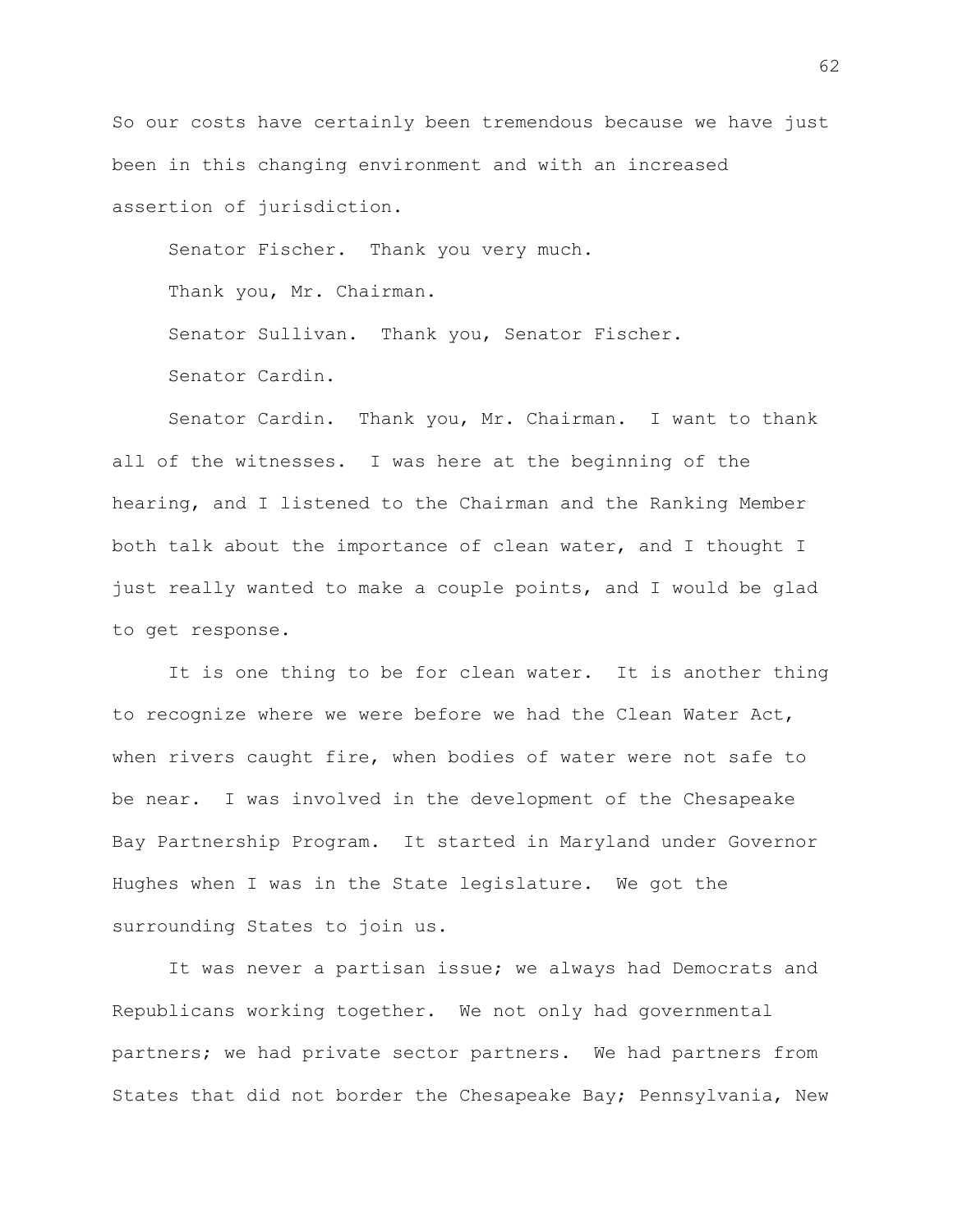York. The headwaters, the waters that come into the Chesapeake Bay come through those areas; and, yes, the watershed areas, the wetlands are all critically important to the Chesapeake Bay.

So I know what it took to get everyone together and dealing with it, and what Senator Whitehouse said is absolutely accurate. Before the two Supreme Court decisions, I don't think the enforcement of the Clean Water Act was controversial. I didn't hear from stakeholders that they thought there was a real problem the way that the Clean Water Act was being enforced. But then we had two Supreme Court decisions, and those two Supreme Court decisions basically brought uncertainty as to what is going to be regulated and what is not going to be regulated; and we have been dealing with that for a long time.

The Supreme Court decisions was really a challenge to Congress to clarify, to make sure that we had it moving forward, and I can tell you I tried. I remember introducing legislation and working on legislation and trying to get Democrats and Republicans, as we did with the Clean Water Act, to come together; and the premise was simple: let's just get us back to where we were before the Supreme Court decisions, because that is where most stakeholders said they were comfortable. And we couldn't get congressional action.

And now you have the Obama Administration with a rule that tries to take us to where we were before the Supreme Court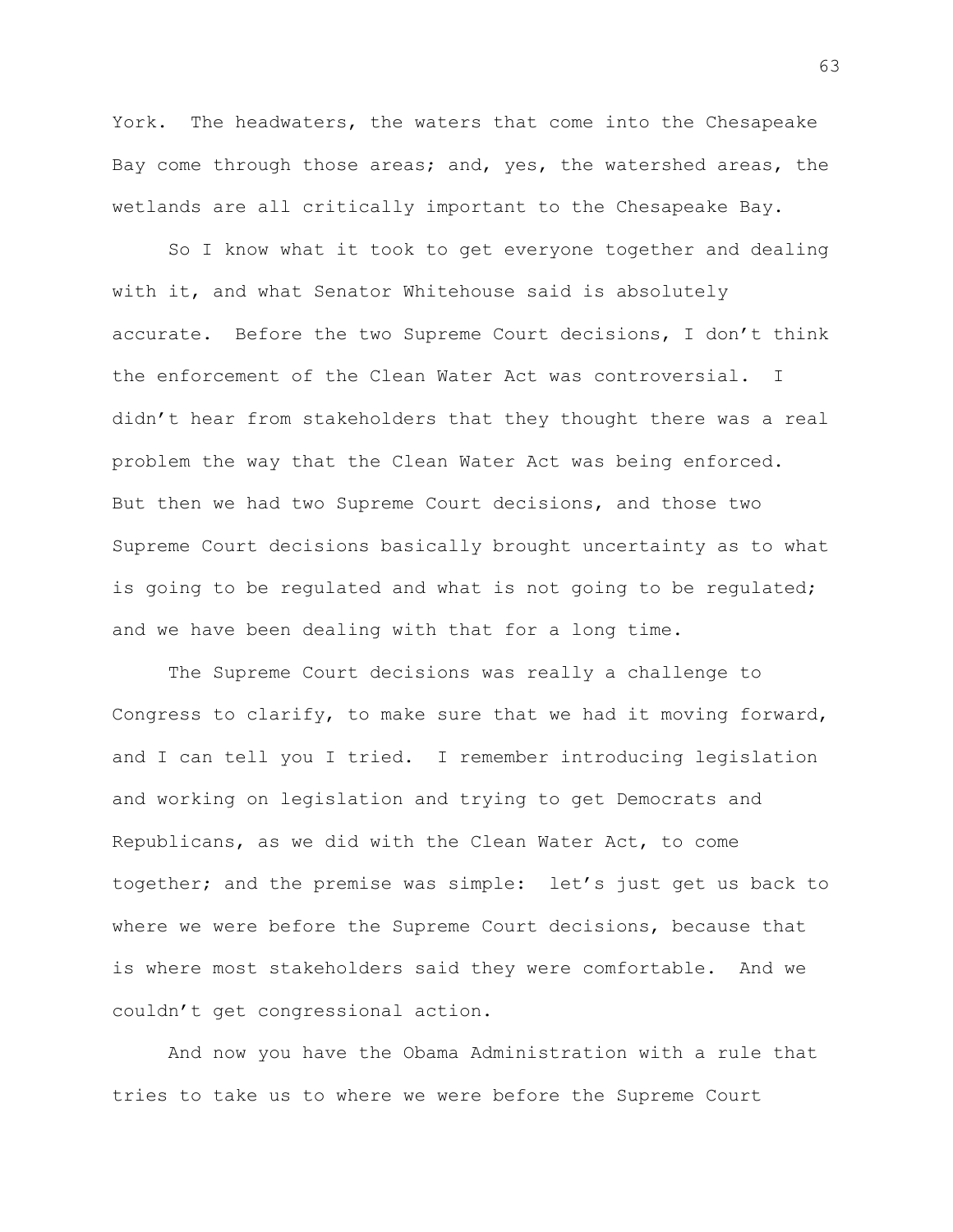decisions, where a lot of things are said about it that just aren't true; and we are trying to get predictability. And one thing I hear from my stakeholders: let us know what the rules are. Let us have predictability. We will deal with it. As long as it is rational, we can deal with the rules. What we can't deal with is the uncertainty as to whether something is regulated or not.

So I am somewhat perplexed, I really mean this, as to why there isn't more cooperation to try to give direction to what is regulated and what is not. We have exemptions that have been in law. The farming activities, regular farming activities are protected. That is not what is aimed at the Clean Water Act. Standing bodies of water that do not affect the clean water issues are not regulated.

So why isn't there more of a sense to get something done? Why is it always we are going to be opposed to this? I haven't really heard of an effort to try to get where we were before the Supreme Court cases, where I thought most stakeholders thought we should be.

So what am I saying that doesn't make sense? Nothing. I liked your answer.

Mr. Chairman, I will just yield back the balance of my time. I think I made my point. And I am going to continue to fight on behalf of the people of Maryland and the people of this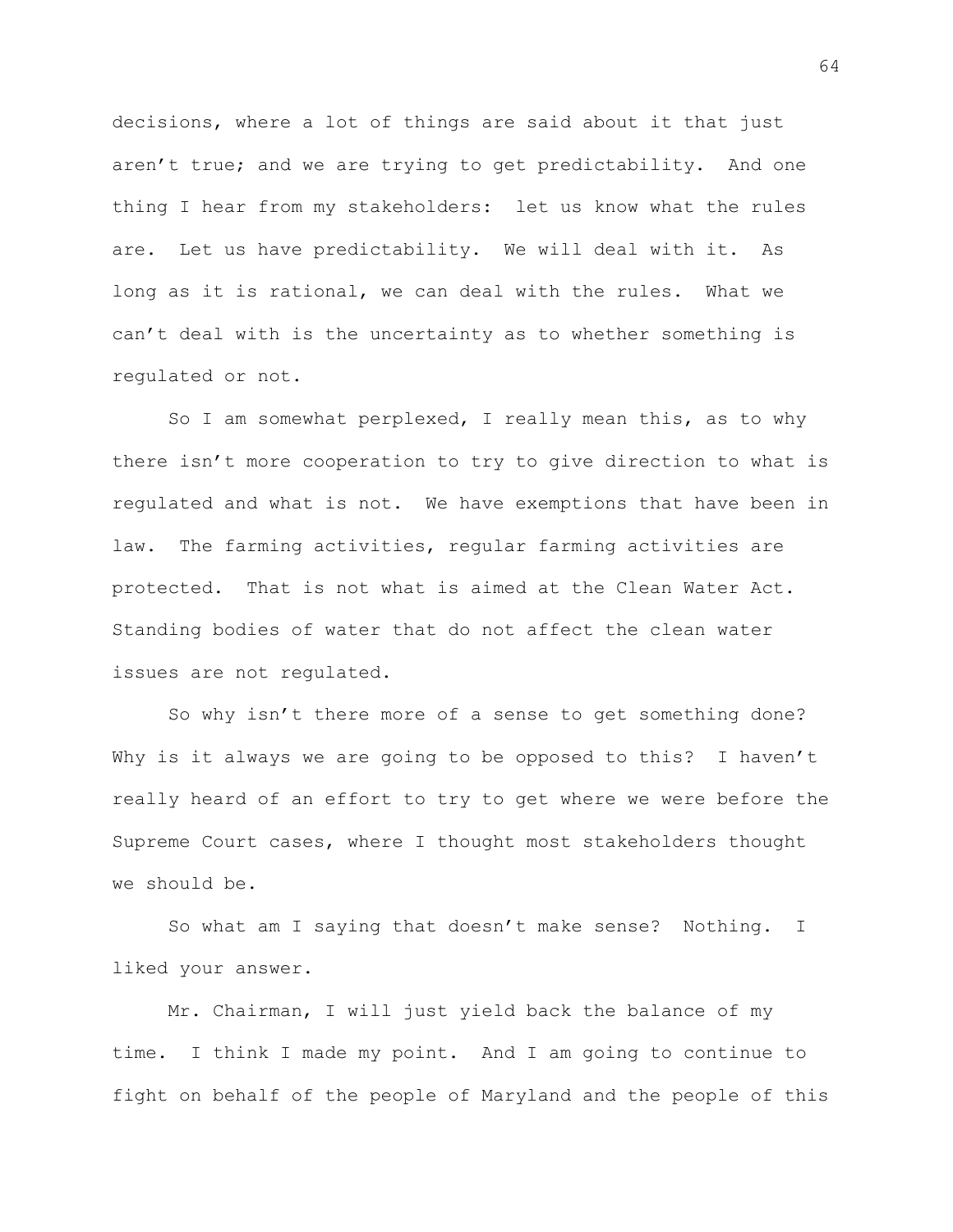Country who recognize the importance of clean water, the number of people whose drinking water comes from these water supplies in this Country and my State, the people who depend upon clean water for their commercial businesses, the people who depend upon clean water for recreation, the people who depend upon clean water for public health. They want me to fight to make sure that we don't return to the days we had before the Clean Water Act, and I am going to do everything I can to make sure that we protect America's public health.

Senator Sullivan. Thank you, Senator Cardin.

I think the Ranking member and I are going to wrap up with a few additional questions, so I appreciate the witnesses here.

I wanted to go back to Mr. Parrish, Mr. Schiff, in your experience, back to farming activities, do the EPA and the Corps now claim that ordinary farming activities like plowing constitute a discharge or a pollutant?

Mr. Parrish. Yes, sir. We are seeing the Corps explicitly regulate activities now that three or four years ago they would not. And, again, we think the statute is clear. We think the congressionally authorized exemptions are clear.

But what you have now is not only is the Corps parsing what a farm exemption is, they are parsing what a ranching exemption is, what a farm exemption is. They are trying to parse out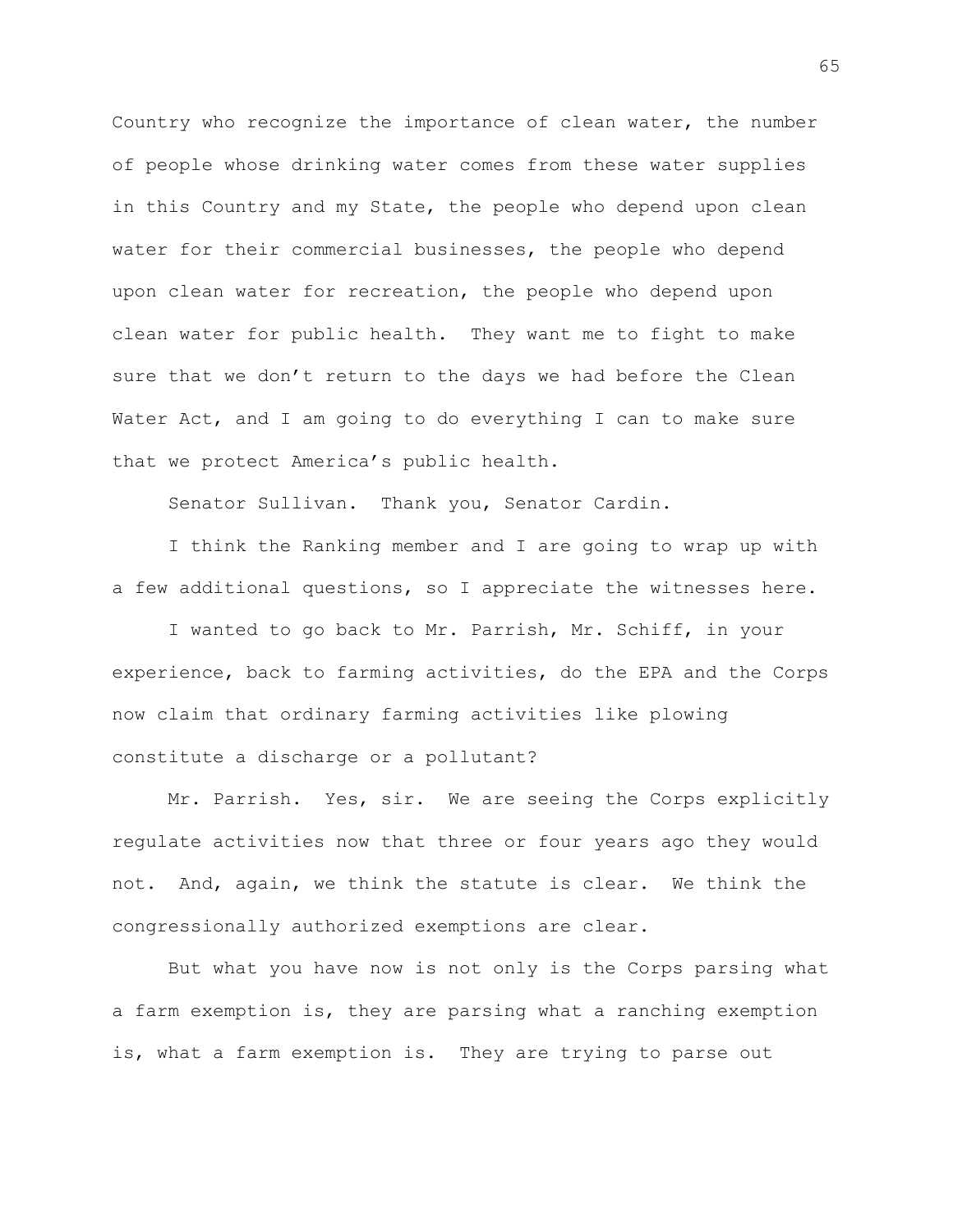specifically any changes in use. That is tantamount to land use and the control of land use at the local level.

We see big problems in that because, just for instance, in California alone there has been a drought. Farmers sometimes need to shift from crops that use a lot of water to crops that don't use so much water. If they can't make those kinds of decisions without seeking a permit that takes two or more years to complete, there are some real problems.

Senator Sullivan. And how long have you been farming?

Mr. Parrish. Sir, I grew up in a farm and I started my agricultural career back in the 1980s.

Senator Sullivan. And so that has not always been the case, that kind of requirement for Federal permits when you are shifting crops or shifting activities on your farmland?

Mr. Parrish. That is correct.

Senator Sullivan. So you said you have started to see that kick in about three years ago?

Mr. Parrish. Actually, we saw a more intense focus on agriculture after the economy had the big downturn in 2008 and 2009. My friends over here in the homebuilding industry ultimately stopped; they were in a depression. They stopped building. And we have seen the Corps turn their attention to agricultural uses, agricultural land, and we have seen more focus on agriculture and land use activities since that time.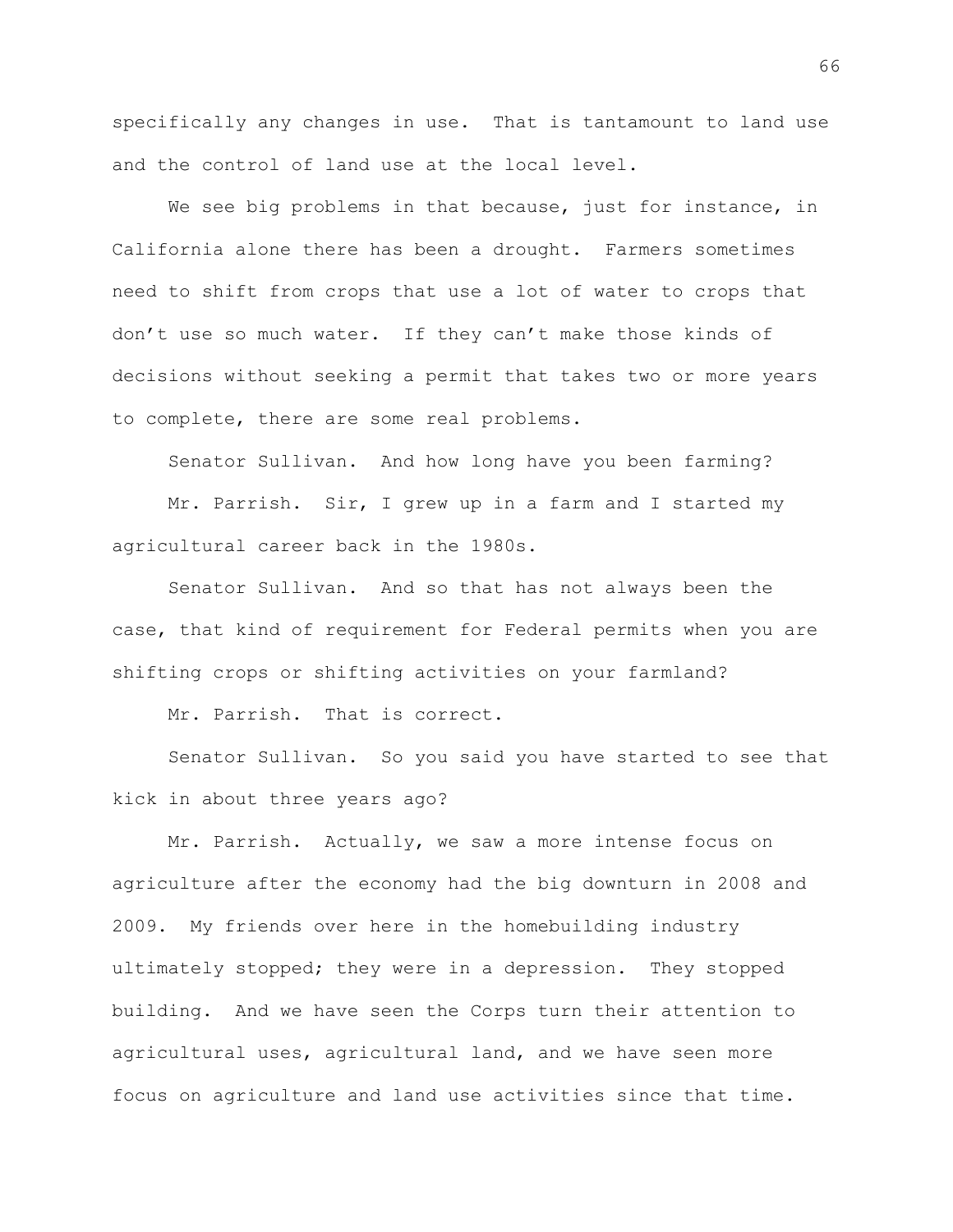Senator Sullivan. And let me ask you to follow up. Another question that you talked about is that in the WOTUS rule there is an assertion that the Corps can identify a stream complete, bed, bank, ordinary high water mark from an aerial photograph and that the Corps does not need to do a site visit to confirm where the actual water is present on the property.

Now, in contrast, current Corps guidance requires a site visit, it is mandatory. So are you seeing them implement that aspect of the WOTUS rule, where they are just using aerial photography to make that determination, which, remember, that rule has been stayed. Without that rule, they would have no authority to do that. Are you seeing them do that right now?

Mr. Parrish. Senator Sullivan, I will refer you to Ms. Gallaway's testimony, and in her testimony she explicitly says that she has collected on-the-ground data and presented that to the Corps and had it rejected based on information that the Corps had, aerial photos, imagery that they would not even share with the permittee.

Senator Sullivan. Let me turn to the legal issues that I think are very important, very vexing. To Senator Cardin's statement, we did pass out of this Committee S. 1140, which would have provided very much detail, very much certainty on the WOTUS rule, and when we brought it to the Senate Floor it was filibustered on the ability to proceed. So just to be clear,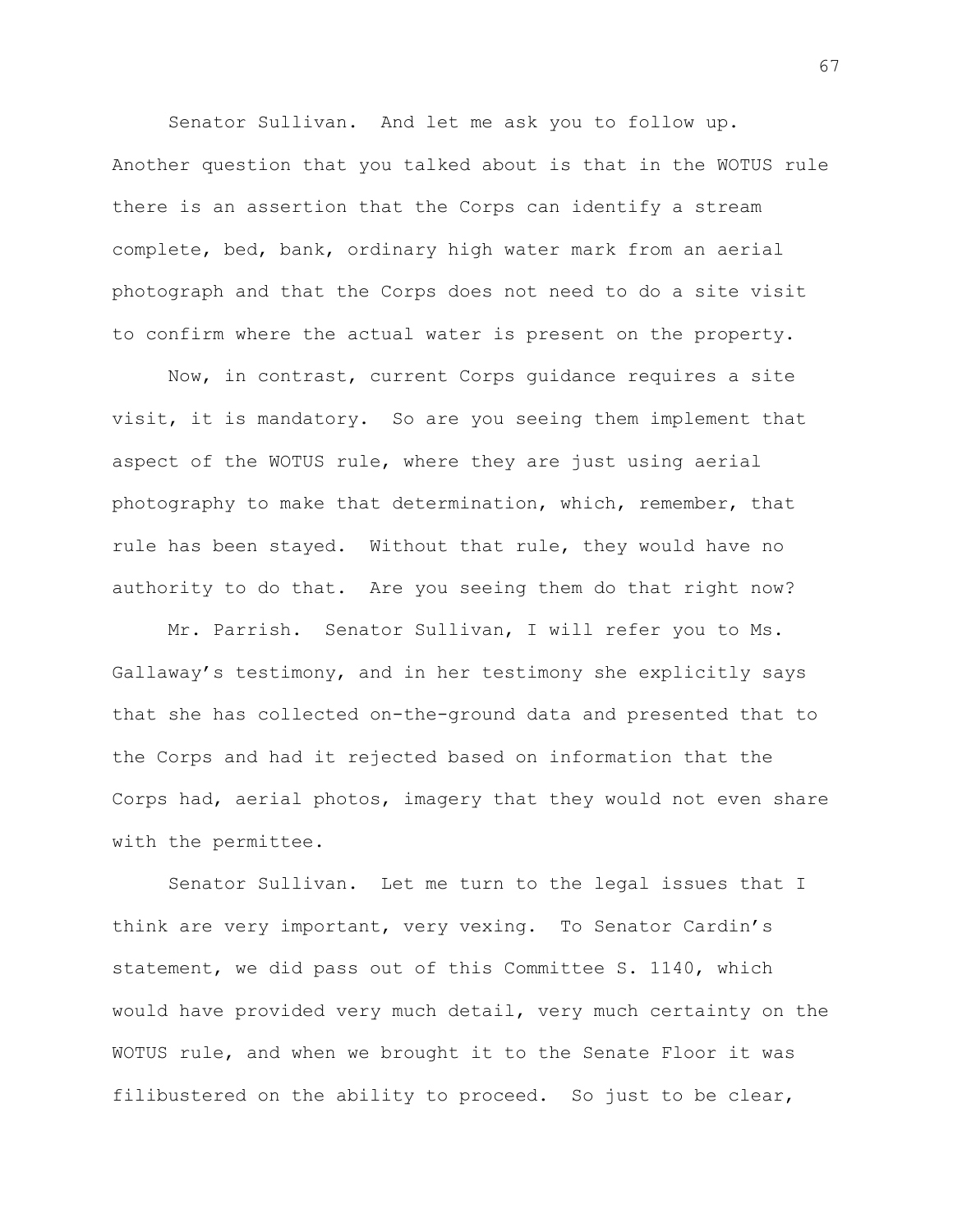this Committee, the Senate, we have tried to clarify this rule, and it has been stymied. So I think that that needs to be stated.

Let me just ask Ms. Wilkinson and Mr. Schiff, can you help us understand how a so-called regional supplement can actually change the definition of what a wetland is either in Virginia or even Alaska, and how that, again, raises the issue of uncertainty that you have focused on in your testimony?

Ms. Wilkinson. Yes. Thank you, Senator. Specifically, the supplement that applies to our area I first want you to understand is very extensive. The supplement itself is one and a half times the 1987 manual. So these are extensive changes that are in the supplement.

Some of the key changes is it changed the wetland hydrology criteria to reduce the time the water must be within 12 inches of the surface, which is what the Corps calls the surface, not where you place your foot, from 30 to 14 days. And it also redefined the growing season from starting at March 15th to essentially year-round based on indicators such as bud break. And it expanded, this is very important, the list of primary and secondary indicators that can be used in certain circumstances to identify a wetland.

Very specifically, on our property, we had a Corpsconfirmed delineation on our reduced development in 2007, before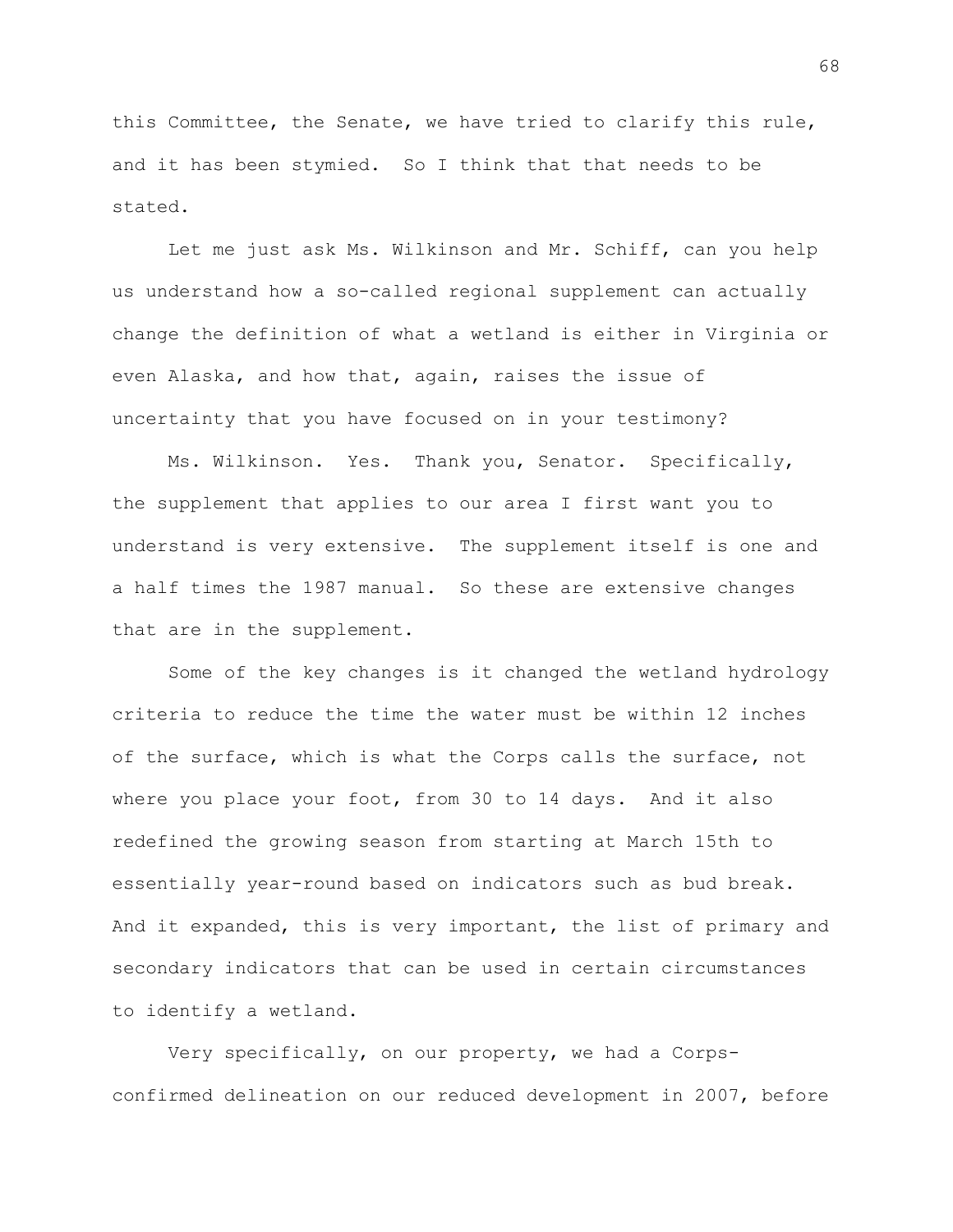the implementation of the regional supplement, and they confirmed 30 acres of wetland impacts. They have done a new confirmation of the wetland delineation since the regional supplement and said we had 47 acres of wetland impact. That is a 57 percent increase. So that is the specific effect of the regional supplement on our property.

Senator Sullivan. Thank you.

Professor Buzbee, I wanted to ask just a few legal questions, very basic. If the EPA is looking at its jurisdictional reach of the Clean Water Act, can it expand its own jurisdiction? Can it say, well, we know that we have, say, 20,000 square miles of wetlands; we are going to expand it with a broader definition? Or is that something that only the Congress can do in terms of expansion of its jurisdictional reach?

Mr. Buzbee. The statute would govern what the agencies can do, the Army Corps and EPA, but the Army Corps and EPA need to look at the best science and respond to that. So as science changes and develops, whether it is Chesapeake hydrology or understanding of Alaska, the agencies have an obligation to look again at that best information, and that may lead to adjustments one way or the other.

Senator Sullivan. So one thing, and Senator Whitehouse mentioned at the outset, he mentioned that even under the new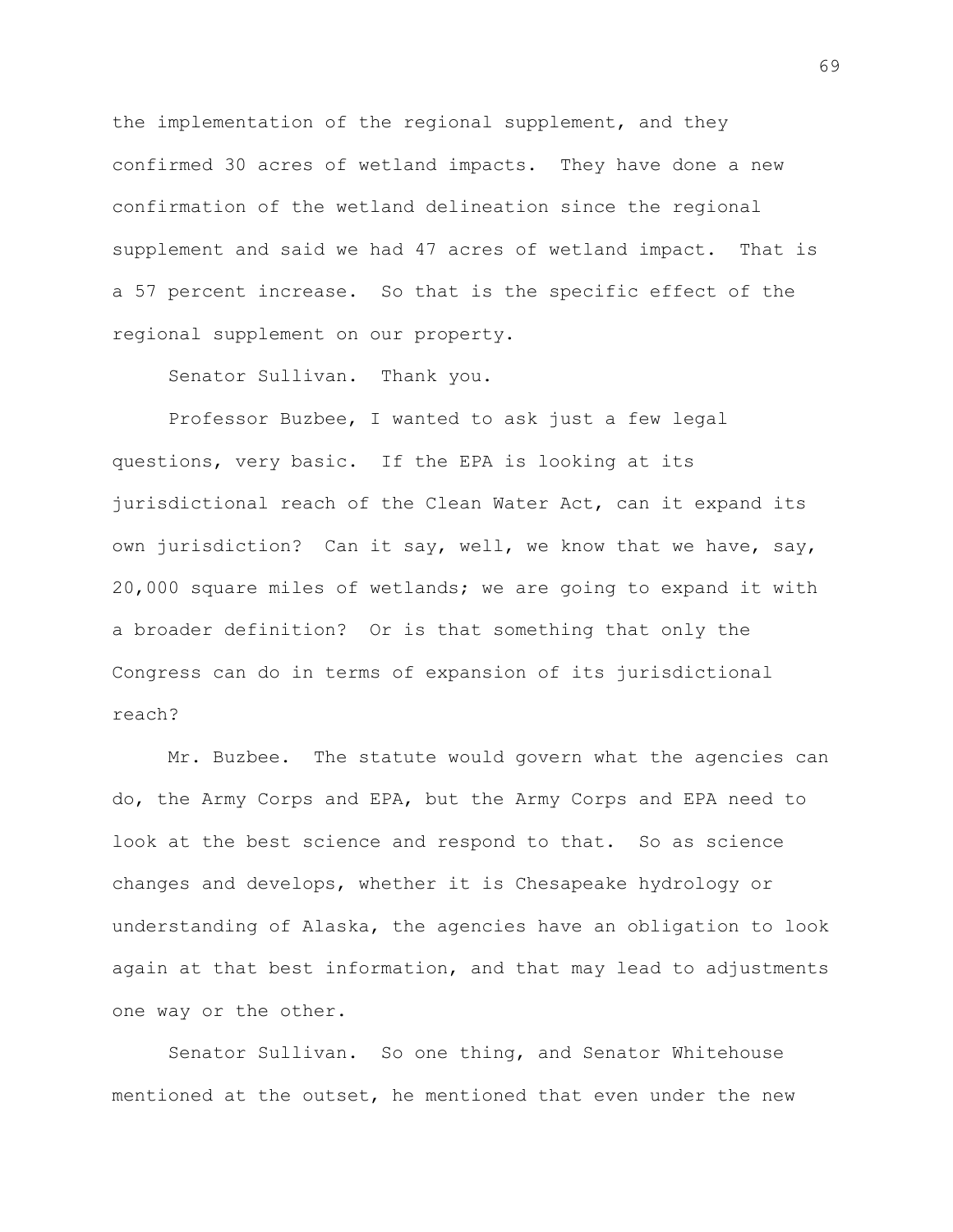rule the EPA has admitted that it is going to expand its jurisdiction under the Clean Water Act by up to 5 percent, which doesn't sound like a lot. We were running the numbers. Five percent of the clean water jurisdiction in Alaska would be expansion of 15,000 square miles. That is ten times the size of Rhode Island.

Senator Whitehouse. Thanks so much for pointing that out, by the way.

[Laughter.]

Senator Sullivan. Sorry. We have a lot of fun with that issue.

[Laughter.]

Senator Sullivan. It is a serious point, though. An even 5 percent expansion of its own jurisdiction, its self-declared expansion in certain States can be an enormous expansion. Don't they need the legal authority to undertake that? I mean, the EPA can't expand its own jurisdictional reach, can they?

Mr. Buzbee. Two things. One is the legal standard is the same, but it is important to understand that science and hydrological science has improved vastly in recent years, and if you actually look at litigation under the Clean Water Act, people will rely on the best science all the time; and this Committee and others committees in the past in the Senate have called for agencies to rely on the best peer-reviewed science.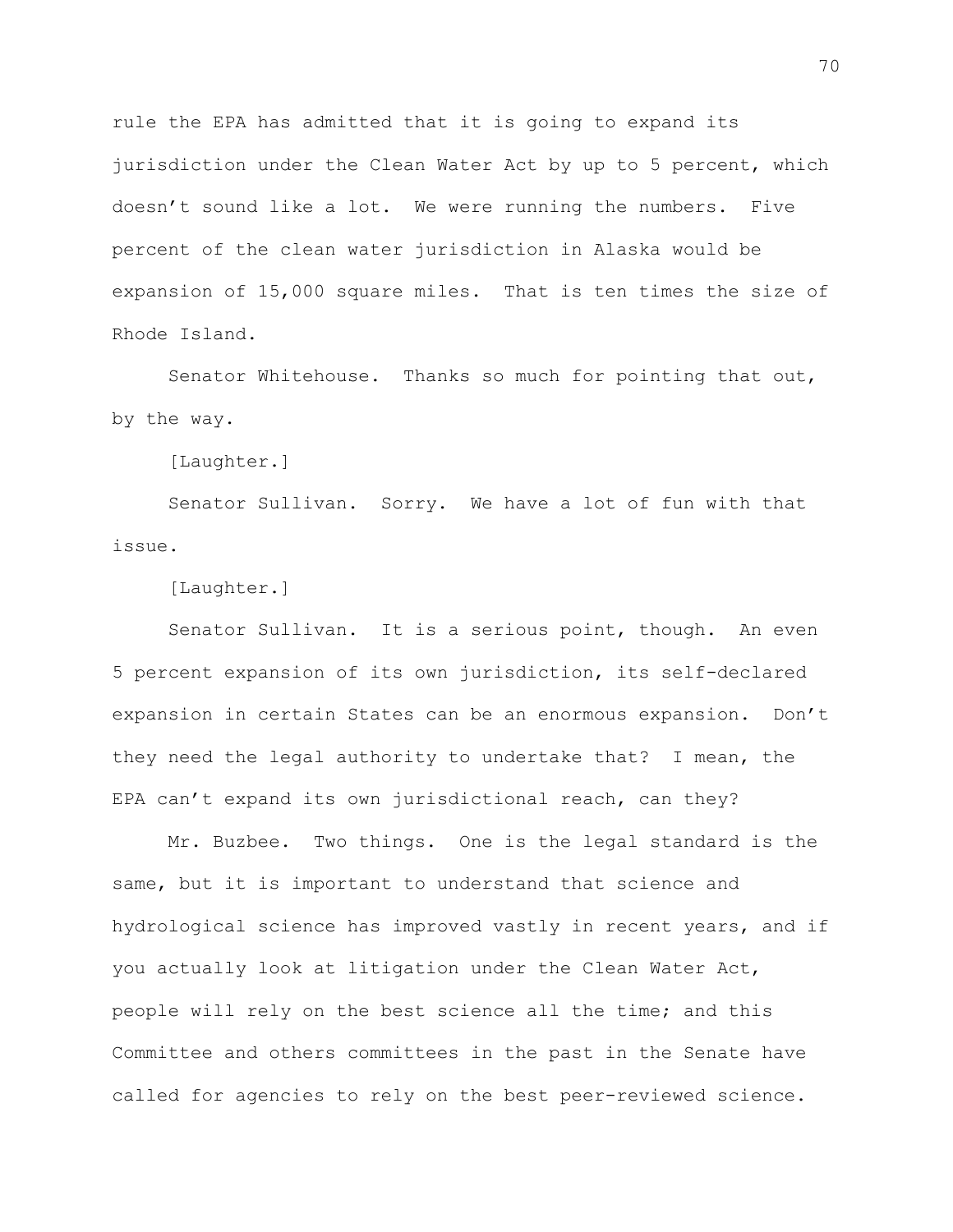That can lead to changes in what an agency can justify. So that is not legally grabbing power; that is following what the science leads to.

But also, importantly, my understanding is slightly different, that if you go to SWANCC and the pre-SWANCC period, that the level, the amount of water protected was substantially more than now. Then it dropped back as far as actual assertions of jurisdiction dropped back during the uncertain period. The waters of the United States would restore I thought it was 3 to 5 percent of the jurisdiction, but that it would still be less than it stood during the Reagan Administration.

Senator Sullivan. Senator Barrasso.

Senator Barrasso. Thank you very much, Mr. Chairman.

Mr. Parrish, EPA spent an enormous amount of time and resources defending their waters of the U.S. proposal. Most, if not all, of the resources were focused on communications outside of the Federal Register and outside the formal rulemaking process, to the point that they used social media to do more than just educate the public; they did what the GAO called "covert propaganda." Covert propaganda. So do you think the EPA had an open mind, or even fairly evaluated public comments in the rulemaking process? And how do you think that this agency's social media campaign added confusion to the process?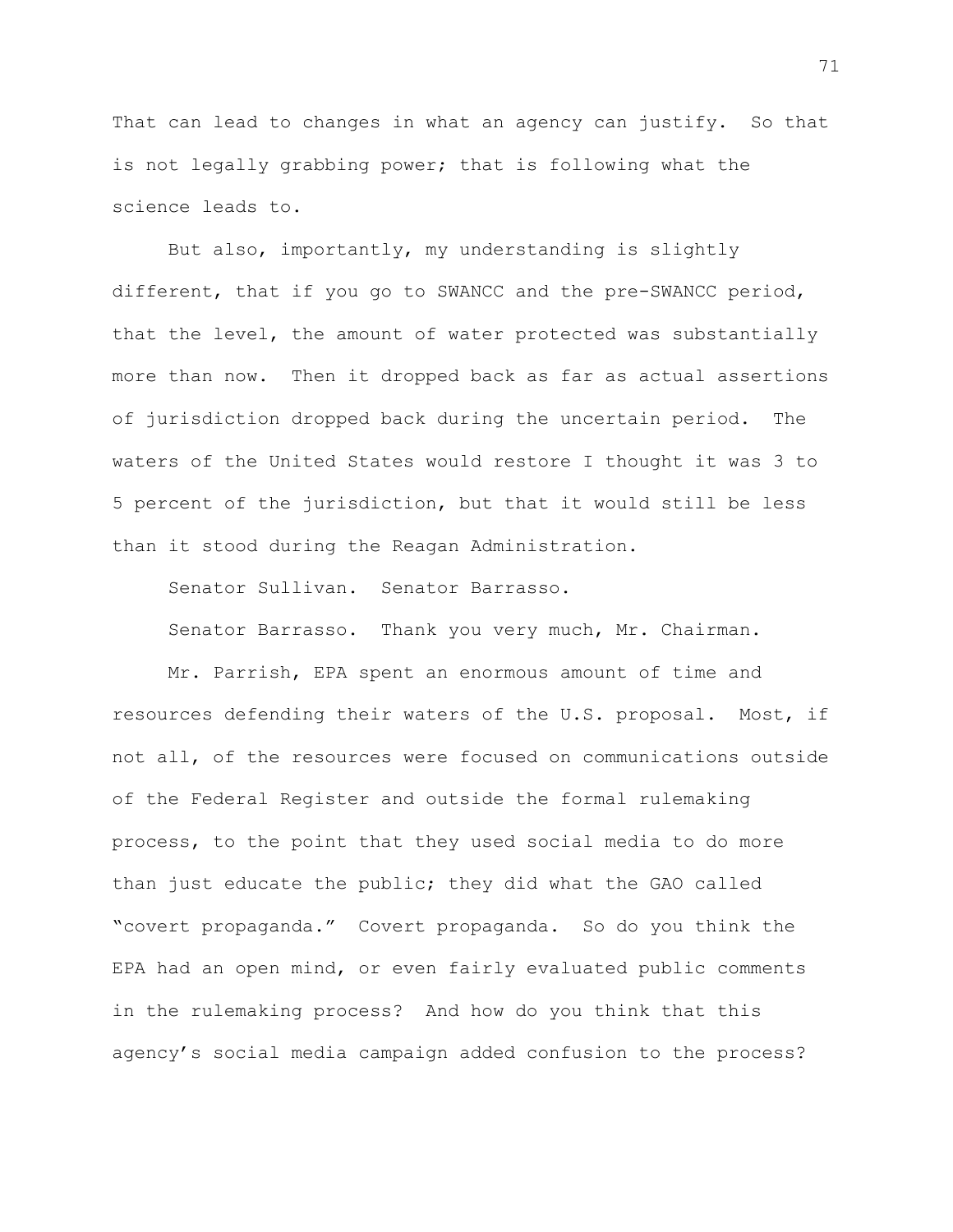Mr. Parrish. Senator Barrasso, that is a great question. What we experienced during this rulemaking was unlike anything in my 30 years of regulatory effort that I have ever witnessed. From day one, the Agency campaigned to enact this rule. We think they used very, very carefully worded talking points that were true, but misleading. They mislead the public, they mislead our members; they confused the members of the Farm Bureau as to the exact reach of this regulatory proposal.

And not only did they do that; they used social media to do outreach to the public, and they did it during the rulemaking process, when they are supposed to be open-minded and listen to what the stakeholders had to say about their proposal. Now only did they do it during the rulemaking process; they did it after the rulemaking process closed. And the only reason they would do that, the only reason they would do that is because your legislation, S. 1140, was before this Congress, and they were doing it to try to influence the public and to lobby the public, to lobby against your legislation.

Senator Barrasso. So following up on that, both Mr. Parrish and Mr. Schiff, you take a look at your written testimony, it clearly documents the EPA and the Corps clearly attempted to expand what is a water of the United States, despite the current court stay says about the rule. I think it is important because, as you know, I introduced the legislation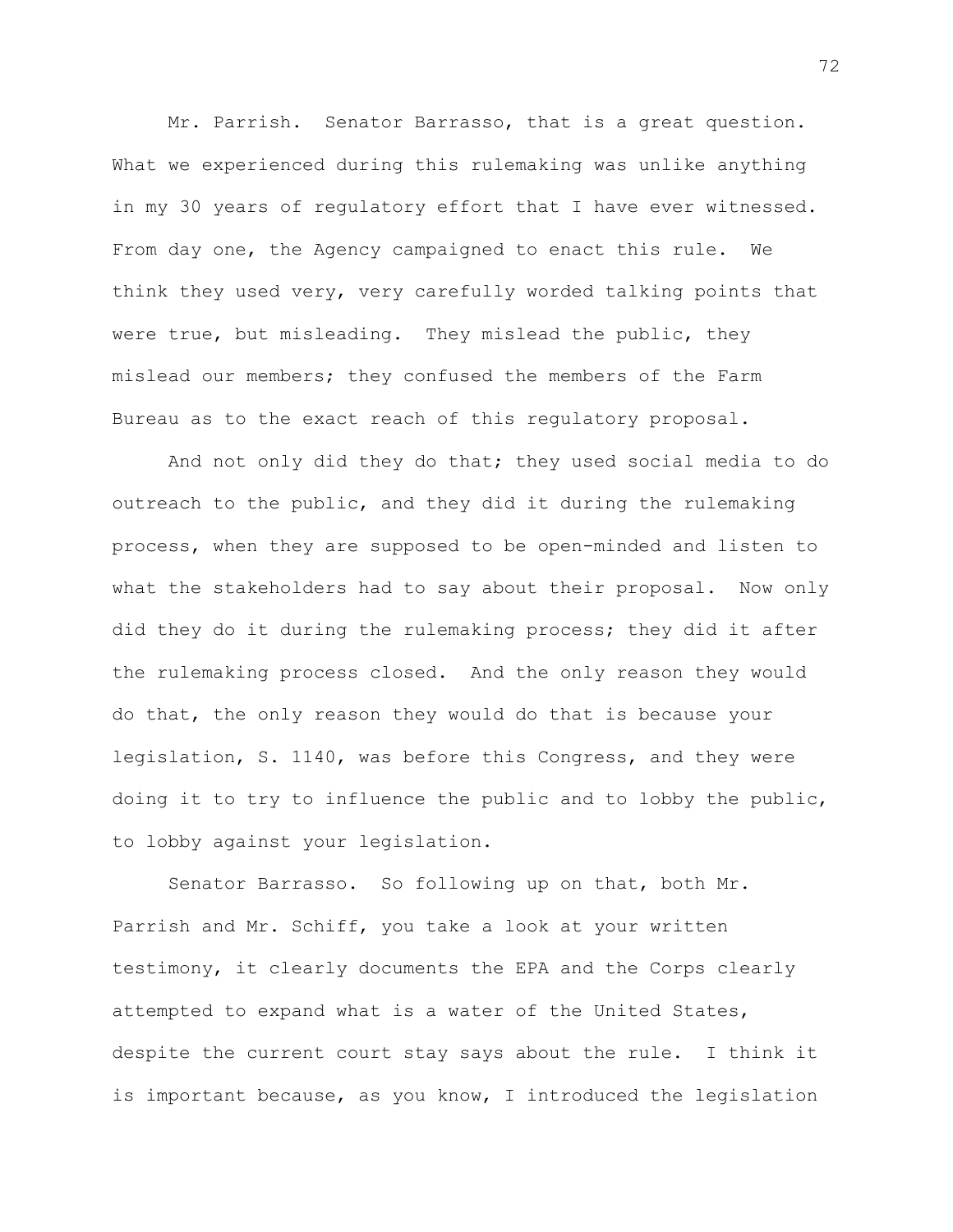you just referred to; it was bipartisan, the so-called Federal Water Quality Protection Act. It was to repeal the rule and have the EPA go back and draft a new more tailored rule that basically protects families and farmers and small business owners.

But rather than vote for the bill, we had 11 Senators who had expressed concerns with the waters of the U.S. rule. They chose to write this letter rather than to vote against the legislation and, instead, they wrote about their concerns to the EPA and the Corps. The letter stated, "We call on the EPA and the Army Corps of Engineers to provide clear and concise implementation guidance to ensure that the rule is effectively and consistently interpreted."

They went on to say, "Farmers, ranchers, water utilities, local governments and contractors deserve this clarity and certainty." They said, "Should the EPA not provide this clarity or enforce this rule in a way that erodes traditional exemptions, then we reserve the right to support efforts in the future to revise the rule."

So, in your opinion, both of you, has the Corps and the EPA been eroding traditional exemptions since this rule has been issued? And how clear and consistent has the Corps and the EPA been in their decision-making since the rule has been issued?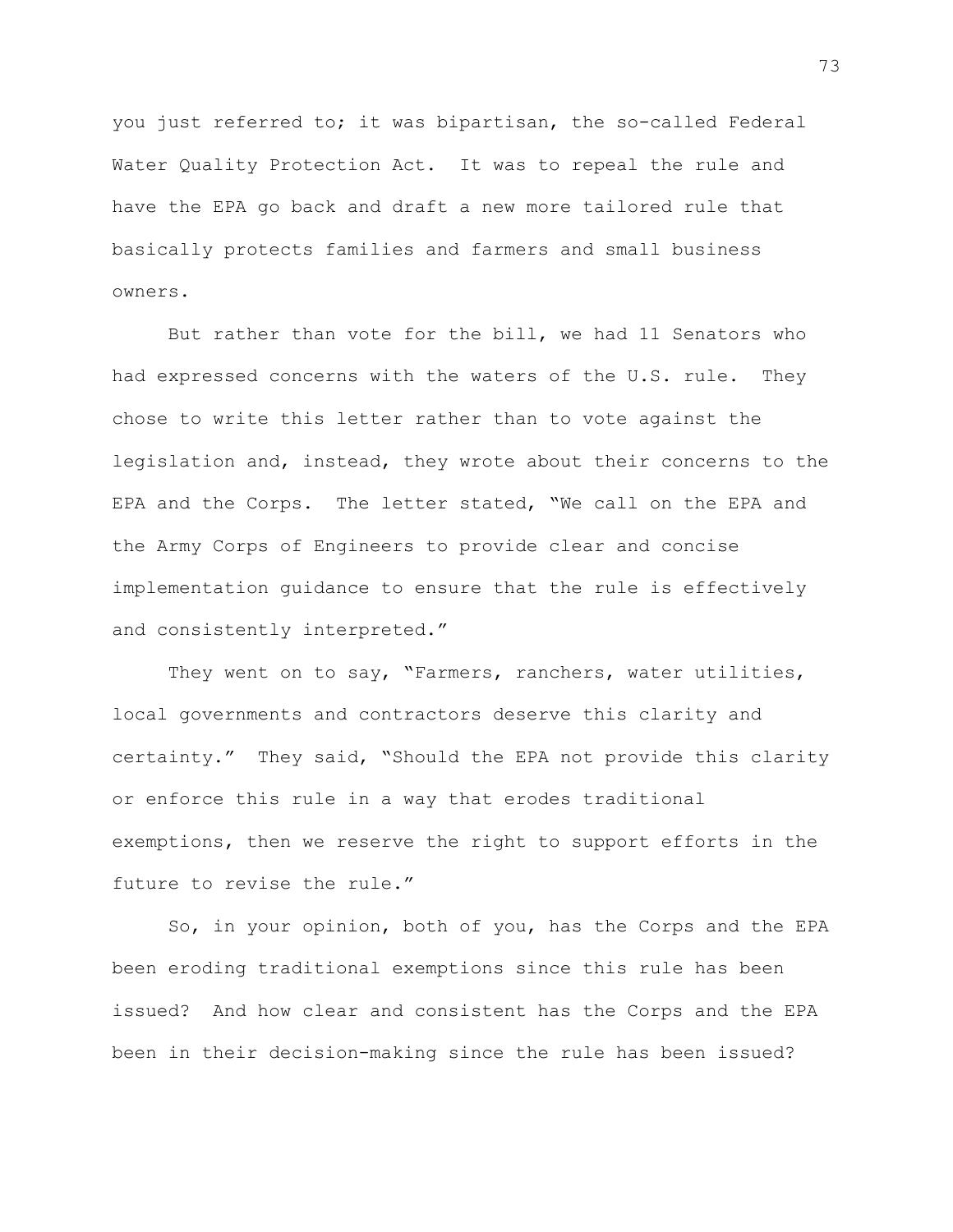Mr. Parrish. Senator Barrasso, what we have seen is the agencies eroding the exemptions. We have seen them intrusively trying to not only influence the activities that farmers conduct on their land; they try to influence the way the farmers use their land, flat out. With regard to guidance, it is pure speculation on my part, but I would probably take a bet that EPA and the Corps will not do implementation guidance. They do not plan to; they have stated such. So we don't expect implementation guidance.

Number two, this rule, the specifics of this rule and what expands it, allowing the agencies to use tools that the human eye can't see as affirmative evidence that they can regulate a bed bank and ordinary high water mark, that cannot be changed by guidance. That is an expansion, it is a significant expansion, and the agencies have not been transparent about that. Thank you.

Senator Barrasso. Mr. Schiff, would you like to weigh in on this?

Mr. Schiff. I would just add that it shouldn't be surprising that we are seeing such a dramatic expansion under the WOTUS rule, in part because you look at the exceptions. Why would there be a need to call out an exception for the regulation of puddles or ornamental fixtures? The only reason for those exceptions is because, otherwise, legitimately, the

74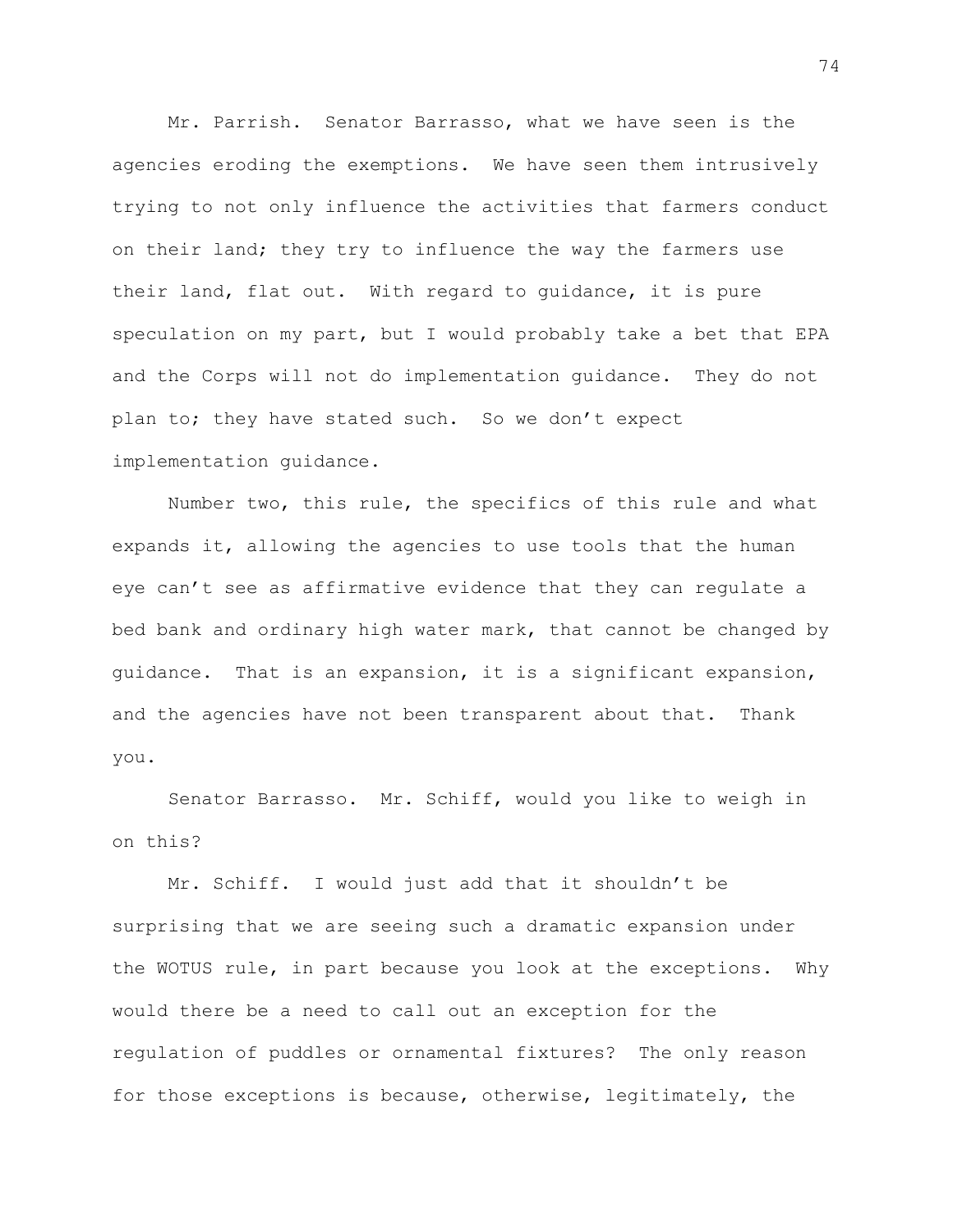scope of the rule would cover things like that. So it is not surprising, unfortunately, that the agencies have continued through the WOTUS rule to expand their authority.

Senator Barrasso. Thank you.

Thank you, Mr. Chairman.

Senator Sullivan. Thank you, Senator Barrasso, and thank you for your leadership on this issue. I just wish that your bill would have been able actually to have a vote on the bill because that is what we were trying to do, is bring certainty to this issue.

Again, it was a bipartisan bill, and yet we couldn't get over a filibuster threshold by some of the members of this body, even though it was voted out of this Committee. Some of the members of this Committee voted for the bill, I believe. So the Senate has been trying to bring clarity to this issue because we are hearing you, we are hearing you, and we are hearing from the States.

One final quick question. Professor Buzbee, Mr. Schiff, anyone else, why do you think 34 States have sued to stop the WOTUS rule? That is a pretty big number of U.S. States. I think it is also bipartisan.

Mr. Schiff. I think, Mr. Chairman, one reason is an issue that we haven't touched upon a great deal this afternoon, and that is the federalism implications of the Clean Water Act as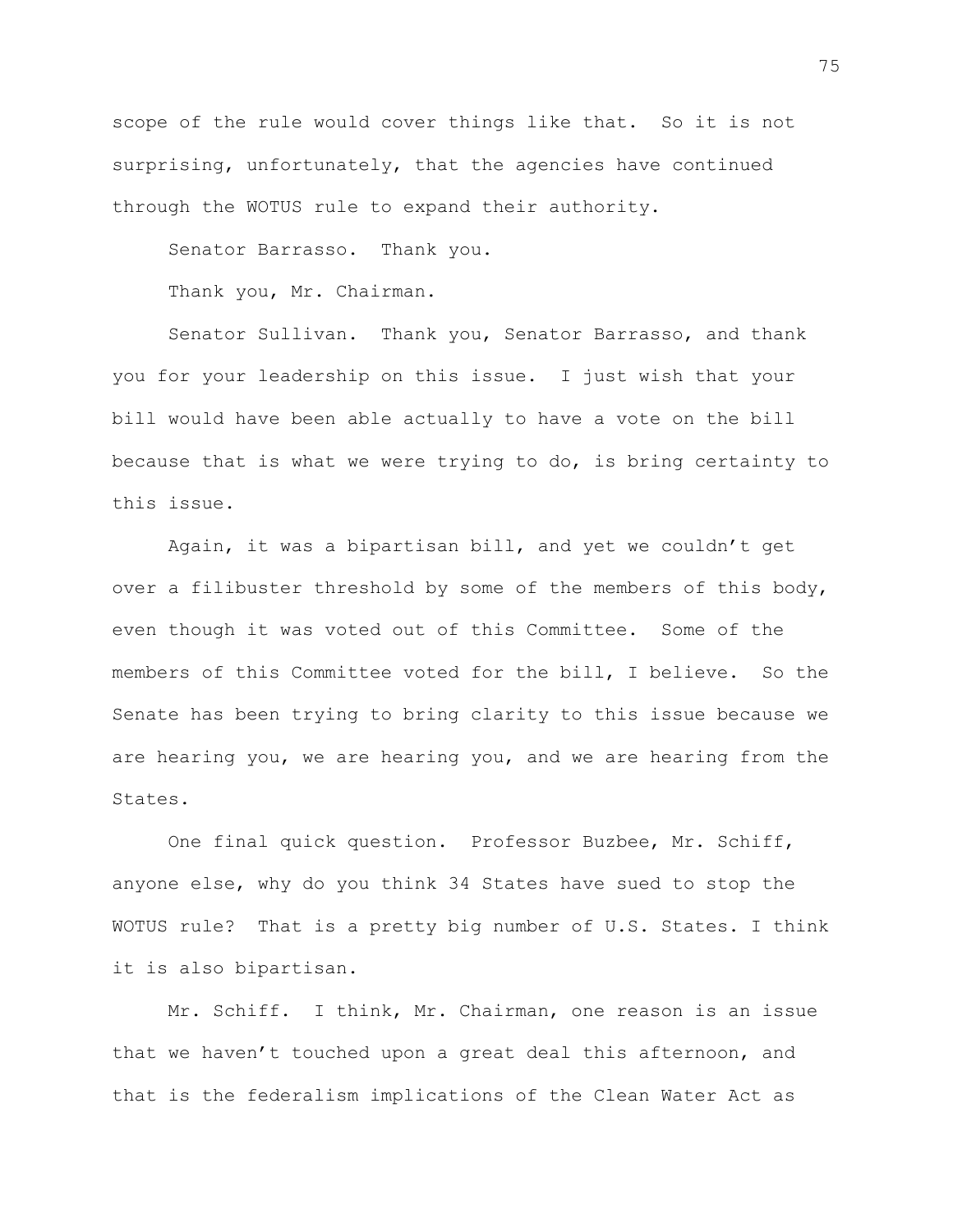interpreted by EPA and the Army Corps. Nobody is against clean water, but the problem is that the agencies have converted the Clean Water Act, through the WOTUS rule, into a de facto land use ordinance for Federal agencies; and that has traditionally been an area that the States and local governments have been sovereign in, as opposed to the Federal Government. And I think that is what is motivating so many of the States to challenge the rule as a direct threat to their sovereignty.

Senator Sullivan. Professor Buzbee?

Mr. Buzbee. Yes. I am not sure that the number should be taken for all that it appears to be. What started happening now both in Supreme Court litigation and in regulatory matters, is different leading actors in States are taking positions in different cases. So you can have environmental regulators taking one position and the State attorney general is taking another, and then governors taking yet another. So my guess is, if you look at the number of who filed supportive comments and who criticized, the numbers are far more mixed than the number you provided would indicate.

Senator Sullivan. Just for the record, I want to mention a lot of statements about the support for this rule, a million comments. Actually, the head of the Corps testified that only 2 percent of those were substantive comments; 98 percent were form letters or emails that weren't substantive and may have been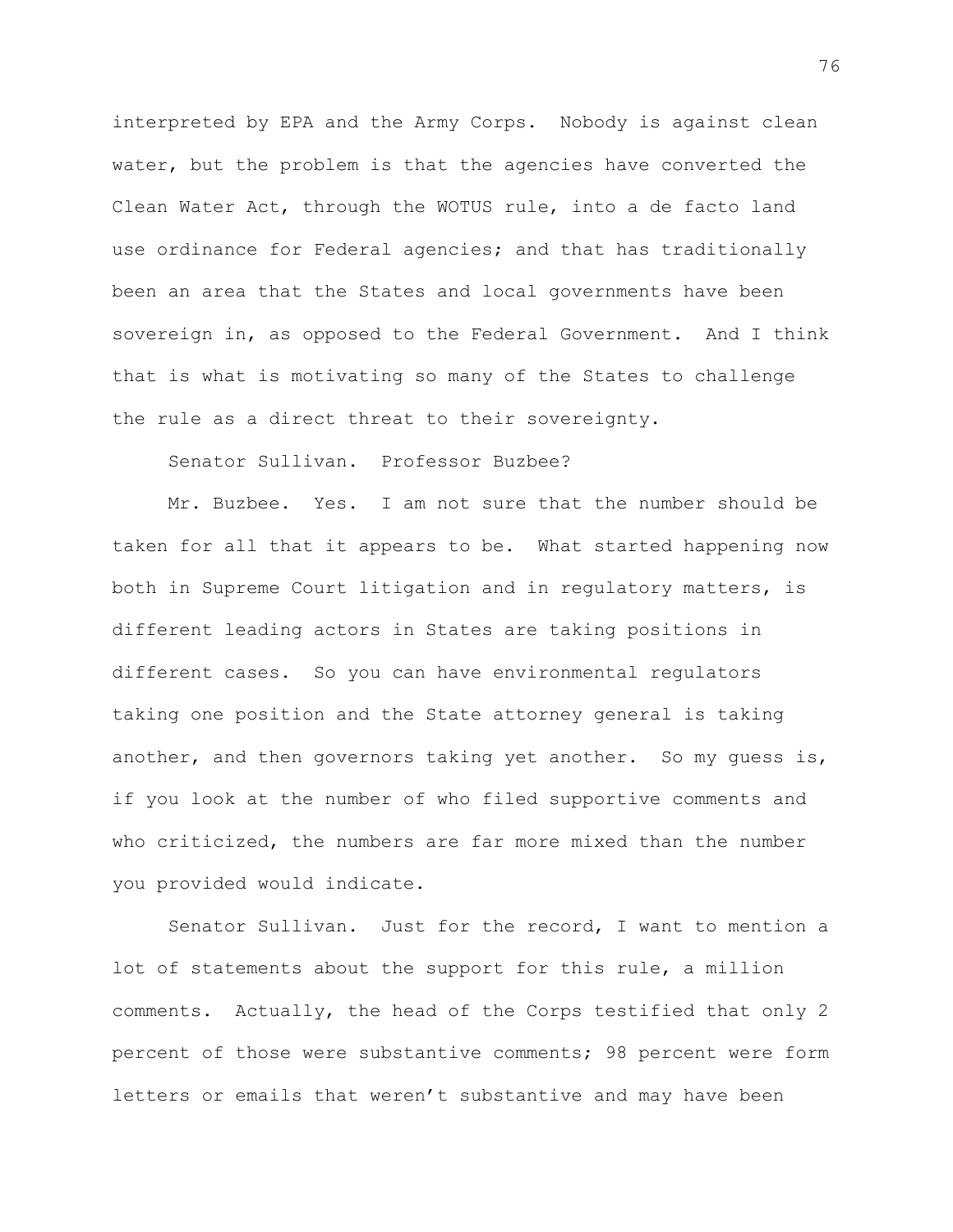part of what Senator Barrasso was talking about, the EPA's social media attempt to get support for their own rule, which was deemed out of line by the GAO.

Senator Whitehouse, I know you want to finish with some questions.

Senator Whitehouse. Thank you. I just wanted to wrap up with a couple of things.

First, Mr. Parrish, same question for the record. Any documents you have that support the proposition that a mere crop change is a regulable activity, I would love to see an exempt of that, or two if you have two examples of it.

Mr. Parrish. We can do that. But you also need to understand, Senator, that the way in which the Corps enforces the Clean Water Act, they scare the dickens out of farmers. They threaten their ability to be an ongoing concern going forward. And we are not talking about big farmers, we are talking about farmers that farm 100 acres or less. And if you are talking hundreds of thousands of dollars to challenge the Agency, they pretty much have to give up the use of their property, or the proposed use of their property and back away from it.

But we will supply that.

Senator Whitehouse. Let's start with just supplying me where a crop change was seen as a regulable event by itself.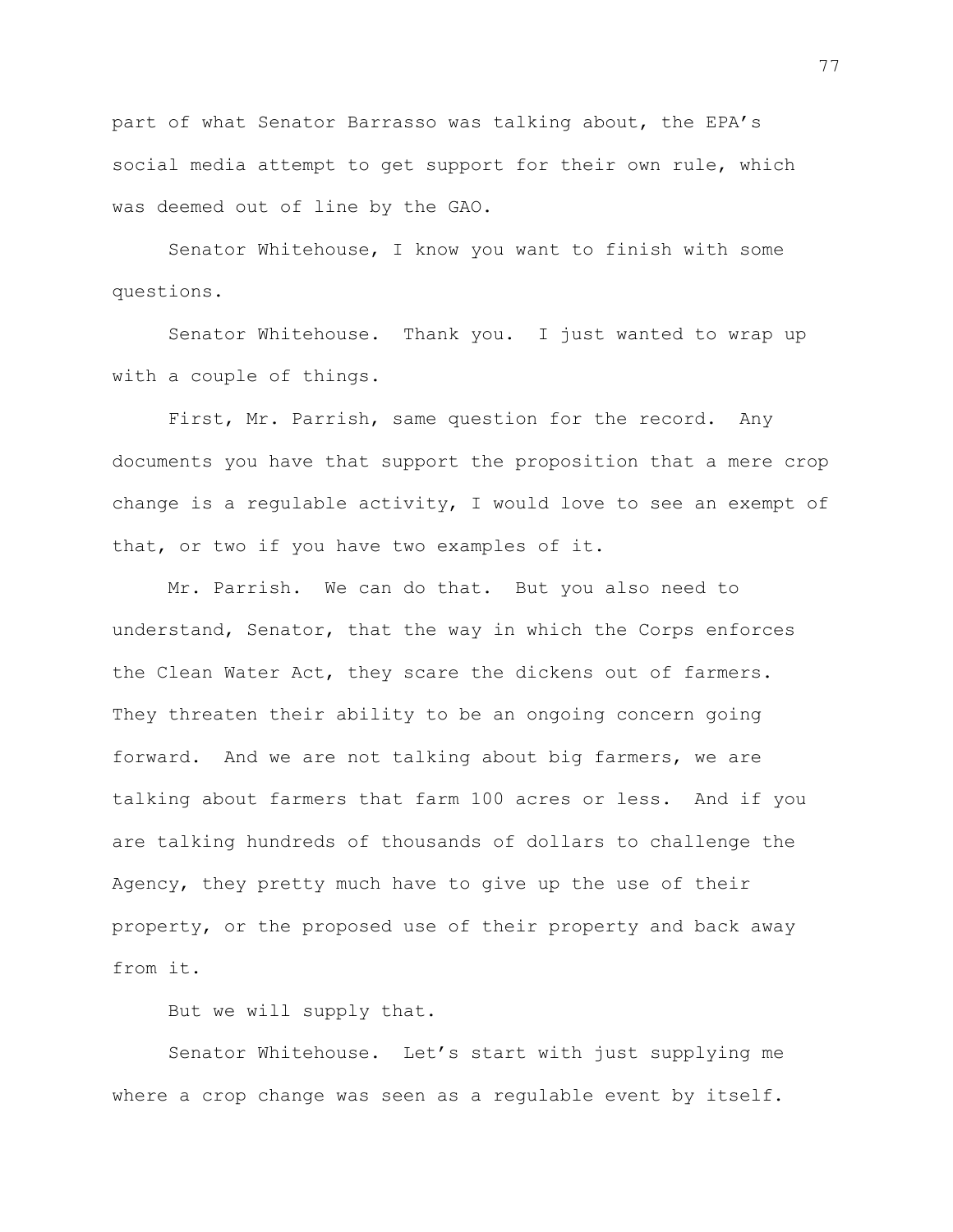Also, you are not suggesting that LIDAR is not a credible means for mapping? We use LIDAR all the time; for coastal mapping, for storm mapping, for FEMA mapping, for all sorts of things. You are comfortable that LIDAR is a legitimate technology, aren't you?

Mr. Parrish. I am comfortable that the Government has access to it; the landowners don't. And the way in which the Government is using it --

Senator Whitehouse. So your issue isn't with the LIDAR. Mr. Parrish. -- is they are using it in ways --

Senator Whitehouse. Your issue isn't with the use of the LIDAR issue --

Mr. Parrish. They are identifying the -

Senator Whitehouse. Let me just ask my question, if you don't mind. Your issue is not with the use of the LIDAR; your issue is with the fact that the landowner doesn't have access to the information that the Government has generated through LIDAR.

Mr. Parrish. I am taking issue with the fact that they are using it to identify features that you and I could not walk onto the landscape and identify with the naked eye.

Senator Whitehouse. Like altitude?

Mr. Parris. That is problems. That is a problem.

Senator Whitehouse. Well, maybe we need to follow up on this.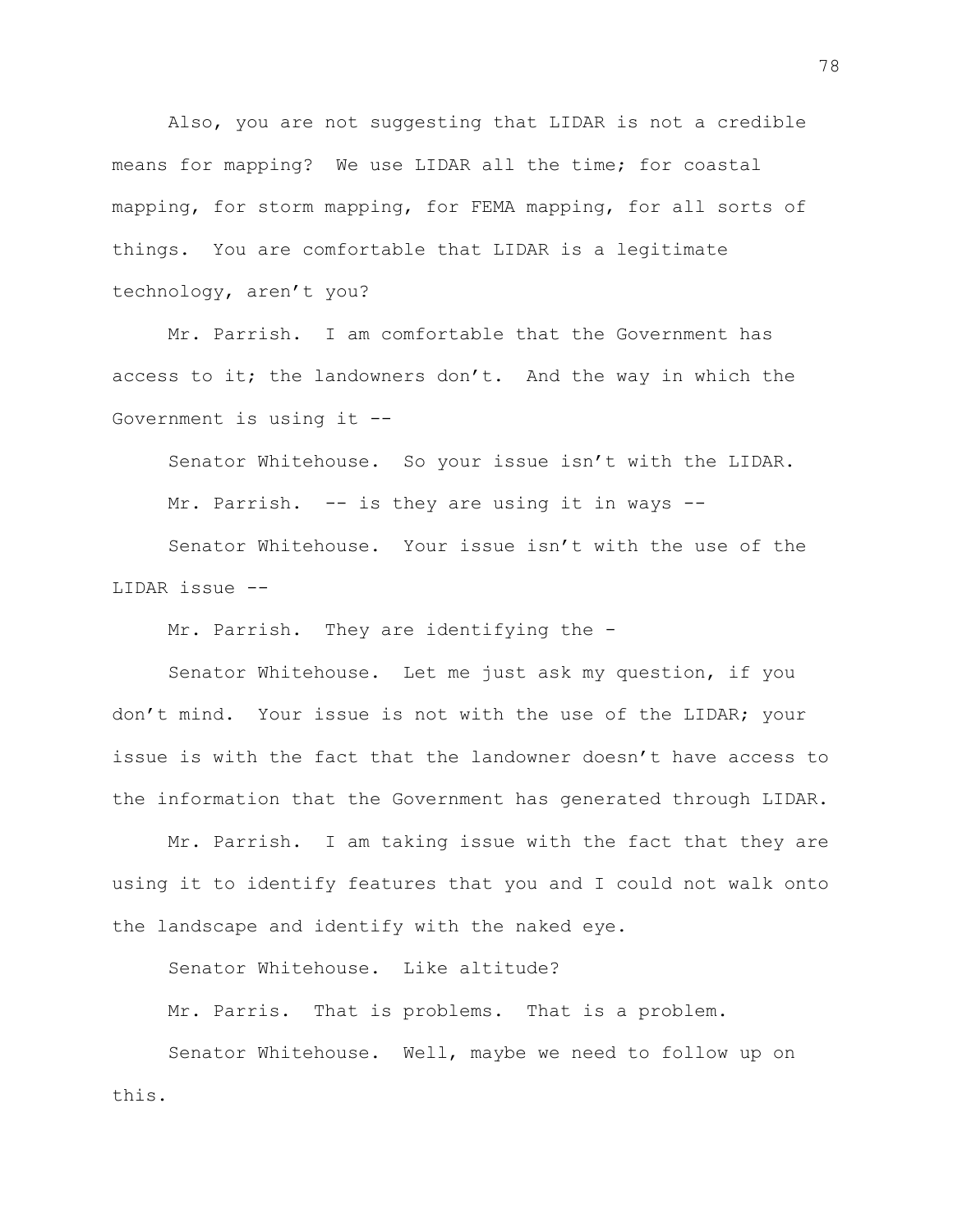Mr. Parris. If they are affirmatively defining,

affirmatively using as evidence that information to regulate when the human eye cannot understand or detect it. That is a problem.

Senator Whitehouse. But LIDAR measures altitude.

Mr. Parris. It is, I believe, you know, and these guys are the  $--$ 

Senator Whitehouse. LIDAR measures the distance.

Mr. Parrish. I believe it is unconstitutionally vague.

Senator Whitehouse. LIDAR, you think, on its own, is unconstitutionally vague?

Mr. Parrish. Using that to define features that are regulated under the Clean Water Act, bring and carry criminal and civil penalties.

Senator Whitehouse. So it would be okay under the FEMA, for coastal protection, but somehow not under the Clean Water Act?

Mr. Parrish. Are you going to find people criminally and civilly liable as a result of that information? That would be the question. And we think that is outside of bounds.

Senator Whitehouse. There are a whole variety of --

Mr. Parrish. We think that is outside of the bounds of a clear regulatory program. There is nothing clear about that, Senator.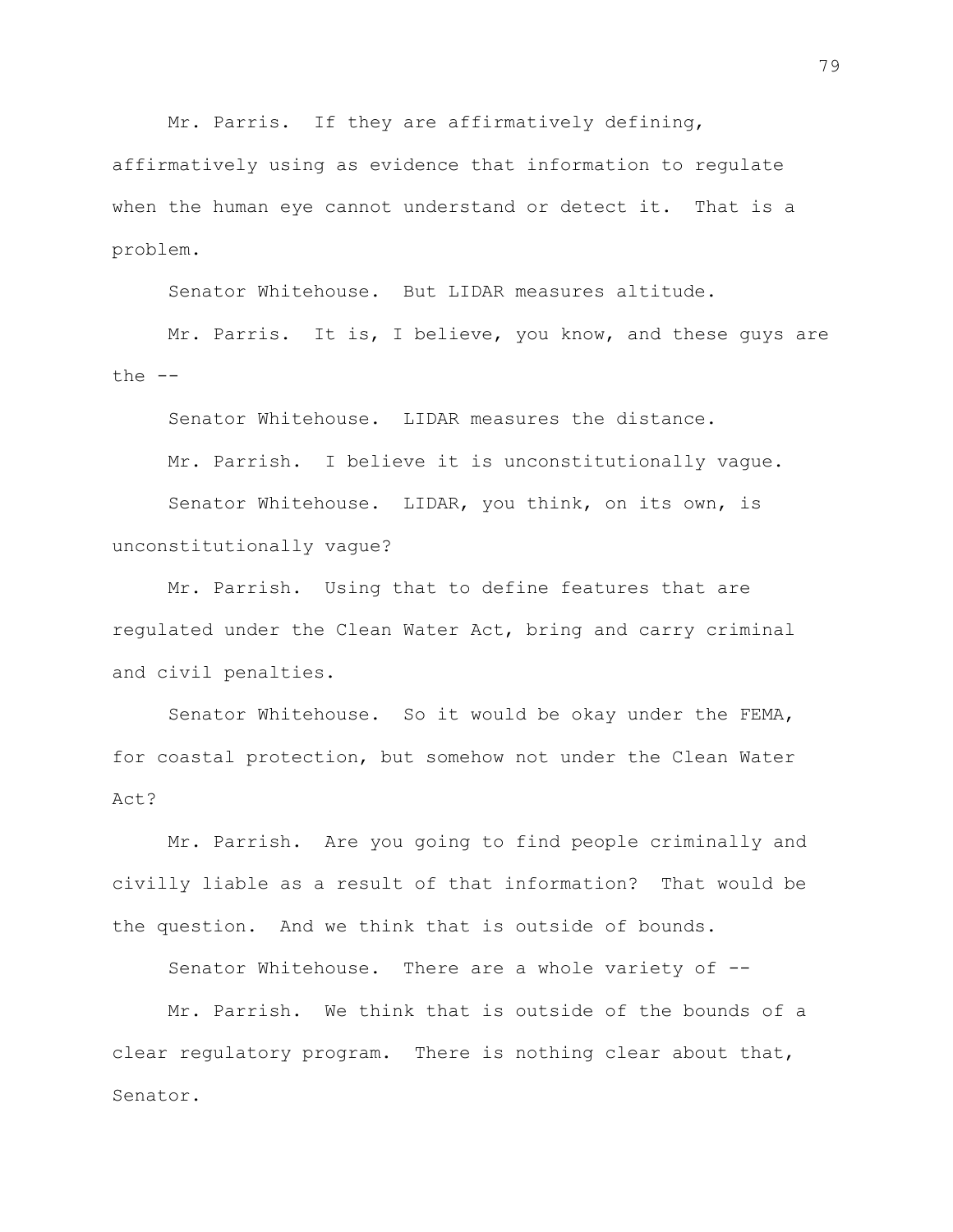Senator Whitehouse. So the Farm Bureau is opposed categorically to the use of LIDAR in Clean Water Act determinations.

Mr. Parrish. We do not have policy on that, but there is a big problem.

Senator Whitehouse. But that is your testimony. Got it. Okay.

Just last, throw the ball to Mr. Buzbee. There have been tons of questions to the agricultural interest and deregulatory interest witnesses and not so many to you, so if you would like to sort of clean up with, I will give you my last minute and 45 seconds.

Mr. Buzbee. Thank you, Senator. I guess the only thing I would say, several people made statements either in questions or witness statements stating that the Army Corps and EPA were effectively enforcing the Waters of the United States Rule, the Clean Water Rule, despite it being stayed, and I don't think there is any evidence of that, and I think it is based on a misunderstanding of how rules work.

So I would just make one quick point about that, which is if an agency promulgates a final regulation and it is put in the Code of Federal Regulations, that becomes binding on everyone; it becomes binding on the courts, it becomes binding on the regulator. And those who are regulated can rely on it to their

80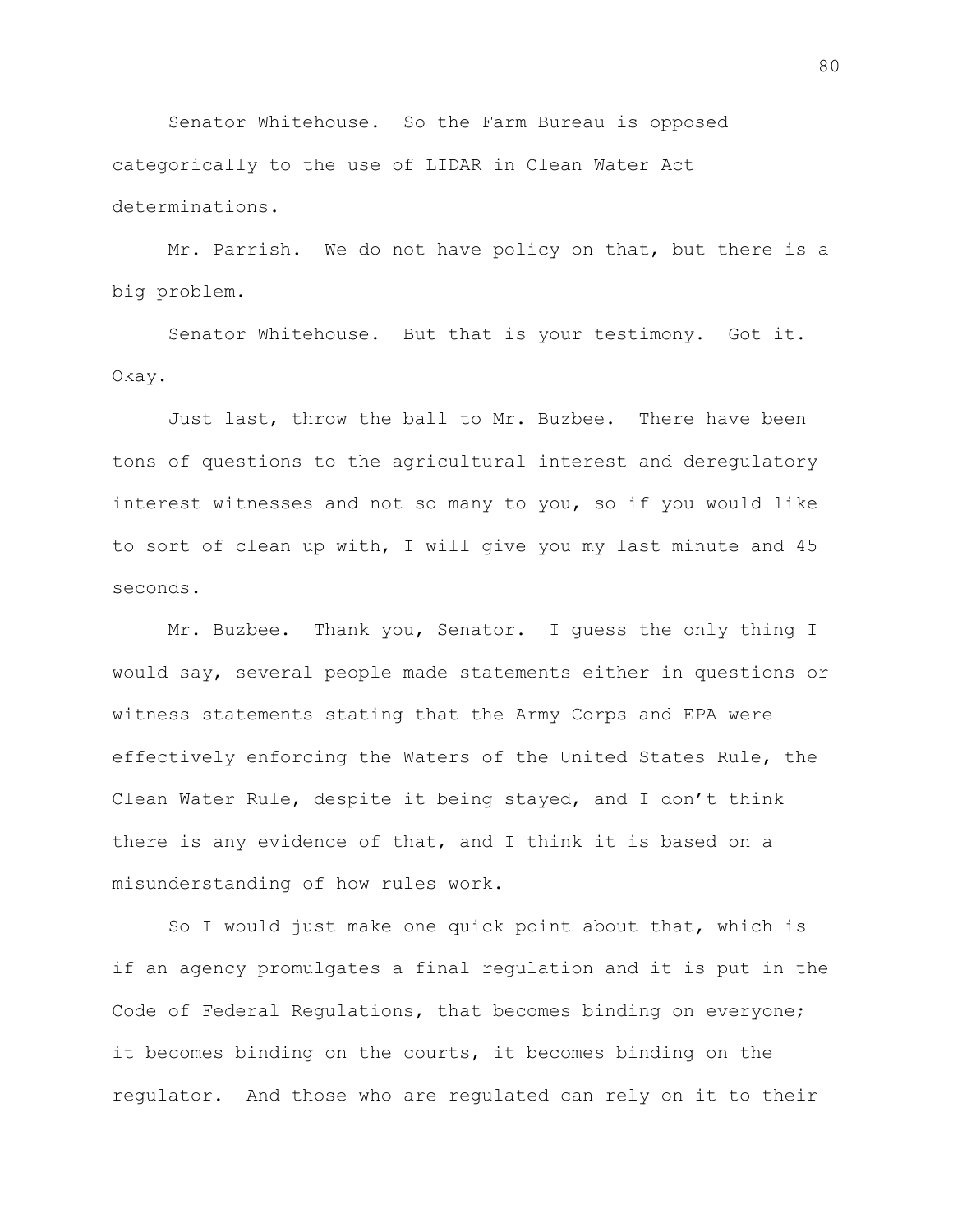benefit or to their detriment; but it becomes the binding law. And that is well established in decades and decades of Supreme Court law.

In the absence of that rule, the agencies still need to undertake regulatory actions. You still have the Clean Water Act; you still have all of the existing regulations which now have not been amended; and you still have these three Supreme Court cases; and you still have the connectivity report, which is what it is, it is a report on science.

So the regulators have been basing actions on all of the existing law and science, as they must do. There is nothing illegitimate about it; indeed, it is their obligation. And if they didn't do so, they would deserve sound criticism.

Senator Whitehouse. And be sued.

Mr. Buzbee. Yes. And the only other point I would say is I don't think anyone would argue in favor of agencies hiding the basis on which they act. If that is going on, then they deserve criticism. But that is different than the issue whether the Clean Water Act itself is misguided. And I don't know enough about the particular actions that are being claimed here, but that is a totally different problem.

Senator Whitehouse. Understood. Thank you, Chairman.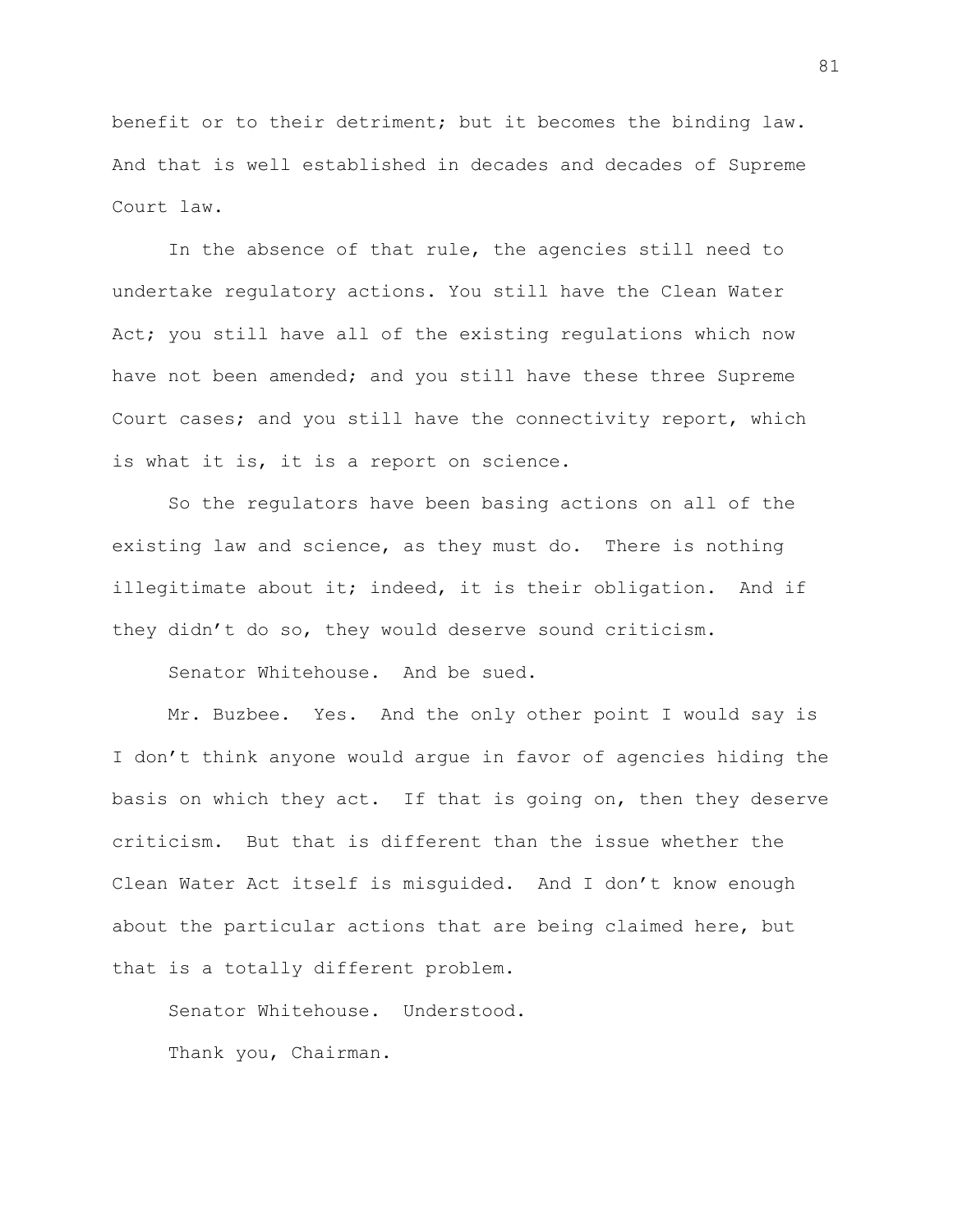Senator Sullivan. Thank you. I want to thank the members again. I do want to ask unanimous consent that a letter from the National Association of Realtors and testimony from Mr. Merlin Martin of Martin Firms also be included in the record.

Senator Whitehouse. Without objection.

[The referenced information follows:]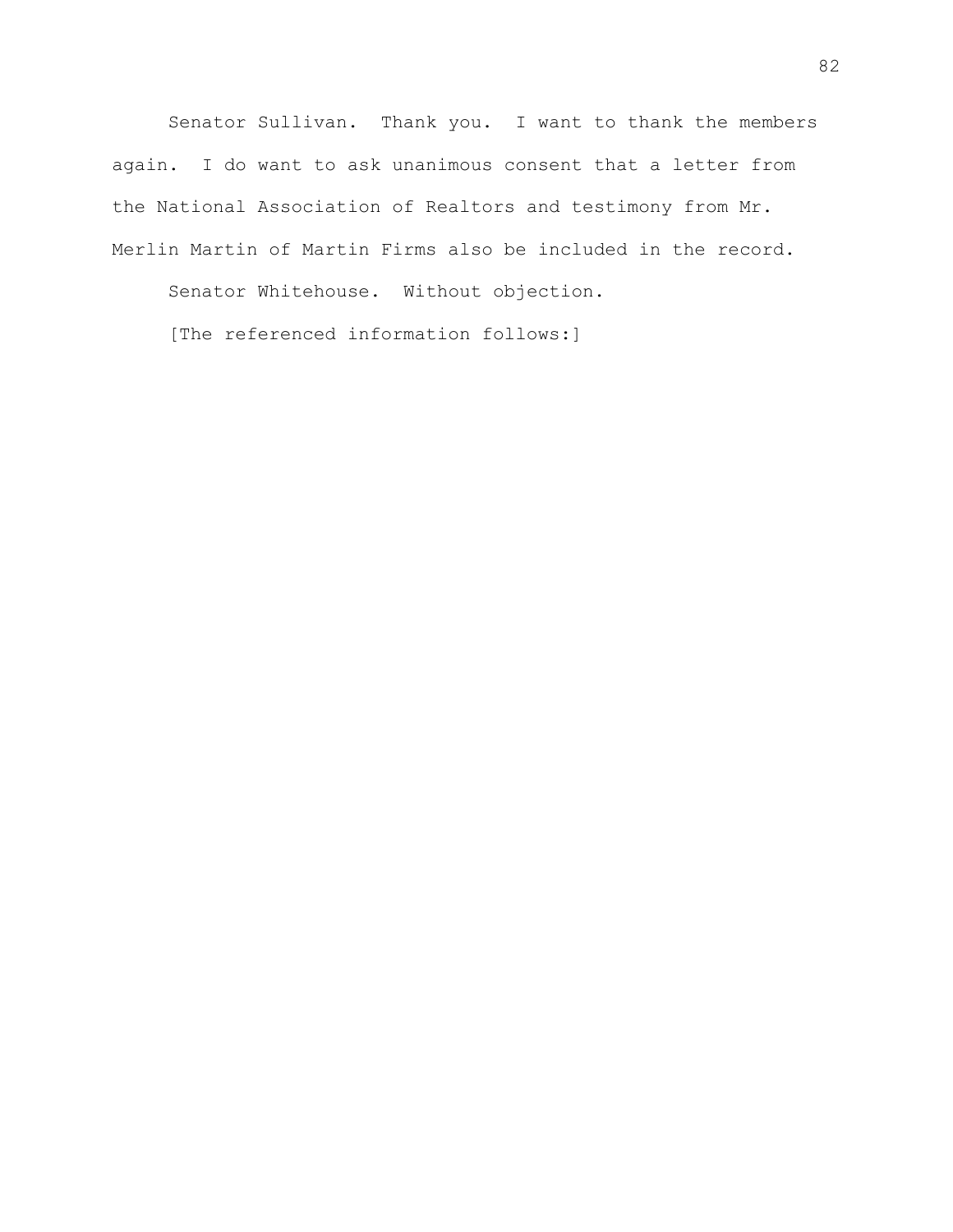Senator Sullivan. And the record will be open for two weeks to this hearing, so if there is any additional information that you think that this Committee needs to see, please make sure you get it in.

I want to thank the witnesses for their testimony.

Mr. Parrish, I want to respond to your comments about Federal agencies that can scare the dickens out of farmers. I know that some of you continue to deal with the EPA and the Corps on a regular basis. My view is that the vast, vast majority of our Federal Government officials do their job honorably.

But as your testimony indicated, some of you may be concerned about retribution for speaking out. You still have permits, unfortunately decades long in terms of the wait, and if you feel that a Federal employee has in any way treated you, any of the witnesses here, differently because you had the courage to bring your concerns to this Subcommittee and share them with the United States Senate, first of all, that would be unconscionable, it would be illegal. We would certainly want you to inform me or my office if you feel that any Federal official is retaliating against you for providing this very important information to Congress at this hearing today.